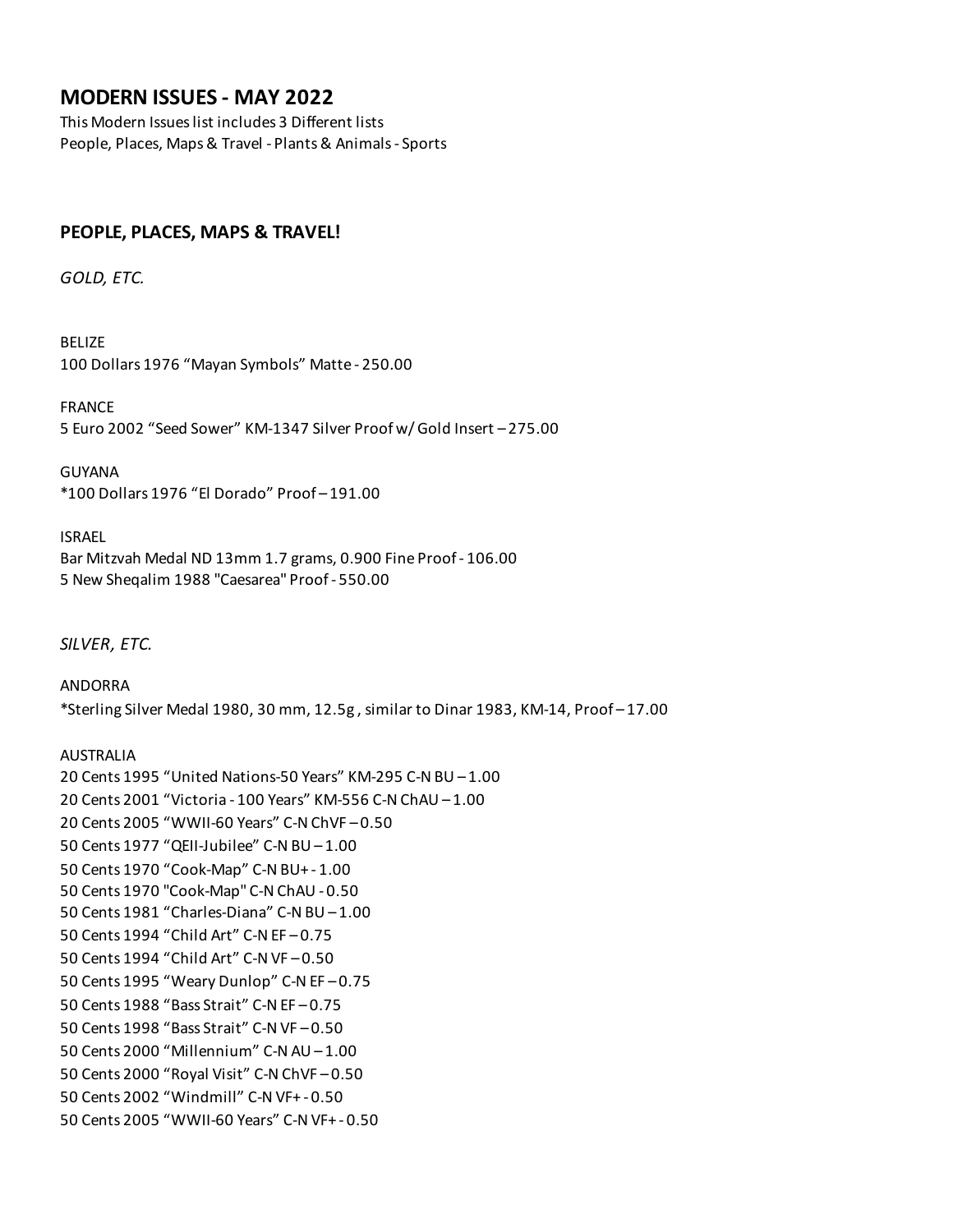50 Cents 2008 "Year of the Scout" C-N ChBU in PNC – 2.50 \*Dollar 1993 "Landcare" A-B ChBU – 3.00 Dollar 1993 "Landcare" A-B BU+ - 2.75 \*Dollar 1993-C "Landcare" A-B ChBU – 3.50 \*Dollar 1993-S "Landcare" A-B ChBU in Royal Easter Show folder – 3.50 \*Dollar 1993-M "Landcare" A-B ChBU in Royal Melbourne Show folder(2) – 3.75 Dollar 1996 "Parkes" A-B VF – 0.75 Dollar 1997 "Kingsford Smith" A-B ChVF – 1.00 \*Dollar 1997-C "Kingsford Smith-Map" A-B ChBU – 9.00 \*Dollar 1998-C "Florey" A-B ChBU – 5.00 \*Dollar 1999-C "Last Anzacs" A-B GemBU – 4.00 \*Dollar 1999 "QEII-3 Portraits" KM-476 Ounce Proof, Mtg:16,829 – 49.00 \*Dollar 2000 "Victoria Cross" A-B GemBU in RAM Wallet – 47.00 Dollar 2001-S "Army" N-A-C ChBU – 5.50 \*Dollar 2002 "Outback" Proof(2) - 17.00 \*Dollar 2003 "Suffragette" A-B ChBU in RAM folder - 2.75 \*Dollar 2003 "Volunteer"A-B ChBU in RAM folder(2) – 3.00 Dollar 2005 "1855 Half Sovereign" Silver Proof – 52.00 \*Dollar 2005 "Dancing Man" A-B ChBU in RAM folder(7) – 2.00 \*Dollar 2006 M "Television" A-B GemBU(5) – 3.25 \*Dollar 2006-B "Television" A-B GemBU(5) – 3.25 \*Dollar 2006-C "Television" A-B GemBU(5) – 2.75 \*Dollar 2006-S "Television" A-B GemBU(4) – 3.25 \*Dollar 2006-TV "Television" A-B GemBU(5) – 3.75 \*Dollar 2007 "APEC" A-B ChBU - 1.75 \*Dollar 2007-B "Sydney Harbour Bridge" A-B GemBU in RAM folder(4) – 2.75 \*Dollar 2007-C "Sydney Harbour Bridge" A-B GemBU in RAM folder(5) – 2.75 5 Dollars 1988 "Parliament" A-B ChBU(3) – 4.50 2 Dollars 1988 "Aboriginal Elder" Proof(2) - 8.50 5 Dollars 1994 "Women's Vote- 100 Years" Bi-Metal ChBU – 5.00 5 Dollars 2000-C "Map-Ring of Sailing Ships" KM-371 Proof – 32.00 5 Dollars 2000-P "9 Faces" KM-380 Proof – 32.00 5 Dollars 2000-C "Technology" KM-440 Proof – 32.00 5 Dollars 2000-P "Active People-Map" KM-441 Proof – 32.00 5 Dollars 2000-C "Sydney Harbor Bridge" KM-515 Proof(2) – 34.00 5 Dollars 2000-P "Sydney Opera House" KM-815 Proof – 34.00 \*5 Dollars 2002 "Queen Mum" Ounce Proof - 29.00 25 Dollars 1992 "Princess Anne" Proof – 29.00 Casino Wrest Point Federal \$30 ND(1985)-FM 38mm Octagon Sterling Silver Proof - 22.00

## AUSTRIA

10 Schilling 1959 "Woman" BU+ - 3.75 25 Schilling 1962 "Bruckner" ChUnc, attractive toning – 10.00 25 Schilling 1963 "Prinz Eugen" ChBU – 10.00 10 Schilling 1964 "Woman" Proof – 4.00 10 Schilling 1965 "Woman" Proof(2) – 3.75 10 Schilling 1967 "Woman" AU – 3.75 25 Schilling 1969 "Rosegger" ChUnc, attractive toning – 10.00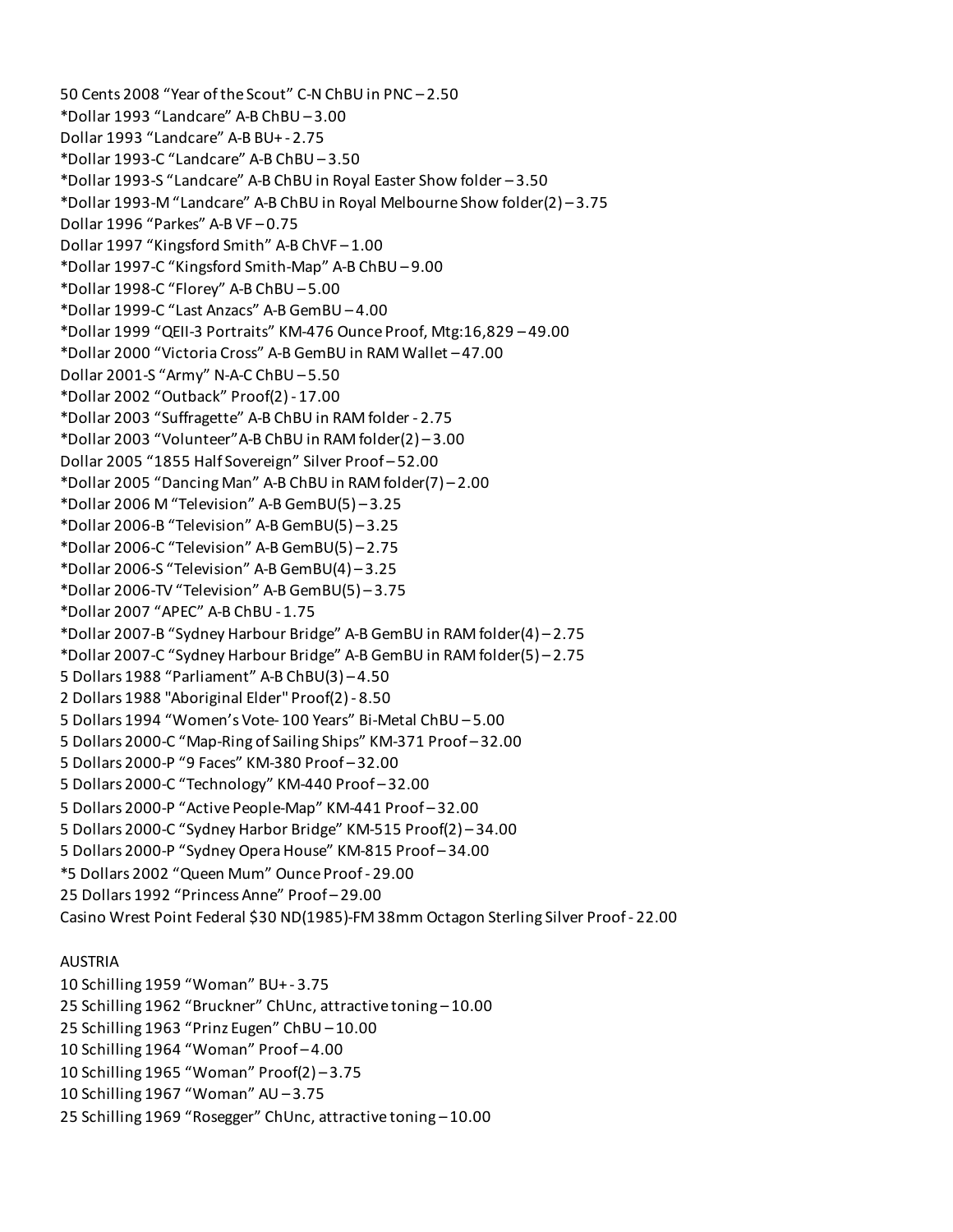10 Schilling 1973 "Woman" Proof – 4.00 10 Schilling 1973 "Woman" Proof, light reverse staining(2) – 3.75 25 Schilling 1964 "Grillparzer" Obverse Mule Error Proof – 160.00 25 Schilling 1973 "Reinhardt" Proof – 9.0 50 Schilling 1959 "Tiroler" Attractively Toned BU+ - 17.00 50 Schilling 1966 "National Bank" Proof(2) - 24.00 50 Schilling 1967 "Waltz" Proof(3) - 20.00 50 Schilling 1967 "Waltz" Proof AU – 16.00 50 Schilling 1972 "Salzburg U." Proof – 16.00 50 Schilling 1972 "Agriculture" ChBU - 15.00 Casino Salzburg 500 Schilling ND(1985)-FM "City View" 39mm Sterling Silver Proof - 27.00

### BAHAMAS

25 Cents 1982 "Sailboat" C-N Proof – 0.75 10 Dollars 1973 "Sailing Ship" Proof – 43.00 10 Dollars 1978 "Charles" KM#78.1 Proof – 21.00 Casino Castle Harbour \$25 ND(1978)-FM 32mm Silver Proof - 16.00

BAHRAIN 500 Fils 1968 "Isa Town" ChBU – 29.00

BARBADOS 5 Cents 1973 "Lighthouse" Proof – 0.75 5 Cents 1973 "Lighthouse" Brass BU+(8) – 0.25

#### BELGIUM

5 Ecu 1987 "Charles V" GemBU – 17.00 5 Ecu 1993(qp) "Belgian Presidency of E.C." KM#185 Proof - 20.00 Casino Knokke 1000 Francs ND(1978)-FM "Logo-Card Suits" 32mm Sterling Silver Proof - 10.00 Casino Knokke 1750 Francs ND(1985)-FM "Logo-Card Suits" 32mm Sterling Silver Proof - 17.00 Casino Kursaal Oostende 1750 Francs ND(1985)-FM "Logo" 32mm Octagon Sterling Silver Proof - 17.00 Casino de Spa 1750 Francs ND(1985)-FM "Roulette Wheel" 36mm Square Sterling Silver Proof - 21.00

BENIN

200 Francs 1993 "Sailing Ship Preussen" Copper ChBU – 54.00 2500 Francs 2007 "Abolition" Proof Essai, Mtg;50 - 24.00

BERMUDA 25 Dollars 1977-CHI "Sailing Ship" ChBU – 45.00

BOSNIA-HERZEGOVINA 5 Feninga 2005 "Map" Nickel Plated Steel BU+ - 0.25

BRAZIL Cruzeiro 1972 "Men-150 Years" Nickel AU – 0.75 20 Cruzeiros 1972 "Men-150 Years" BU – 14.00

BULGARIA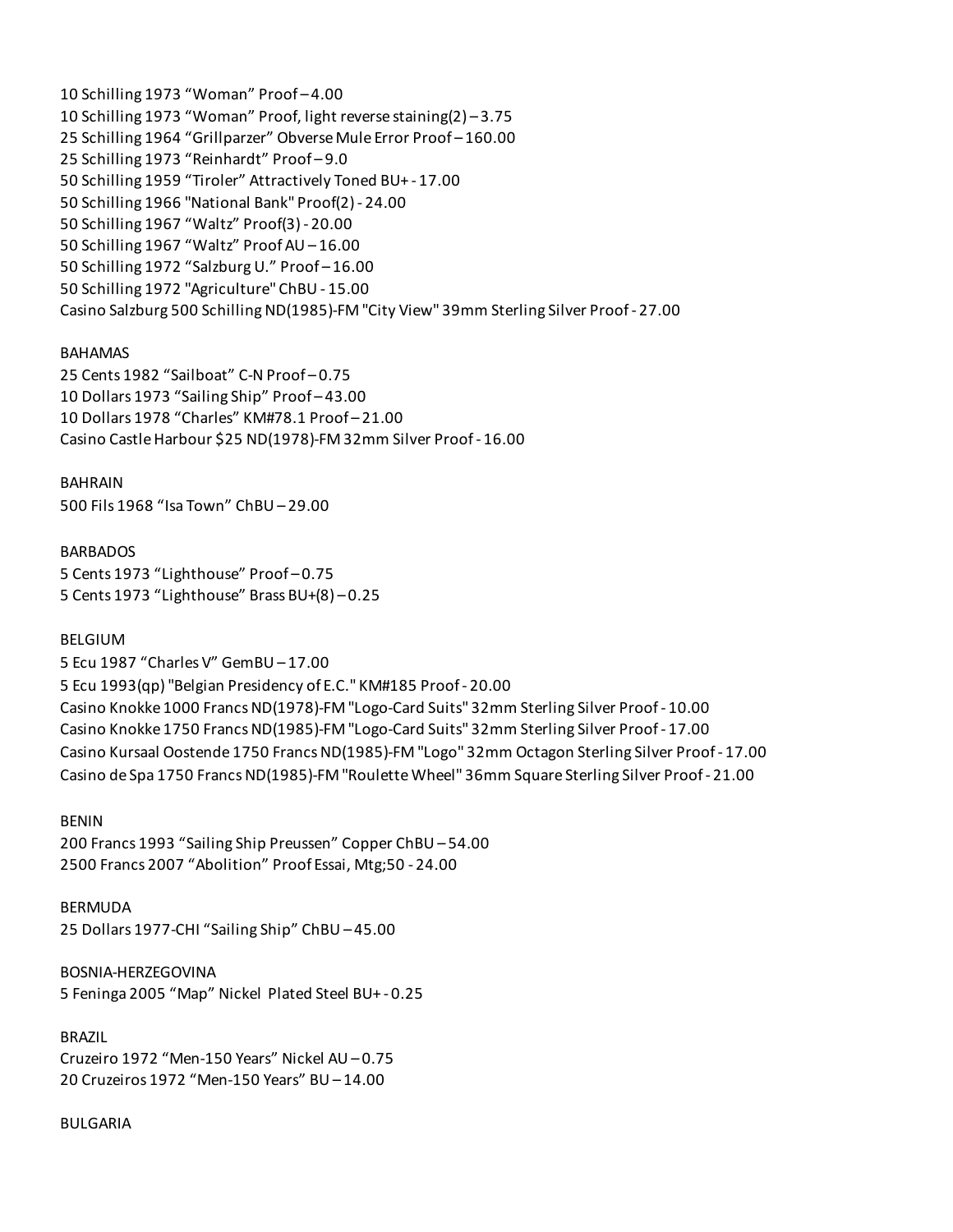2 Leva 1976 "Cannon-Turks" C-N Proof – 3.00 5 Leva 1963 "Alphabet" Proof – 74.00 \*5 Leva 1973 "Uprising-50 Years" Proof - 18.00 5 Leva 1988 "Men-120 Years" C-N Proof(2) – 3.50 5 Leva 1989 "Vrachanski" C-N Proof – 3.50 10 Leva 2000 "Euro-Coin" Proof, white spots obv. – 19.00

### BURINDI

100 Francs 1966 "Mwambutsa IV" Br-X#4 Prooflike – 79.00 100 Francs 1966 "Ntare V" BR-X#9 Prooflike – 79.00

### CANADA

10 Cents 2001 "Year of the Volunteer" Nickel Plated Steel, Roll of 50 BU+ - 4.50 \*10 Cents 2005P "Bluenose" C-N First Strike - 2.75 25 Cents 1992 "New Brunswick" Silver Proof – 4.00 \*25 Cents 2005P "Alberta" C-N FDC - 1.75 25 Cents 2012 "Tecumseh-War of 1812" Km-1324a Nickel Plated Steel NGC Gem Unc – 8.00 Dollar 1968 "No Island" Nickel Prooflike – 5.00 Dollar 1968 "Canoe" Nickel BU(43) – 0.75 Dollar 1969 "Canoe" Nickel BU(43) – 0.75 Dollar 1972 "Canoe" Specimen – 9.00 Dollar 1972 "Canoe" Nickel Specimen(3) – 1.25 Dollar 1972 "Canoe" Nickel BU(18) – 0.75 Dollar 1973 "Prince Edward Is." Nickel Specimen(2) – 1.25 Dollar 1973 "Prince Edward Is." Nickel AU(2) – 0.75 Dollar 1974 "Winnipeg" Nickel Specimen(3) – 1.25 Dollar 1974 "Winnepeg" Specimen(9) - 9.00 Dollar 1975 "Canoe" Nickel Specimen(2) – 1.25 Dollar 1976 "Canoe" Nickel Specimen(2) – 1.25 Dollar 1976 "Canoe" Nickel BU+(10) – 0.75 Dollar 1976 "Parliament" Specimen(2) – 9.00 Dollar 1977 "QEII-Throne" Specimen(3) – 9.00 Dollar 1978 "Canoe" Nickel Prooflike – 1.00 Dollar 1979 "Sailing Ship" Specimen(2) – 9.00 Dollar 1979 "Canoe" Nickel Prooflike – 1.00 Dollar 1980 "Canoe" Nickel Prooflike(3) – 1.00 Dollar 1980 "Canoe" Nickel BU(11) – 0.75 Dollar 1981 "Train-Map" Proof(3) – 10.00 Dollar 1981 "Canoe" Nickel Prooflike – 1.00 Dollar 1981 "Canoe" Nickel Proof – 1.50 Dollar 1981 "Train Map" ChBU+ - 9.00 Dollar 1982 "Canoe" Nickel Prooflike – 1.00 Dollar 1982 "Canoe" Nickel Proof – 1.50 Dollar 1982 "Canoe" Nickel BU+(16) – 0.75 Dollar 1982 "Constitution" Nickel Specimen Prooflike(3) – 3.75 Dollar 1983 "Canoe" Nickel Prooflike – 1.00 Dollar 1983 "Canoe" Nickel Proof – 1.50 Dollar 1983 "Canoe" Nickel BU+(2) – 0.75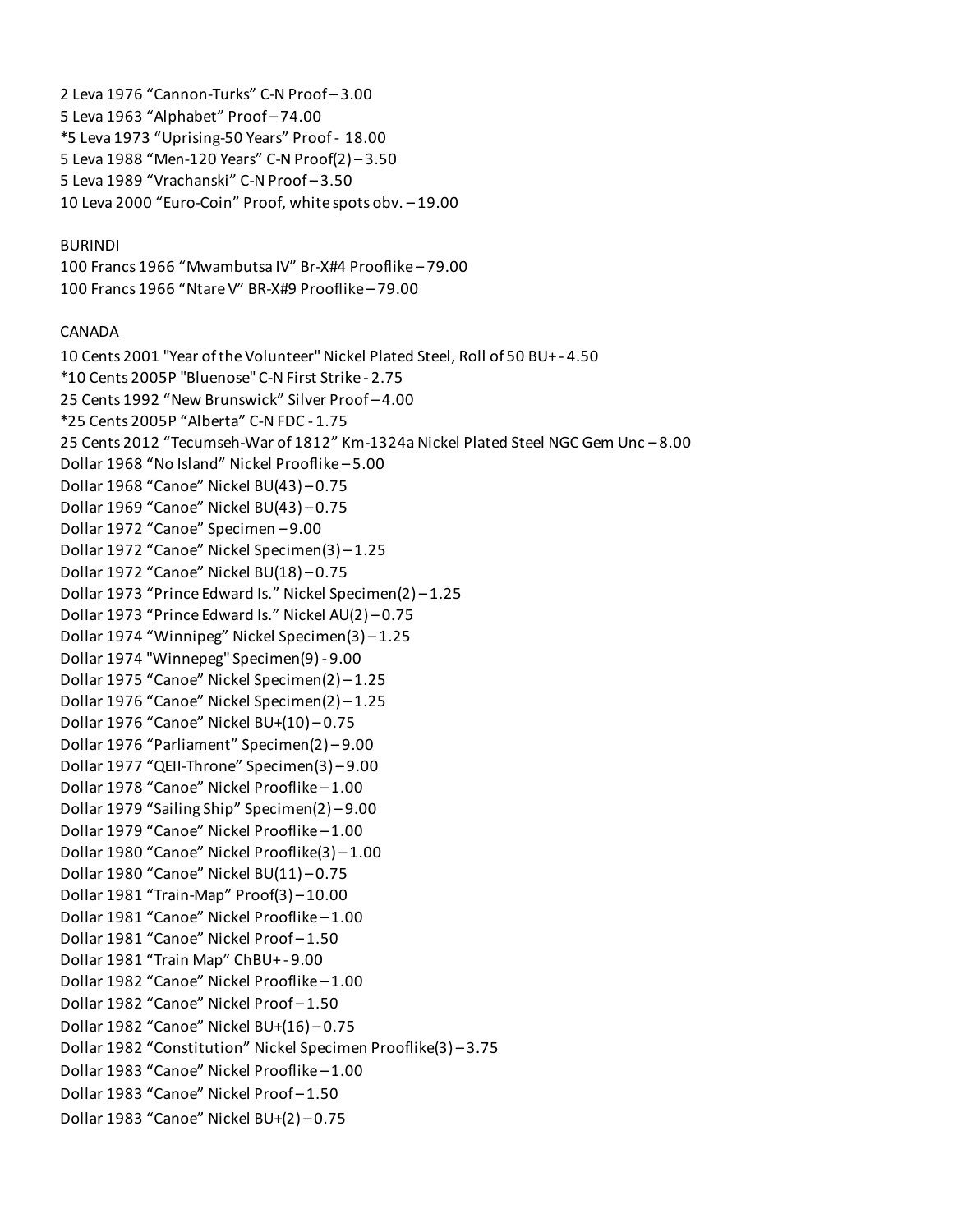Dollar 1984 "Canoe" Nickel Prooflike – 1.00 Dollar 1984 "Canoe" Nickel Proof – 1.50 Dollar 1984 "Toronto" ChBU+ - 10.00 Dollar 1984 "Toronto" Proof – 10.00 Dollar 1984 "Cartier" Nickel Proof(2) – 2.75 Dollar 1984 "Cartier" Nickel BU+ - 1.00 Dollar 1985 "Canoe" Nickel Prooflike – 1.00 Dollar 1985 "Canoe" Nickel Proof – 1.50 Dollar 1986 "Canoe" Nickel Prooflike – 1.00 Dollar 1986 "Canoe" Nickel Proof – 1.50 Dollar 1986 "Train" Proof(8) – 11.00 Dollar 1986 "Train" ChBU+ - 10.00 Dollar 1987 "David Strait-Ship" ChBU+ - 10.00 Dollar 1987 "Davis Strait-Ship" Proof – 10.00 \*Dollar 1987 "Davis Strait-Ship" ChBU – 10.00 Dollar 1987 "Canoe" Nickel Prooflike – 1.00 Dollar 1987 "Canoe" Nickel Proof – 1.50 Dollar 1988 "Ironworks" Proof – 11.00 \*Dollar 1988 "Ironworks" GemBU(2) – 10.00 Dollar 1989 "Mackenzie River" Proof – 12.00 Dollar 1990 "Kelsey" Proof – 13.00 Dollar 1991 "Frontenac" GemBU – 10.00 Dollar 1992 "Parliament" A-B BU+(12) – 1.00 Dollar 1994 "War Memorial" Plated nickel BU+(1`) – 1.00 Dollar 1995 "Peace Keeping" A-B Proof – 2.75 Dollar 1995 "Peace Keeping" A-B BU+ - 1.00 \*Dollar 1999 "Year of Older Persons" Proof – 34.00 Dollar 2000 "Discovery-Shuttle" Proof(6) – 21.00 Dollar 2000 "Discovery - Shuttle" ChBU(2) - 20.00 Dollar 2001 "Ballet" Proof – 22.00 \*Dollar 2001 "1911 Pattern Dollar" KM-434 Proof – 34.00 Dollar 2002 "QEII-50 Years" Proof – 22.00 Dollar 2005 "Terry Fox" Nickel Plated ChBU - 2.00 \*Dollar 2009 "Flight" Proof(2) - 27.00 \*Dollar 2010 "Navy" Proof(2) – 27.00 2 Dollars 1999 "Nunavet" Bi-Metal ChBU – 2.50 10 Dollars 2013 "Inukshuk" ANACS SP70 First Day - 27.00 10 Dollars 2013 "Inukshuk" Proof – 22.00 15 dollars 2014 "Voyageurs" Proof – 27.00 \*20 Dollars 1990 "Lancaster" Proof w/Gold - 43.00 \*20 Dollars 1999 "DHC-8 Dash-8" Proof w/Gold - 42.00 20 Dollars 1999 "Twin Otter" Proof w/Gold - 38.00 20 Dollars 2002 "Locomotive" Proof w/Hologram - 32.00 \*20 Dollars 2003 "Diesel-Electric Locomotive" Proofw/Gold(2) - 40.00 \*20 Dollars 2003 "The Rockies" Ounce Proof - 36.00 \*20 Dollars 2004 "Iceberg" Hologram Ounce Proof – 34.00 \*20 Dollars 2004 "Sambro Island Lighthouse" Ounce Proof - 36.00 20 Dollars 2011 "Canoe" Pure Silver Matte – 12.00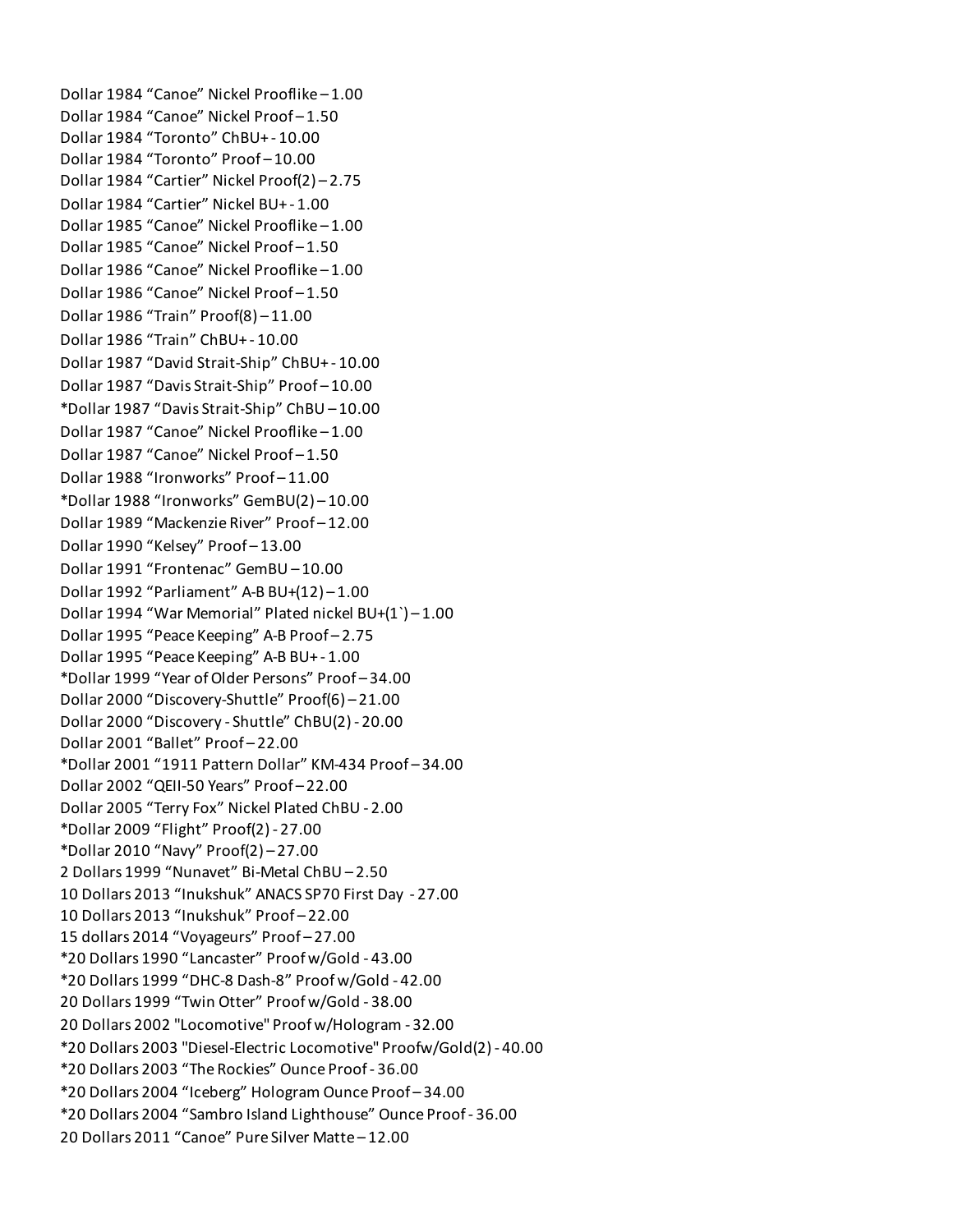20 Dollars 2014 "Snowman" Proof – 14.00 \*30 Dollars 2006 "National War Memorial" Proof - 49.00

### CEYLON

Rupee 1957 "2500 Years" C-N lacquered ChBU – 3.00

### CHILE

Casino Del Mar 500 Pesos ND(1978)-FM "Ship on Shield" 32mm Octagon Sterling Silver Proof - 10.00 Casino Municipal Vina Del Mar 2500 Pesos ND(1985)-FM "Logo" 39mm Sterling Silver Proof - 22.00

### CHINA

10 Yuan 1998 "Bethune" Ounce Proof – 45.00 \*10 Yuan 1999 "Philatelic Exhibition" Proof in PNC - 97.00

CONGO/ Dem. Rep.

\*10 Francs 2005 "John Paul II" Acrylique(2), Mtg:1000 - 24.00

#### **CZECHOSLOVAKIA**

10 Korun 1954 "Soldier-10 Years" Proof – 42.00 10 Korun 1954 "Soldier-10 Years" ChAU - 8.50 50 Korun 1968 "Woman-50 Years" Proof – 225.00 50 Korun 1991 "Marianska Spa" Proof – 54.00 100 Korun 1990 "Kupecky" GemBU – 12.00

DAHOMEY 500 Francs 1991 "Femme Oueme Nude" Proof – 128.00

### DENMARK

10 Kroner 1967 "Wedding" ChBU – 15.00

# DOMINICAN REPUBLIC

5 Centavos 1989 "Drummer" C-N AU – 0.50 Medio Peso 1989 "Beacon" Nickel Clad Steel AU – 1.00 Peso 1963 "100 Years" BU+ - 59.00 Peso 1969 "125 Years" C-N ChBU – 29.00 Peso 1972 "Central Bank" BU+ - 38.00 Peso 1976 "Duarte Death-100 Years" C-N ChBU – 29.00 Peso 1988 "Columbus's Ships" C-N ChBU – 18.00 Casino Hotel Embajador 25 Pesos ND(1978)-FM "Logo" 39mm Sterling Silver Proof - 20.00 Casino El Embajador: 75 Pesos ND(1985)-FM "Logo" 39mm Sterling Silver Proof - 25.00

### EGYPT

10 Piastres 1984 "Mosque" C-N BU+(4) – 0.50 25 Piastres 1964 "Nile Diversion" BU – 6.00 50 Piastres 1964 "Nile Diversion" ChBU – 18.00 50 Piastres 2005 "Cleopatre" A-B BU+(9) – 1.00 50 Piastres 2005 "Cleopatre" A-B BU+, Group of 100 Pieces – 92.00 Pound 1970 "Nasser" BU+ - 22.00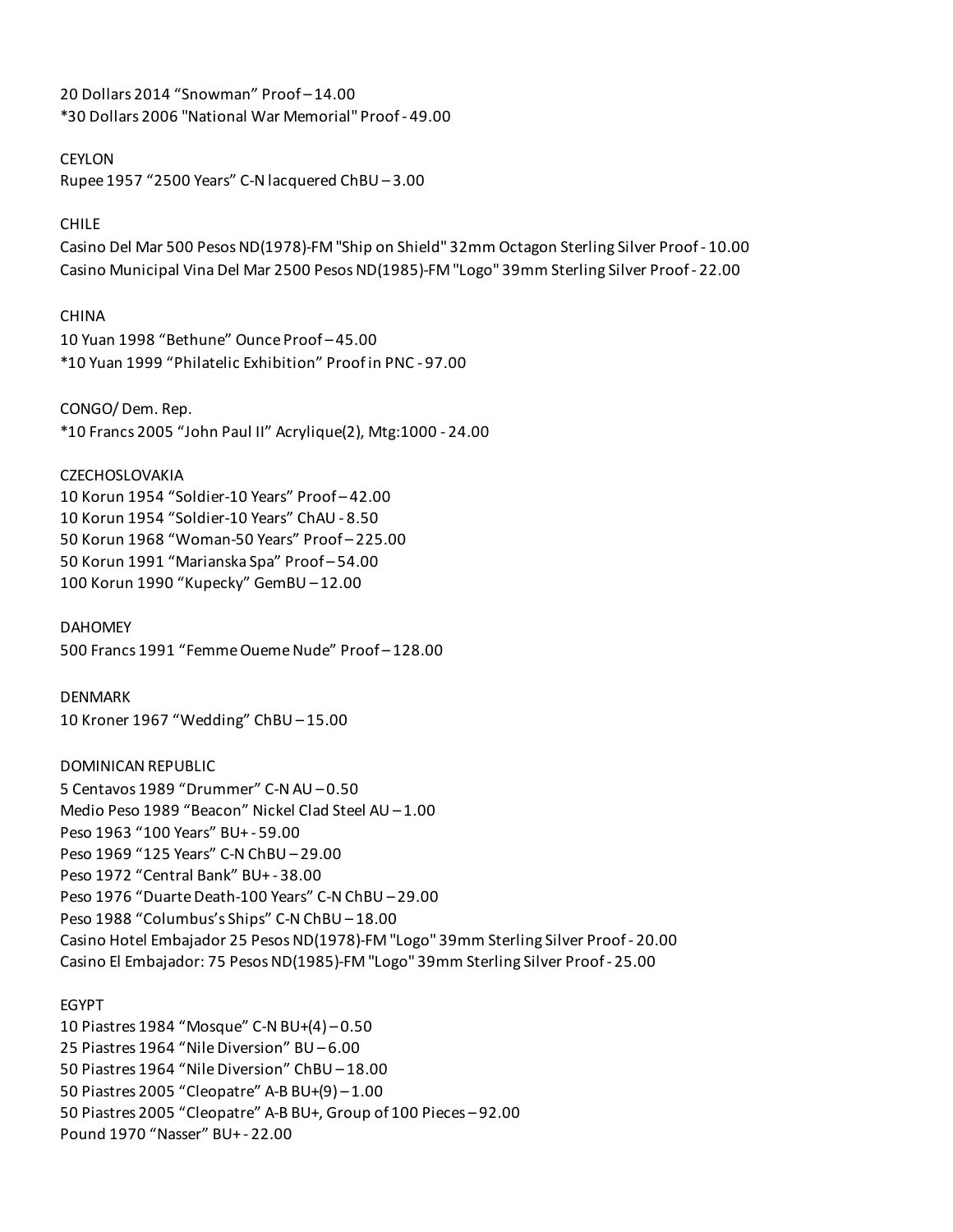Pound 1970 "Nasser" AU, thin scratch on cheek, cleaned with abrasive – 15.00 Pound 1976 "King Faisal" BU+ - 19.00 Pound 2002 "Museum" KM-904 BU+ - 18.00 Pound 2005 "King Tut Mask" Bi-Metal BU+(12) – 1.00 Pound 2007 "Tut Mask" Bi-Metal BU, Group of 100 Pcs. - 92.00 Pound 2008 "Tut Mask" Bi-Metal BU, Group of 100 Pcs. - 92.00 5 Pounds 1985 "King Tut Mask" BU+ - 27.00 5 Pounds 1992 "Hussien-Vase" BU+(3) - 22.00 5 Pounds 2004 "Delta Bank-25 Years" KM-920 BU+(7) - 25.00

EQUATORIAL GUINEA 100 Pesetas 1970 "Naked Maja" Proof – 68.00

ESTONIA

\*Kroon 1999 "Music Festival" A-B GemBU – 3.75

#### EUROPA

2 & Half Europinos 1952 "Eisenhower" ChBU(2) – 17.00 Ecu 1980 Bronze ChBU – 5.50 Ecu 1980 Bronze BU, spotting – 3.75 \*Ecu 1981 Bronze ChBU – 7.50 \*Ecu 1983 Bronze ChBU – 8.50 5 Ecu 1972 "Napoleon" Br-X#172 Proof AU, some grease near obverse rim – 20.00 Crown 2000 "Europa on Bull-Map" C-N P-L – 7.00 N. Ireland: 25 Ecu 1992 "Harp-Clover-Globe" C-N Crown BU+(7) – 2.75

### FALKLAND ISLANDS

\*50 Pence 2007 "Liberation-25 Years" C-N ChBU+ - 3.00 Crown 2007 "Princess Diana" C-N ChBU – 6.00

FIJI

50 Cents 1975 "Sailing Boat" C-N BU+ - 1.25

#### FINLAND

10 Markkaa 1970 "Paasikivi" ChBU – 10.00 25 Markkaa 2001 "Woman-Nude Torso" Bi-Metal P-L ChBU – 14.00 100 Markkaa 1990 "Disabled War Veterans" ChBU(22) – 22.00 100 Markkaa 1991 "Aland-Sailing Ship" Prooflike ChBU(5) – 24.00 100 Markkaa 1992 "75 Years" ChBU(5) – 21.00 100 Markkaa 1998 "Sailing Ship" ChBU(3) – 22.00 100 Markkaa 1996 "Schjerfbeck" ChBU(4) – 31.00 100 Markkaa 1999 "Sibelius" ChBU(2) – 22.00 100 Markkaa 2001 "Boot" Proof – 32.00 100 Markkaa 2001 "Boot-Hat" ChBU(3) – 21.00 5 Euro 2007 "Longboat" Bi-Metal Proof(2) – 8.50 5 Euro 2008 "Scientific Research" Bi-Metal Proof(2) – 8.50 5 Euro 1008 "Scientific Research" Bi-Metal ChBU(2) – 6.00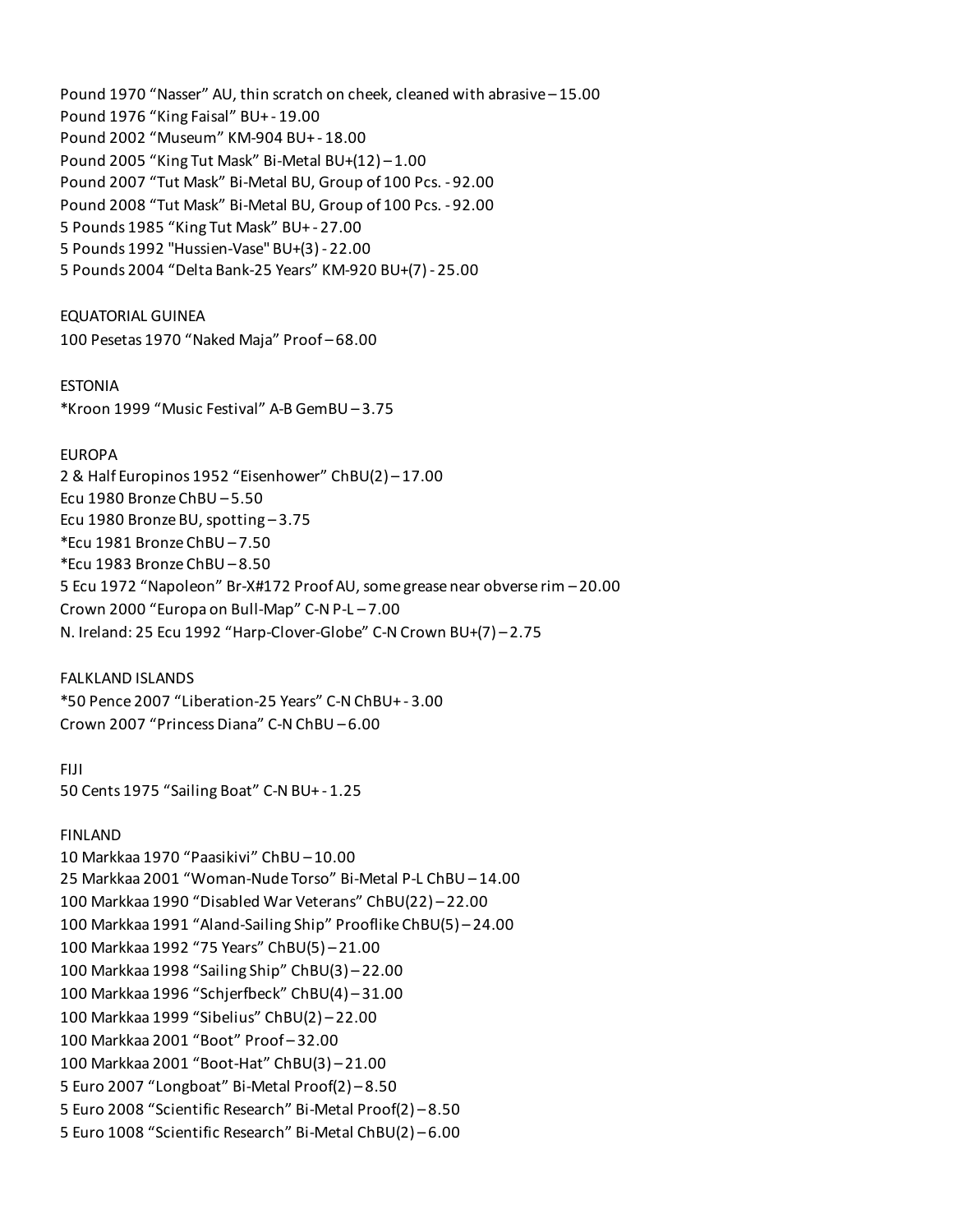10 Euro 2002 "Lonnrot-Quill Pen" Proof(2) – 24.00 10 Euro 2002 "Lonnrot-Quill Pen" ChBU(2) - 21.00 10 Euro 2003 "Anders Chydenius" Proof(2) - 24.00 10 Euro 2003 "Anders Chydenius" ChBU - 22.00 10 Euro 2003 "Mannerheim-St. Peterburg" Proof - 31.00 10 Euro 2003 "Mannerheim-St. Peterburg" ChBU(2) - 29.00 10 Euro 2004 "Runeberg-Poetry" Proof(2) - 29.00 10 Euro 2004 "Runeberg-Poetry" ChBU(2) - 27.00 10 Euro 2005 "Unknown Soldier" Proof - 29.00 10 Euro 2006 "Faces-Parliament" ChBU - 28.00 10 Euro 2006 "Snellman" Proof(2) - 24.00 10 Euro 2006 "Snellman" ChBU(2) - 25.00 10 Euro 2007 "Mikael Agricola" Proof - 29.00 10 Euro 2007 "Mikael Agricola" ChBU(2) - 27.00 10 Euro 2007 "Nordenskiold" Proof(2) - 29.00 10 Euro 2007 "Nordenskiold" ChBU(2) - 27.00 10 Euro 2009 "Council of State" ChBU(2) – 31.00 10 Euro 2009 "Pacius Opera" Proof(2) - 31.00 10 Euro 2009 "Pacius Opera" ChBU(2) - 29.00 10 Euro 2010 "Konsta Jylha" Proof(2) - 31.00 10 Euro 2010 "Saarinen-St. Louis Arch" Proof - 31.00 10 Euro 2010 "Saarinen-St. Louis Arch" ChBU - 29.00 10 Euro 2011 "Juhani Aho-Literature" ChBU – 29.00 10 Euro 2011 "Kaj Franck" ChBU - 29.00 10 Euro 2013 "Sillanpaa" Proof – 31.00 20 Euro 2010 "Child-Globe" ChBU - 52.00

### FRANCE

10 Francs 1975 "Map" Nickel Brass BU+ - 1.25 10 Francs 1977 "Map" Nickel-Brass ChAU – 0.75 100 Francs 1986 "Statue of Liberty" Silver Piefort BU – 27.00 \*Euro = 6.55957 Francs 2000 "Europa" Silver ChBU+(2) – 10.00 \*Euro = 6.55957 Francs 2002 "Europa" Silver ChBU+ - 11.00

### FRENCH GUYANA

Quarter Euro 2004 " Roty Art" X#E11 Proof Essai - 14.00 1 & Half Euros 2004 "Sailing Ship" X#E12 Ounce Proof Essai – 40.00

FRENCH SOUTHERN & ANTARCTIC TERRITORIES Quarter Euro 2004 "Roty Art" X#E11 Proof Essai(2) - 14.00 1 &Half Euros 2004 "Sailing Ship" X#E12 Ounce Proof Essai – 40.00

GHANA 50 Cedis 1991 "Drums" C-N BU+(11) – 1.75

GERMANY 5 Mark 1968-D "Pettenkofer" BU+(3) – 6.50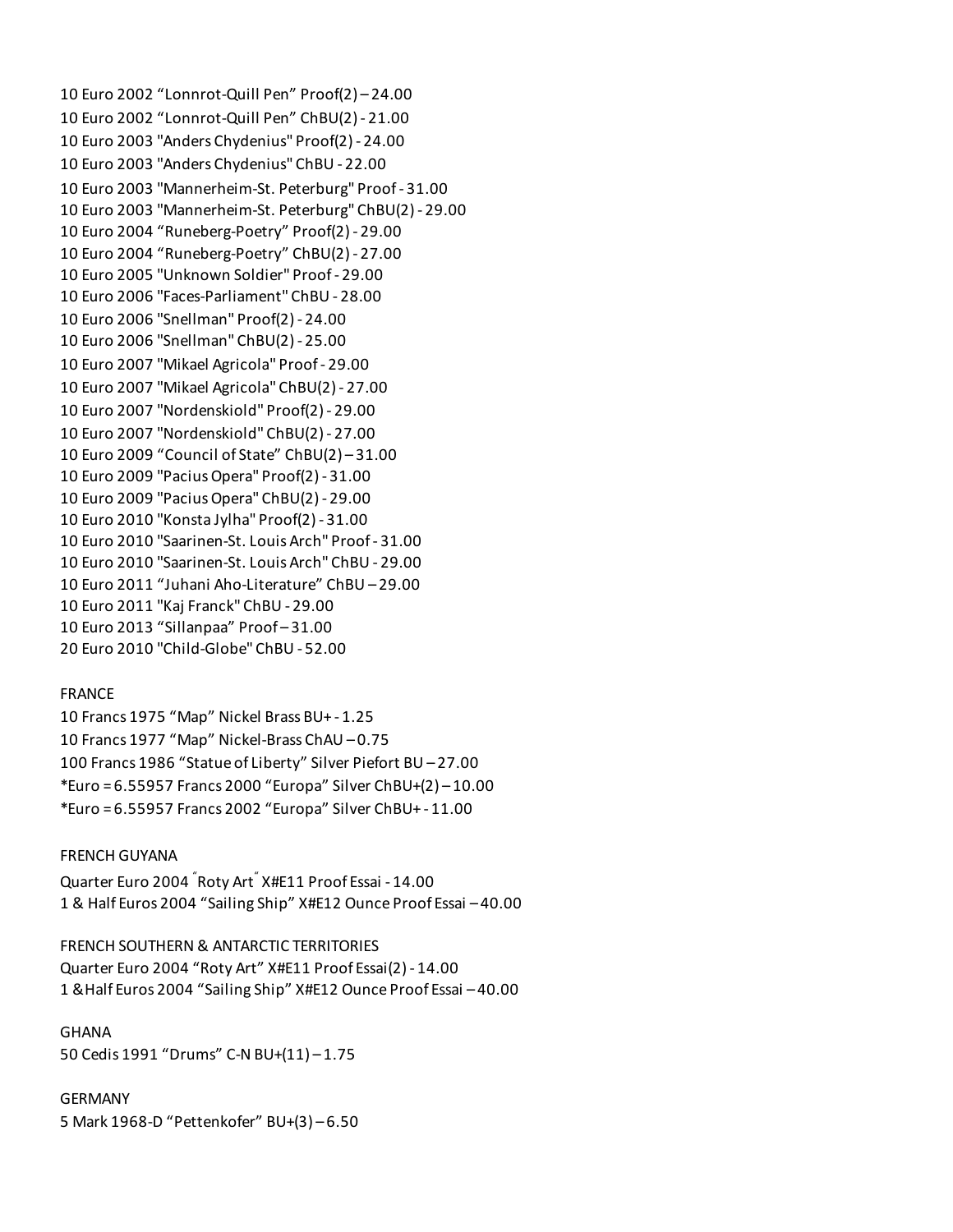5 Mark 1968-G "Gutenberg" Proof(3) - 13.00 5 Mark 1968-G "Guttenberg" BU+(5) – 6.50 5 Mark 1969-F "Mercator" BU+ - 6.50 5 Mark 1973-G "Parliament" BU+(2) - 6.50 5 Mark 1973-J "Kopernikus" BU+ - 6.00 5 Mark 1974-F "25 Years" Proof(2) - 7.00 5 Mark 1975-J "Ebert" BU+(5) - 6.00 5 Mark 1977-G "Von Kleist" BU+(5) - 6.00 5 Mark 1977-J "Gauss" BU+(4) - 6.00

Casino Baden-Baden 50 Mark ND(1978) 45mm Sterling Silver Proof – 27.00 Casino Baden-Baden 100 Mark ND(1985)-FM "Logo" 45mm Sterling Silver Proof - 38.00 Spielbank Garmisch-Partenkirchen 100 Mark ND(1985)-FM "Logo" 36mm Square Sterling Silver Proof - 24.00 East/DDR: 5 Mark 1969 "20 Years" Unc(2) – 0.75 East/DDR: 10 Mark 1974 "Friedrich" BU+, hairlines – 29.00

#### GREAT BRITAIN

\*Crown 1981 "Charles-Diana" C-N ChBU - 1.00 Crown 1972 "Wedding" C-N Unc, spotting – 0.50 50 Pence 1973 "Ring of Hands" C-N Proof – 1.00 \*2 Pounds 1994 "Bank-300 Years" Nickel-Brass ChBU+ - 4.00 \*2 Pounds 1997 "Technology" Bi-Metal ChBU+ - 4.00 \*2 Pounds 2001 "Marconi Wireless" Bi-Metal ChBU+ - 5.00 2 Pounds 2002 "Britannia" Ounce ChBU+ - 42.00 \*2 Pounds 2003 "Britannia" Ounce ChBU+ in original card – 56.00 2 Pounds 2003 "DNA Double Helix" Bi-Metal ChBU+ in PNC – 6.00 \*2 Pounds 2004 "Steam Locomotive" Bi-Metal ChBU+ - 6.00 2 Pounds 2007 "End of Slave Trade" Bi-Metal ChBU+ - 5.00 2 Pounds 2014 "Britannia" Ounce GemBU – 34.00 2 Pounds 2016 "Britannia" Ounce ChBU+ - 31.00 2 Pounds 2017 "Big Ben" Ounce GemBU – 36.00 2 Pounds 2018 "Britannia" Ounce GemBU – 34.00 2 Pounds 2018 "Tower Bridge" Ounce BU+ – 29.00 \*5 Pounds 1996 "QEII-Flags" C-N ChBU+ - 9.00 \*5 Pounds 1999 "Diana" C-N ChBU+ - 9.00 \*5 Pounds 2000 "Queen Mum" C-N ChBU+ - 9.00

### **GREECE**

2 Drachmai 1973 "1967 Revolution" C-N ChBU – 1.75 30 Drachmai 1963 "Kings-Map" BU+(2) - 14.00 100 Drachmes 1990 "Alexander the Great" A-B BU+, minor rim crud – 0.75 500 Drachmes 1993 "Democracy-2500 Years" Proof – 119.00

#### GUADELOUPE

Quarter Euro 2004 "Roty Art" X#E11 Proof Essai - 13.00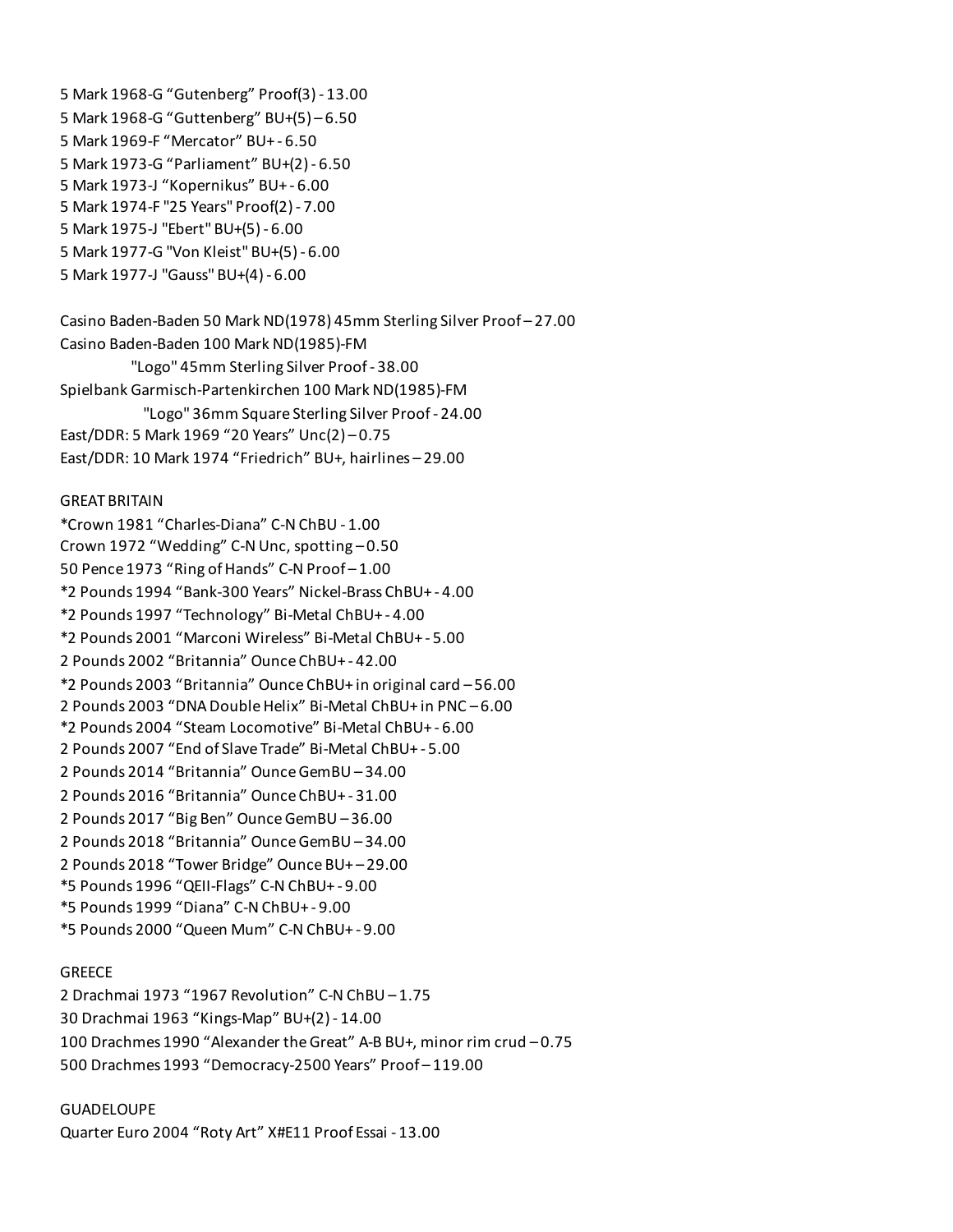**GUERNSEY** 10 Shillings 1966 "900 Years" C-N BU+(2) - 4.50 25 Pence 1972 "Cupid-Wedding" C-N BU+ - 3.75 25 Pence 1977 "Fort-QEII" C-N ChBU(6) – 2.00 25 Pence 1977 "Fort-QEII" C-N BU+ - 1.50 25 Pence 1978 "Royal Visit" C-N BU+ - 2.00 \*5 Pounds 2004 "D-Day" C-N ChBU+ with Red Poppy – 9.00

### GUINEA

100 Francs 1969 "Martin Luther King, Jr." Proof – 25.00

HAITI 10 Gourdes 1971 "Geronimo" Proof – 56.00

### **HONDURAS**

10 Lempiras 1995 "Lempira" Plain Edge C-N Proof, Mtg: 150 – 29.00 10 Lempiras 1995 "Lempira" Reeded Edge C-N Proof, Mtg: 150 – 29.00

HONG KONG

Dollar 1901 "Victoria" X# 1b Copper Proof, Mtg: 360 – 29.00

HUNGARY 200 Forint 1975 "Science-150 Years" Proof(6) - 18.00

HUTT RIVER PROVINCE 5 Dollars 1991 "Apache Helicopter" C-N ChBU(2) – 3.00 5 Dollars 1991 "Jeep" C-N ChBU – 3.00 5 Dollars 1991 "Stealth Fighter" C-N BU+ - 3.00

ICELAND 50 Kronur 1970 "Parliament" C-N BU+ - 1.00

IRAQ 500 Fils 1971 "Soldiers" Nickel ChBU – 32.00

IRELAND 48 Pence 1901 "Edward VII" Bronze Proof, Mtg: 425 - 12.00 48 Pence 1901 "Edward VII" Silver Proof - 31.00 \*10 Shilling 1966 "Paerse" Proof – 29.00

ISLE OF MAN 5 Shillings 1808(2007) "Triskelis-Map" Copper Prooflike, Mtg. 500 - 6.50 Another, Aluminum - 6.00 Another, Dark Toned Copper - 6.00 Another, Goldine - 7.00 Crown 1887(c.2008) "Jubilee-Triskelis-Map" Pewter P-L - 7.00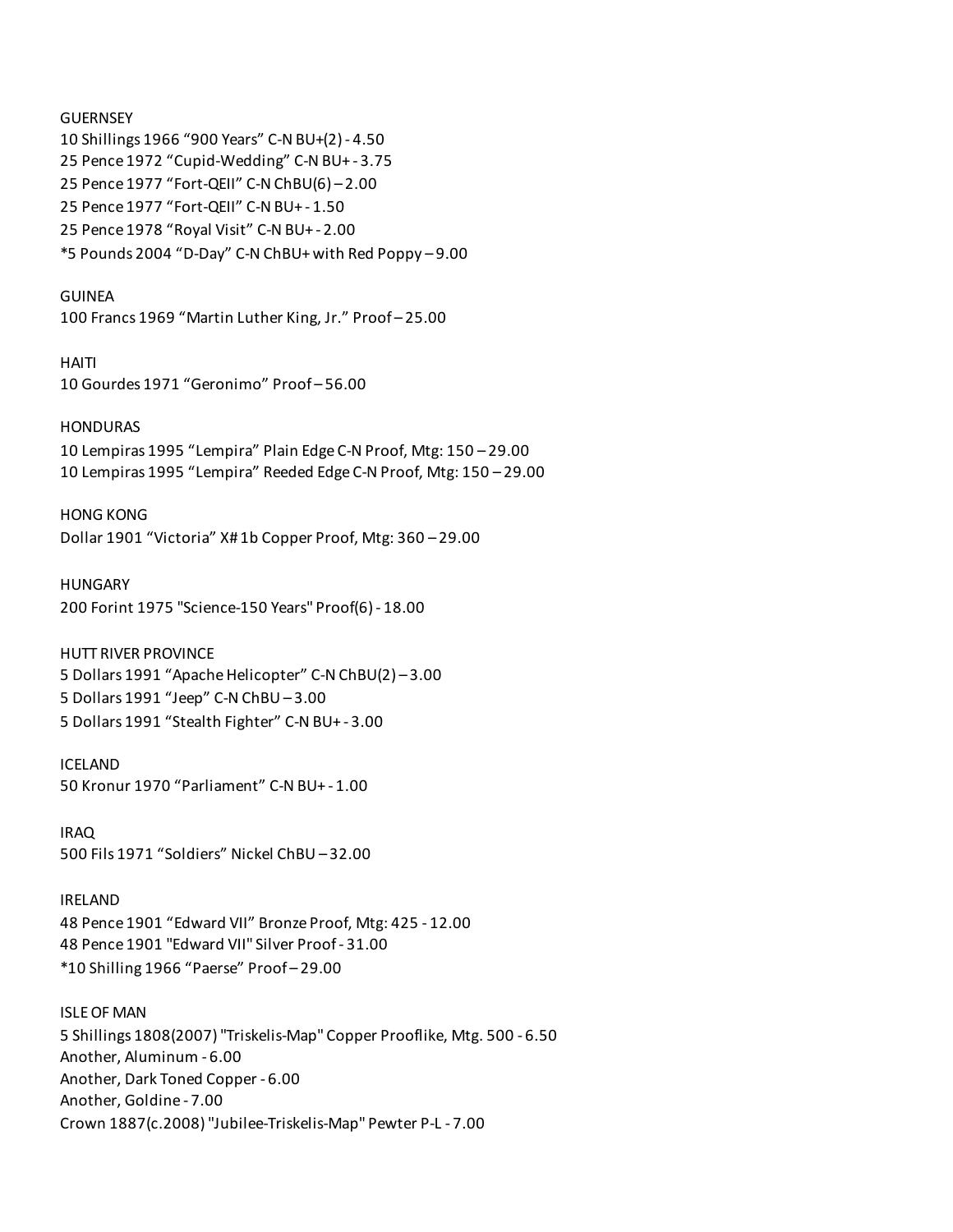Crown 1897(c.2008) "Veiled Head-Triskelis-Map" Pewter P-L - 7.00 Crown 1992 "John Casement-Railroad" KM-310 C-N Proof – 8.00 Crown 1979 "Tynwald" KM-46 C-N ChBU – 2.75 Crown 1979 "Tynwald-Ship-Castle" KM-47 C-N ChBU – 3.00 Crown 1981 "Charles-Diana" KM-82 C-N ChBU – 2.75 Crown 1989 "Pitcairn Island-Ship Bounty" KM-243 C-N Proof – 9.00 Crown 1994 "D-Day-British Landing Craft" C-N P-L – 4.00 Crown 1996 "Magellan-Ship-Map" Proof – 24.00 Crown 1997 "Leiv Eiriksson-Boat-Map" Proof – 24.00 Crown 1997 "Nansen-Ship-Map" Proof – 24.00 Crown 1998 "Vasco Da Gama-Ship-Map" Proof – 24.00 50 Pence 1981-AA "Christmas-Boat" C-N ChBU – 11.00 50 Pence 1981-AA "Viking Long Ship" C-N ChBU – 7.00 50 Pence 1981-AA "Viking Long Ship" C-N BU+ - 5.00 50 Pence 1981-D "Christmas-Boat" Silver Proof, slight obv. rub – 32.00 50 Pence 1983-AC "Christmas-Auto" C-N ChBU – 18.00 50 Pence 1984-D "Christmas-Train" Silver Proof, slight obv. rub - 32.00 50 Pence 1993-AA "Christmas-Manger Scene" C-N BU – 14.00 Pound 1983 "Peel" Nickel-Brass BU+ - 5.00 Pound 1984 "Castletown" Nickel-Brass BU+ - 24.00 Pound 1985 "Ramsey" Nickel-Brass BU+ - 38.00 Pound 1986-AA "Douglas" Nickel-Brass BU – 47.00 Pound 1988 "Mobile Phone" Silver Proof – 38.00

### ISRAEL

1/2 Lira JE5721 (1961) "Feast of Purim-Cup" C-N ChBU – 3.75 1/2 Lira JE5722 (1962) "Cup" C-N BU+ - 3.00 1/2 Lira 1961 "Cup" C-N Proof – 7.50 1/2 Lira 1962 "Cup" C-N Proof - 5.50 Lira 1958 "Law" BU+(9) – 0.75 Lira 1958 "Law" Proof(5) - 2.75 Lira 1963 "North African Lamp" Proof(3) – 7.50 5 Lirot 1958 "Menorah" BU+(4) - 20.00 5 Lirot 1965 "Knesset" ChBU – 21.00 10 Lirot 1977 "Jerusalem Lamp" C-N ChBU(3) – 1.75 25 Lirot 1978 "French Lamp" C-N Proof(4) – 3.00 Sheqel 1985 "Ancient Ship" P-L(9) - 11.00 Sheqel 1991 "Cup" ChBU – 15.00 Sheqel 1992 "Candlestick" ChBU – 16.00 Sheqel 1993 "Tourism" ChBU – 14.00 Sheqel 2002 "Hands-Heart" Proof-like – 24.00 Sheqel 2007 "Performing Arts" Proof-like - 34.00 2 Sheqalim 1991 "Cup" Proof – 27.00 2 Sheqalim 2004 "Architecture & Design" Proof – 54.00 2 Sheqalim 2007 "Performing Arts" Proof – 68.00 Medal 1973 "Ben Gurion" Gold on Silver Proof – 45.00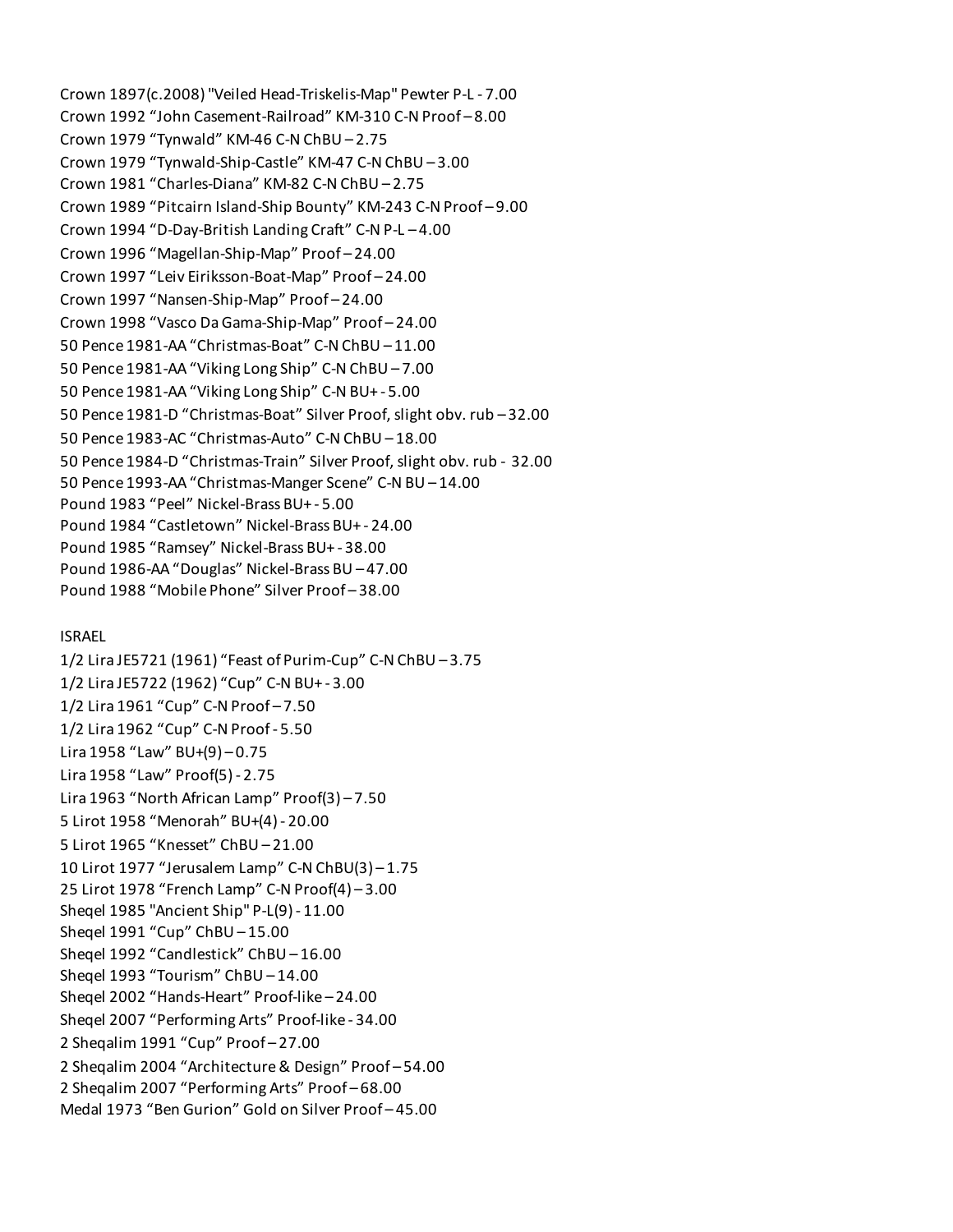## ITALY

Ecu 1992 "European Union-35 Years" Brass GemBU – 6.50

### JAMAICA

50 Cents 1975 "Garvey" C-N BU+ – 0.50 50 Cents 1979 "Garvey" C-N Proof(3) – 1.00 50 Cents 1984 "Garvey" C-N BU+ - 1.00 50 Cents 1985 "Garvey" C-N BU+ - 1.00 50 Cents 1986 "Garvey" C-N AU – 0.50 50 Cents 1987 "Garvey" C-N AU – 0.50 50 Cents 1988 "Garvey" C-N BU+ - 1.00 50 Cents 1989 "Garvey" C-N BU+ - 1.00 Dollar 1969 "Bustamante" C-N ChBU – 3.00 Dollar 1969 "Bustamante" C-N Proof – 3.50 Dollar 1970 "Bustamante" C-N Proof -4.00 Dollar 1972 "Bustamante" C-N Proof – 3.00 Dollar 1973 "Bustamante" C-N Proof(2) – 2.50 Dollar 1974 "Bustamante" C-N Proof – 3.00 Dollar 1975 "Bustamante" C-N Proof – 2.50 Dollar 1983 "21 Years" C-N Proof(2) – 24.00 Dollar 1991 "Bustamante" Nickel Brass ChAU - 0.75 5 Dollars 1974 "Manley" Proof (4) – 16.00 5 Dollars 1980 "Manley" Proof – 9.00 5 Dollars 1993 "Manley-100 Years" C-N AU – 3.00 10 Dollars 1974 "Morgan-Ships" Proof(2) – 34.00 10 Dollars 1972 "Men-Map" GemBU – 38.00 10 Dollars 1977 "Rodney-Ship" Proof – 36.00 10 Dollars 1979 "IYC-Map" Proof – 21.00 25 Dollars 1991 "Columbus-Isabella-Ship-Map" Matte, Mtg: 650 – 70.00

### JAPAN

\*Copper Medal "Expo '70-Osaka World's Fair" Matte Unc – 5.50

### JERSEY

50 Pence 1972 "Map-Wedding" Proof – 9.00 50 Pence 1972 "Map-Wedding: Proof, spot in obverse legend – 8.00 50 Pence 1972 "Map-Wedding" Cloudy Proof – 8.00 5 Pounds 2002 "Diana - The Work Continues" Proof - 24.00

### JORDAN

One Dinar 1998 "Human Rights" A-B BU – 9.00

KIRIBATI 20 Dollars 2000 "Globe-Hands-Faith" Proof – 27.00

## KOREA

\*1000 Won 1970 "U.N.Forces-Flags" Proof – 499.00 Casino Continental 10,000 Won ND(1978)-FM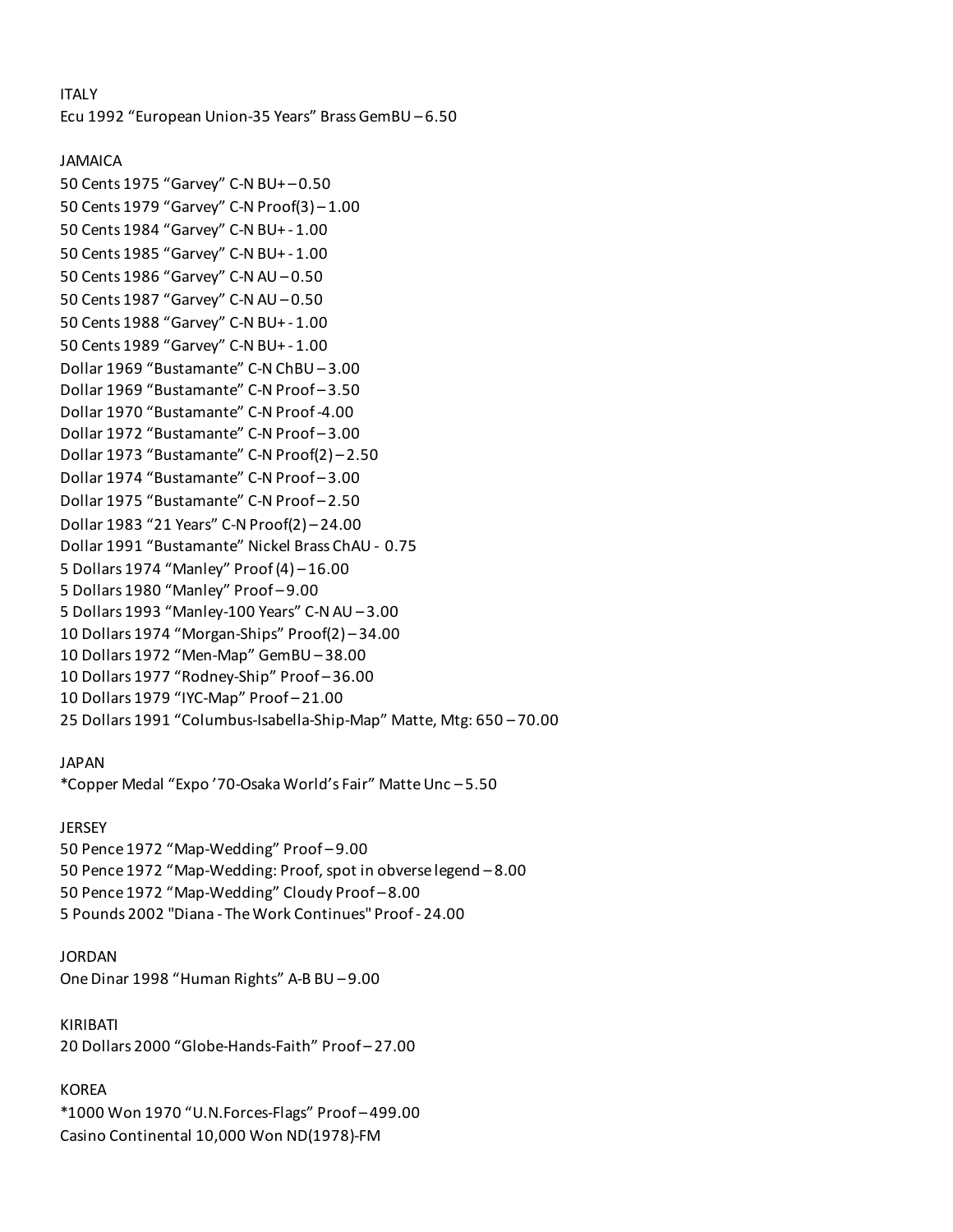"Logo" 32mm Square Sterling silver Proof - 10.00

KUWAIT

5 Dinars 1986 "Currency-25 Years" Proof - 68.00

LESOTHO 15 Maloti 1980 "IYC" Ounce Silver Proof – 34.00

## LIBERIA

50 Cents 1978 "Tolbert" C-N Proof – 2.00 Dollar 1995 "Star Trek-Kirk-Picard" C-N GemBU – 14.00 5 Dollars 1997 "Princess Diana" C-N Proof(2) - 2.75 10 Dollar 2001 "Pope John Paul II" C-N Proof(6) - 4.00

## LUXEMBOURG

Casino 2000 Mondorf-Les-Bains 1000 Francs ND(1985)-FM "Logo" 46mm Scalloped Sterling Silver Proof - 40.00

MALAWI 10 Kwacha 2003 "John Paul II bust with mitre" Bronze Proof – 6.00

MALAYSIA Ringgit 1969 "10 Years" C-N ChBU+ - 7.00 Ringgit 1972 "Kuala Lumpur" C-N BU+ - 3.00

MALI

10 Francs 1960 "Independence" Proof AU – 29.00 2500 Francs 2007 "Douglas" Proof Essai, Mtg:50 - 27.00

## MALTA

10 Cents 1972 "Sailing Boat" C-N BU+(3) – 0.50 2 Mils 1982 "10 Years" Aluminum Specimen GemBU - 11.00

MALTA/Order of 10 Grani 1967 "Handshake" Bronze Proof – 10.00 10 Grani 1967 "Handshake" Bronze Proof, weak strike – 5.00 2 Scudi 1964 "Mojana" Proof – 22.00 2 Scudi 1968 "Mojana" Proof – 43.00 2 Scudi 1969 "Mojana" Proof – 43.00 2 Tari 1968 "FAO" Bronze Prova Proof – 8.50 9 Tari 1970 "Head of John The Baptist" Proof – 27.00 \*25 Liras 2005 "John Paul II" Proof, toning spots rev.(5) – 4.50 100 Liras 2005 "John Paul II" Proof - 27.00

MARSHALL ISLANDS 5 Dollars 1988 "Space Shuttle" C-N ChBU(32) – 2.25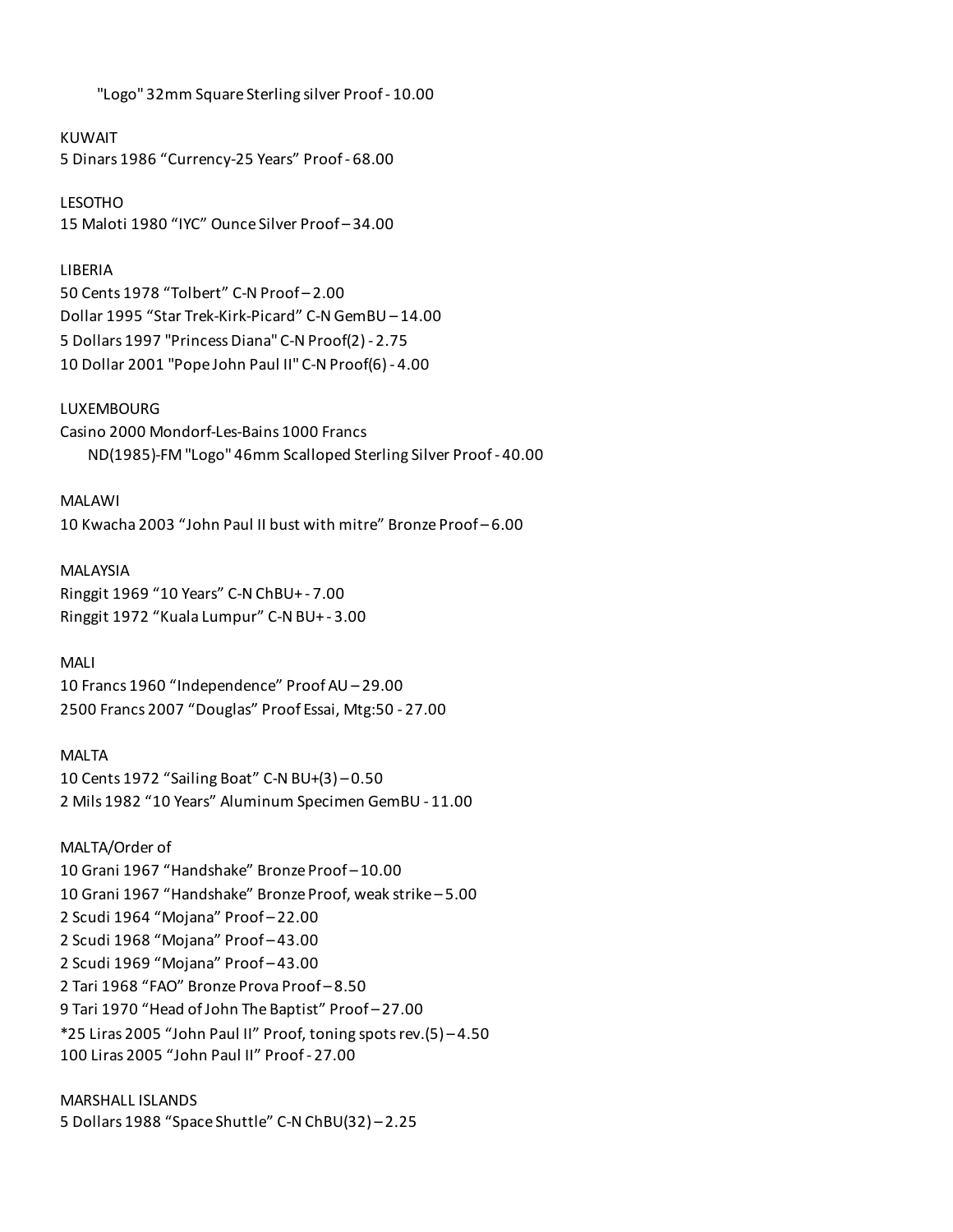5 Dollars 1989 "20yrs - First Men on Moon" C-N ChBU(21) - 2.25 5 Dollars 1997 "Princess Diana" C-N P-L ChBU in PNC(2) – 4.00

### MARTINIQUE

Quarter Euro 2004 "Roty Nude" X#E11 Proof Essai - 14.00 1 & Half Euros 2004 "Battleship" Ounce Proof Essai – 36.00

#### **MAYOTTE**

Quarter Euro 2004 "Roty Art" X#E11 Proof Essai - 14.00

#### **MEXICO**

25 Pesos 1972 "Juarez" BU+(3) – 14.00 50 Pesos 1988 "Juarez" C-N BU+(2) – 0.50 100 Pesos 1991 "Carranza" A-B BU – 0.50 5000 Pesos 1988 "Petroleum-50 Years" C-N BU+ - 6.50 Peso 1994 "Chaac Mool" 1/4 Onza Proof – 20.00 5 New Pesos 1993 "El Tajin" Ounce Matte ChBU – 36.00 10 New Pesos 1992 Bi-Metal ChBU – 8.50 20 New Pesos 1993 "Hildago" Bi\_Metal BU – 7.50 1/10 Onza 1995 "Libertad" ChBU – 6.50 Onza 1997 "Libertad" ChBU – 119.00

MIDDLE EARTH Mouria: Axe ND X#1 Copper ChBU – 12.00

MOZAMBIQUE 1000 Meticais 1988 "John Paul II" C-N ChBU - 13.00

NAGORNO-KARABAKH 25,000 Drama 1998 "Arts" Ounce Proof – 90.00

NETHERLANDS Gulden 2001 Prooflike – 5.00 10 Gulden 1973 "Queen-25 Years" ChBU(3) – 17.00 Ounce 1992 "Queen Beatrix" Pure Silver Proof – 42.00 5 Euro 2006 "Australia Map - 400yrs" Matte Proof - 12.00

NEW ZEALAND 50 Cents 1972 "Sailing Ship" C-N BU+ - 0.75 5 Dollars 1990 "ANZAC – Flag" A-B Proof – 12.00

NICARAGUA Cordoba 1972 C-N ChBU in PNC – 1.50 50 Cordobas 1975 "Nude" Proof – 72.00

NIGER 1000 Francs 1960 "Hamani" Proof Essai – 72.00 2500 Francs 2007 "John Brown" Proof Essai, Mtg: 50 - 25.00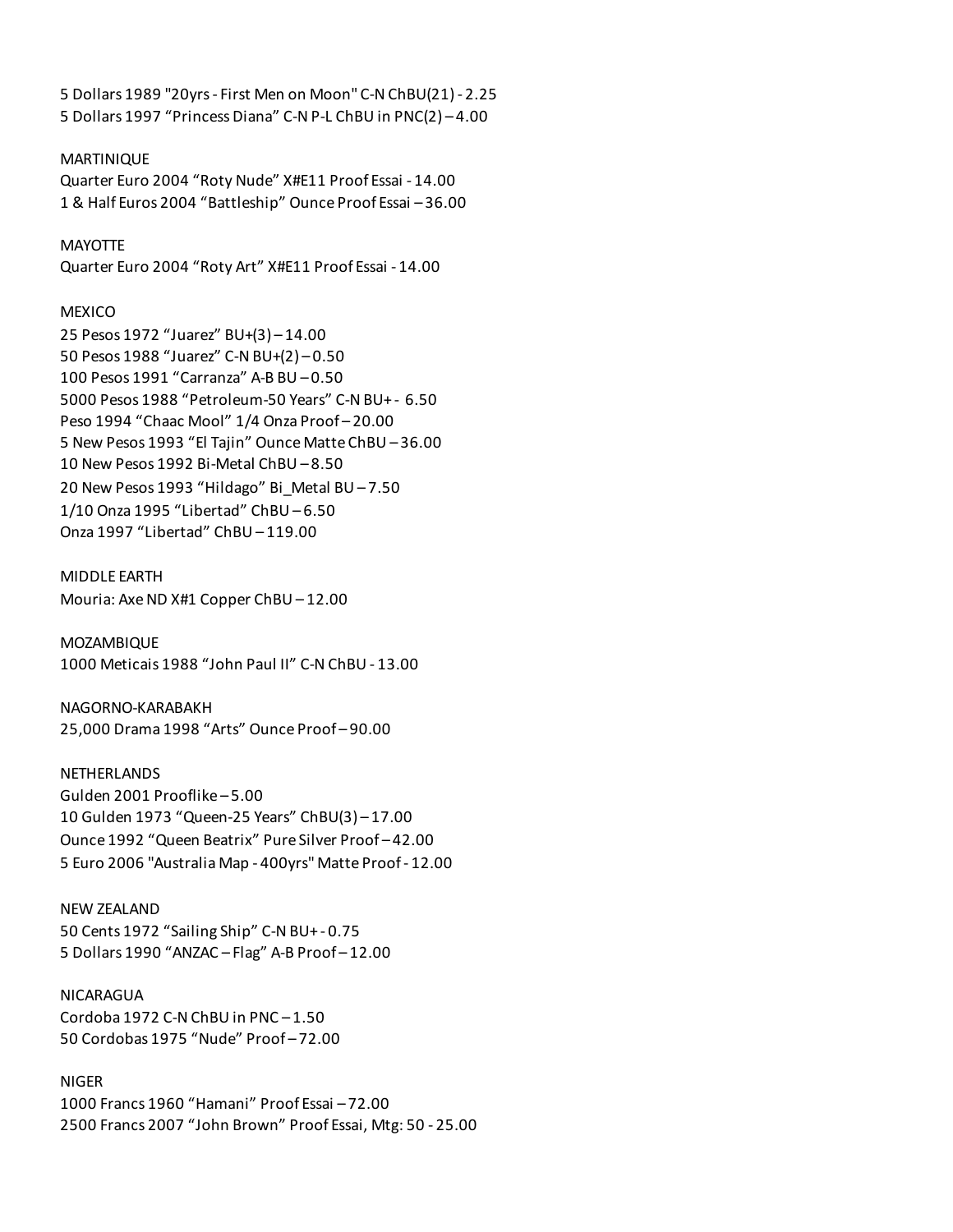NIUE 5 Dollars 1990 "Eisenhower" C-N ChBU+ - 7.00 NORTH CYPRUS 20 Lira 2011 "Sultan" X#9a GemBU, Mtg:75 – 74.00 20 Lira 2011 "Sultan" C-N GemBU – 4.00 NORWAY \*5 Kroner 1975 "Sailing Ship" C-N ChBU – 3.00 100 Kroner 1982 "King-25 Years" ChBU – 27.00 200 Kroner 1980 "Castle-35 Years" GemBU – 34.00 PAKISTAN Rupee AH1401 "1400 Years" KM-55 C-N ChBU+ - 2.00 PANAMA 20 Balboas 1978 "Balboa-75 Years" Proof in capsule – 119.00 PHILIPPINES 5 Piso 1975 "Marcos" C-N BU(2) – 1.00 10 Piso 1988 "Revolution" C-N BU+(9) - 1.25 POLAND 10 Zlotych 1959 "Kopernik" C-N AU – 2.50 10 Zlotych 1965 "Warsaw-Nike" C-N BU+(2) – 3.00 10 Zlotych 1965 "Warsaw-Nike" C-N ChVF – 1.00 10 Zlotych 1967-MW "Marie Curie" C-N BU, scs. obv field – 0.75 10 Zlotych 1968 "Army" C-N BU – 2.00 10 Zlotych 1969 "25 Years" C-N ChBU(2) – 2.25 10 Zlotych 1969 "25 Years" C-N BU – 2.00 10 Zlotych 1975 "Prus" C-N BU – 1.00 20 Zlotych 1974 "RWPG-25 Years" C-N EF – 1.00 50 Zlotych 1979 "Mieszko I" C-N BU+ - 2.75 100 Zlotych "Kopernik" 1973 or 1974 Proof – 13.00 100 Zlotych 1975 "Castle" Proof AU(2) – 10.00 \*100 Zlotych 1975 "Modrzejewska" Proof – 13.00 100 Zlotych 1975 "Modrzejewska" Proof – 12.00 100 Zlotych 1975 "Paderewski" Proof AU – 9.00 100 Zlotych 1976 "Kosciuszko" Proof ChAU – 10.00 100 Zlotych 1976 "Pulaski" Proof ChAU – 10.00 \*100 Zlotych 1978 "Korczak" Cloudy Proof – 9.00 100 Zlotych 1981 "Sikorski" Proof, a bit cloudy - 32.00 \*100 Zlotych 1982 "John Paul II" Proof – 155.00 100 Zlotych 1988 "Insurrection-70 Years" Y-182 C-N ChBU – 2.00

200 Zlotych 1974 "Map" ChBU(2) – 10.00

\*200 Zlotych 1974 "Map" BU+ - 10.00

200 Zlotych 1974 "Map-30 Years" BU(3) – 8.00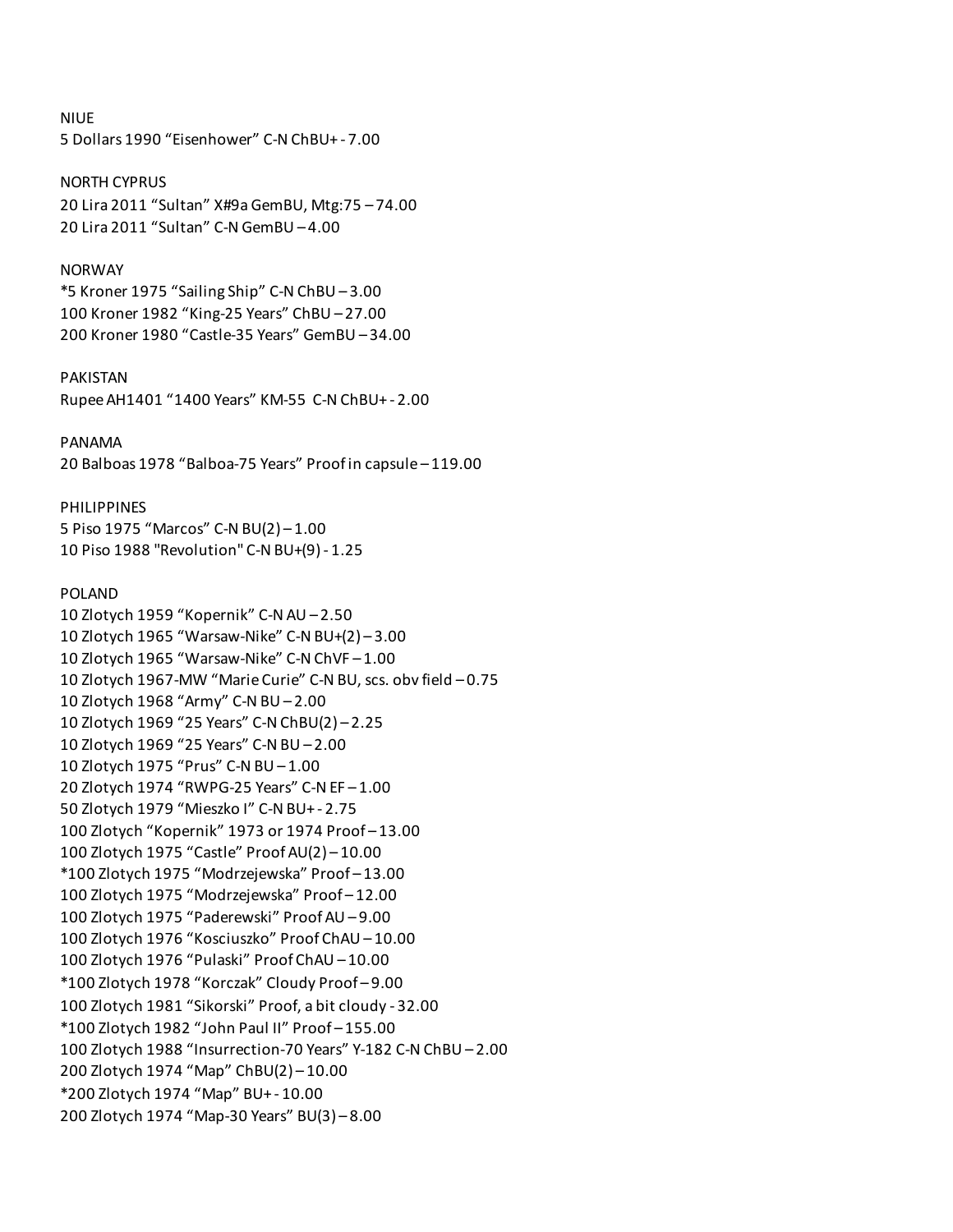200 Zlotych 1975 "Military-30 Years" BU+(2) – 11.00 \*200 Zlotych 1982 "John Paul II" Proof with Certificate – 270.00 1000 Zlotych 1982 "John Paul II" BU – 13.00 50,000 Zlotych 1988 "Pilsudski" AU – 13.00

### PORTUGAL

20 Escudos 1966 "Bridge" Matte Proof, Mtg:200 – 88.00 20 Escudos 1966 "Bridge" ChBU – 6.50 25 Escudos 1979 "Year of the Child" C-N BU+ - 1.25 25 Escudos ND(1984) "Disabled" C-N BU+ - 1.25 25 Escudos 1984 "Waves-10 Years" C-N ChBU – 1.75 25 Escudos 1985 "Joao I" C-N ChBU – 1.75 25 Escudos 1986 "Common Market" C-N ChBU(2) – 1.50 50 Escudos 1969 "DaGama" Matte Proof, Mtg:400 – 68.00 50 Escudos 1969 "DaGama" BU+ - 10.00 100 Escudos 1987 "Ship Nuno Tristao" C-N BU+, spot by date - 1.25 100 Escudos 1988 "Dias-Ships" Proof, slight rub – 13.00 100 Escudos 1991"Nunes" Bi-Metal BU+ - 0.75 200 Escudos 1992 "Presidency" KM-663 C-N BU+(15) – 1.75 200 Escudos 1992 "Cabrilho-Map-Ship" C-N ChBU – 2.75 200 Escudos 1995 "Joao II" C-N ChBU – 3.75

### REUNION

Quarter Euro 2004 "Roty Art" X#E11 Proof Essai - 12.00 1 & Half Euros 2004 "Aircraft Carrier" X#E12 Ounce Proof Essai – 36.00

#### RUSSIA/USSR

Rouble 1965 "20 years" C-N VF+(9) – 0.75 Rouble 1967 "Lenin" C-N ChVF(2) – 1.75 Rouble 1967 "Lenin" C-N VF(3) – 1.25 Rouble 1970 "Lenin" C-N ChVF(6) – 1.25 \*Rouble ND(1975) "30 Years" C-N Prooflike(9) – 5.50 \*Rouble 1977 "Lenin-60 Years" C-N Prooflike in Red Capsule – 9.00 Rouble 1981 (1988) "Bulgarian Friendship" C-N Proof Restrike(2) – 8.50 Rouble ND(1982) (1988) "60 Years USSR" C-N Proof Restrike – 8.00 Rouble 1983 "Woman in Space-20 years" C-N BU – 2.75 Rouble 1984 "Mendeleyev" Y-194.1 C-N Proof – 22.00 Rouble 1984 "Popov" C-N BU+ - 2.75 Rouble 1984 "Pushkin" Proof Restrike 1988 – 9.00 Rouble 1985 (1988) "Moscow Youth Festival" C-N Proof Restrike – 8.50 Rouble 1985 "WWII Victory-40 Years" C-N BU+ - 3.00 Rouble 1986 "Lomonosov" Y-202.1 C-N Proof – 14.00 Rouble 1988 "Gorky" C-N Proof – 7.00 Rouble 1988 "Gorky" C-N BU(2) - 1.75 Rouble 1989 "Niyazi" C-N Unc, some grease- 4.00 Rouble 1989 "Eminescu" C-N BU+ - 2.75 Rouble 1989 "Musorgsky" C-N BU+ - 2.25 Rouble 1989 "Musorgsky" C-N AU – 1.25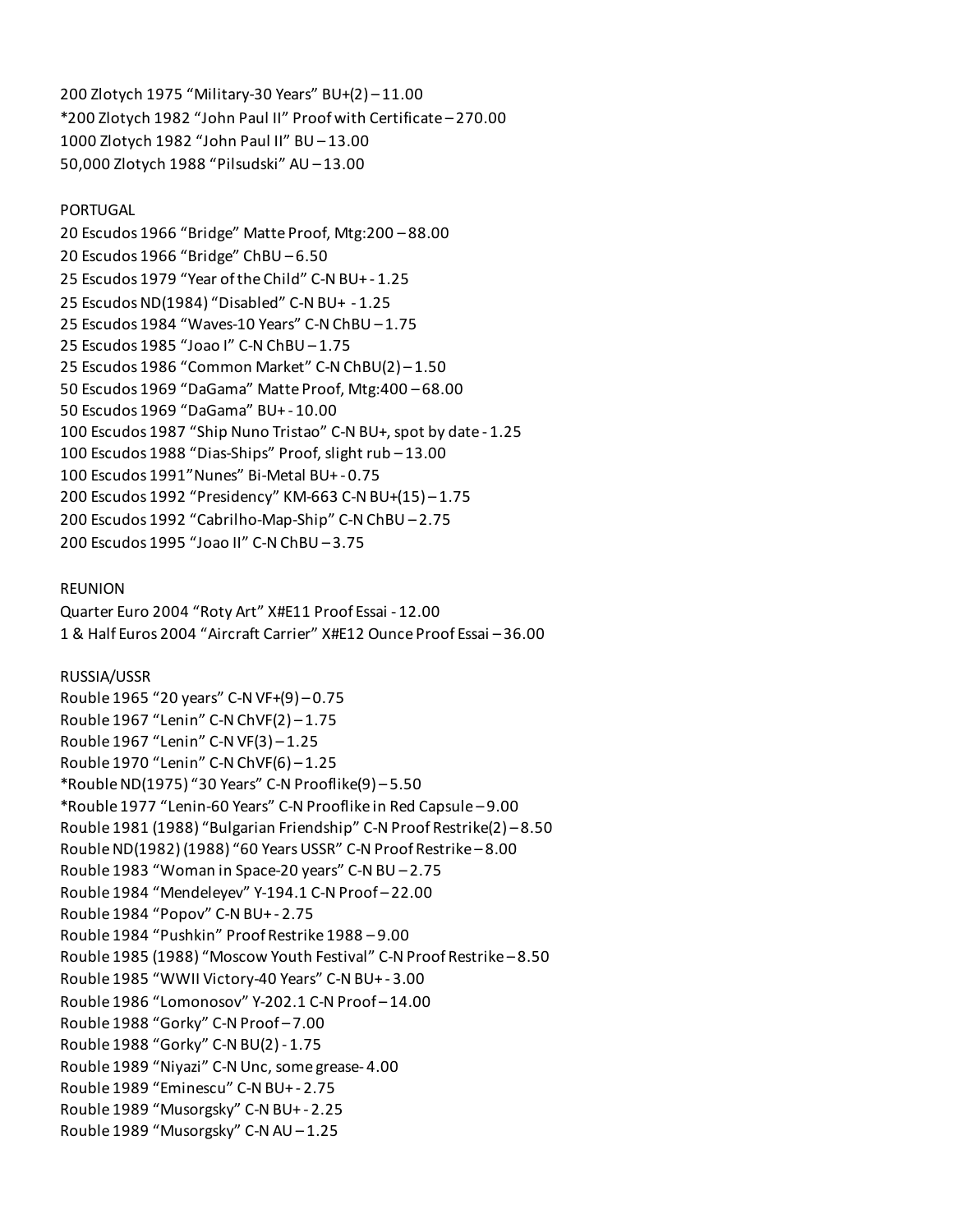Rouble 1989 "Shevchenko" C-N ChAU – 1.75 Rouble 1990 "Rainis" C-N BU+ - 1.75 Rouble 1990 "Scorina" C-N BU+ - 1.75 Rouble 1990 "Zhukov" C-N BU+, obv. rim nick – 4.50 Rouble 1991 "Gyanzhevi" C-N BU – 1.25 Rouble 1991 "Lebedev" C-N BU+ - 1.75 Rouble 1991 "Ivanov" C-N BU+ - 1.75 Rouble 1991 "Makhtumkuli" C-N AU – 1.25 Rouble 1991 "Navoi" C-N BU+ - 1.75 Rouble 1991 "Prokofiev" C-N BU – 1.25 Rouble 1993 "Derzhavin" C-N Proof – 17.00 3 Roubles 1989 "Earthquake Relief" C-N AU, spotting(2) – 1.50 3 Roubles 1993(m) "Battle of Stalingrad" C-N Proof(3) – 6.00 5 Roubles 1988 "St. Sophia Cathedral" C-N Proof, small stain patch below trees – 5.00 5 Roubles 1991 "Uspenski Cathedral" C-N Proof, crud near rim - 3.00 5 Roubles 1991 "Michael Cathedral" C-N BU+ - 3.00 5 Roubles 1991 "Michael Cathedral" C-N Proof(3) – 8.50 5 Roubles 1991 "Moscow Bank" C-N Proof – 8.50 5 Roubles 1990 "Cathedral" Y-246 C-N Proof – 4.50 5 Roubles 1992 "Kazakhstan" Y-322 C-N Proof(2) – 8.50 \*5 Roubles 1993 "Monestery" Y-324 C-N Proof(7) – 7.50

RWANDA 100 Francs 1990 "Mandela" Proof - 36.00 1000 Francs 1989 "Bank" ChBU(9) - 24.00

ST. BARTHELEMY Quarter Euro 2004 "Roty Art" X#E11 Proof Essai - 14.00

ST. HELENA & ASCENSION 25 Pence 1973 "Sailing Ship" Proof(2) – 25.00 25 Pence 1973 "Sailing Ship" C-N BU+ - 3.00

ST. MARTIN Quarter Euro 2004 "Roty Art" X#E11 Proof Essai Mtg:2000 - 13.00 1 & Half Euros 2004 "Sailing Ship" Ounce Proof Essai, Mtg: 800 – 40.00

ST. PIERRE & MIQUELON Quarter Euro 2004 "Roty Art" X#E11 Proof Essai - 13.00 1 & Half Euros 2004 "Corvette Battleship"X#E12 Ounce Proof Essai – 34.00

SAN MARINO 500 Lire 1983 "Artist Raphael" Proof – 19.00

SAMOA Tala 1969 "Stevenson" C-N ChBU(3) – 3.00 Tala 1977 "Lindbergh" C-N ChBU(5) – 3.00 Tala 1978 "Smith's Flight" C-N ChBU(3) - 3.00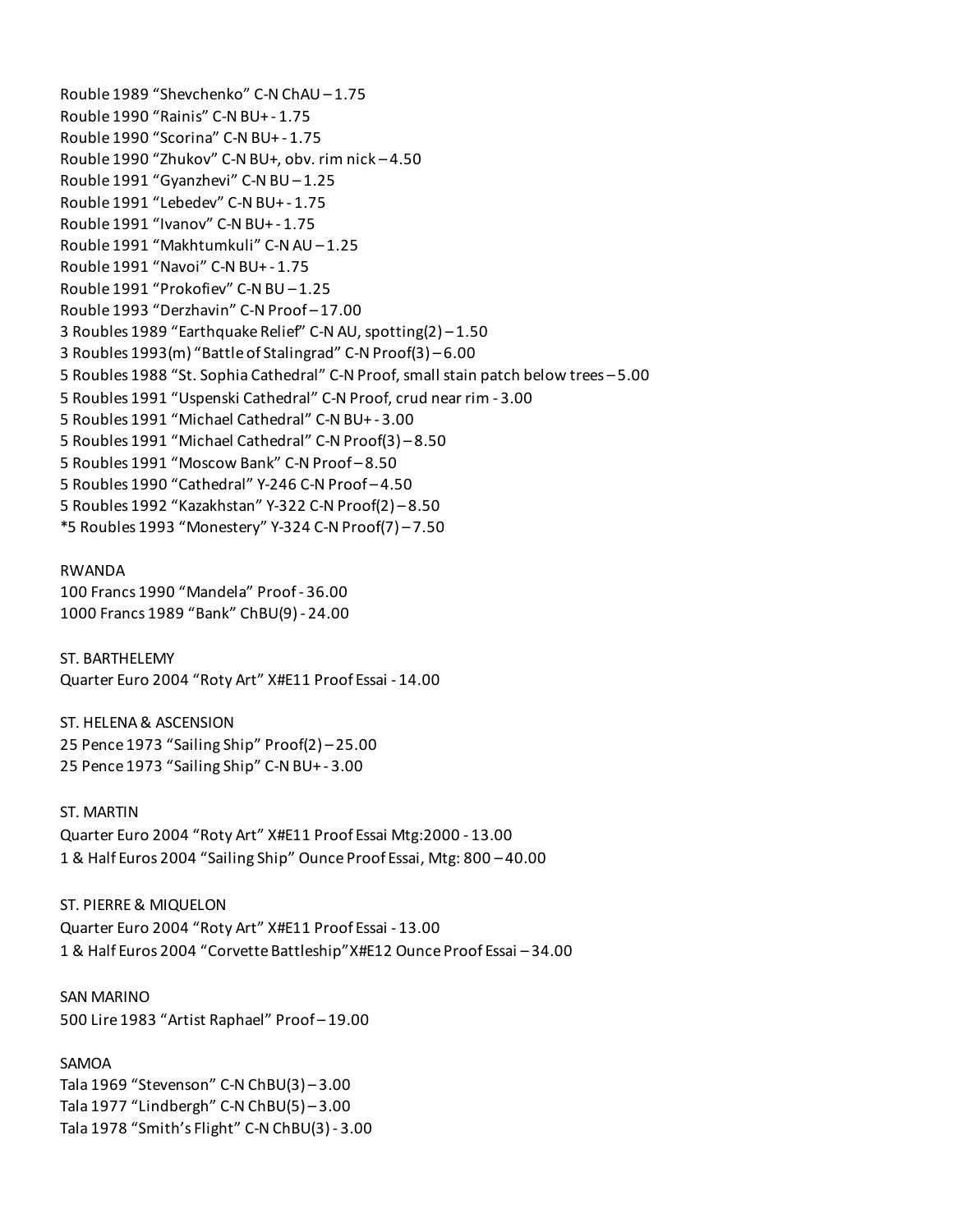SIERRA LEONE 10 Dollars 2004 "Reagan-Flag" Proof – 24.00

SINGAPORE \*10 Dollars 1977 "Freighter" Proof - 21.00 \*10 Dollars 1980 "Satellite Dish" Proof – 21.00

SLOVENIA 2500 Tolarjev 2003 "Disabled" Proof – 29.00

SOLOMON ISLANDS Dollar 1977-FM Specimen Proof-Like AU – 3.00 Dollar 1991 "Pearl Harbor" C-N ChBU – 4.00 5 Dollars 1980-FM "Bokolo" C-N ChBU, spotting – 7.00

### SOMALIA

10 Shillings 1979 "Writing" C-N ChBU – 12.00 25 Shillings 1998 "Titanic Sinks" C-N ChBU – 2.25 25 Shillings 2001 "Jimi Hendrix" C-N P-L(9) – 2.00 250 Shillings 1998 "Titanic Sinks" Piedfort Proof – 47.00

SOUTH AFRICA Rand 1986 "Disabled" Proof AU – 13.00

SPAIN 10 Euro 2002 'Presidency-Map" Prooflike – 22.00 Casino De La Toja 4000 Pesetas ND(1985)-FM Logo 40mm Scalloped Sterling Silver Proof - 27.00 Casino Montesblancos Alfajarin ND(1985)-FM Pyramid Logo 45mm Sterling Silver Proof - 43.00

SRI LANKA Rupee 1992 "President" C-N Proof – 7.00

SURINAME 100 Guilders 1996 Thunderbird "1956" or "1957" C-N Proof - 18.00

SWEDEN 5 Kronor 1966 "Constitution" BU+ - 6.50 5 Kronor 1962 "80 Years" BU+ - 13.00

SWITZERLAND 5 Francs 1974 "Confederation" C-N Proof(4) - 5.50 5 Francs 1985 "Music" C-N Proof – 8.50

THAILAND 1/4 Baht BE2539 "Golden Jubilee" Y-345 A-B ChBU – 2.00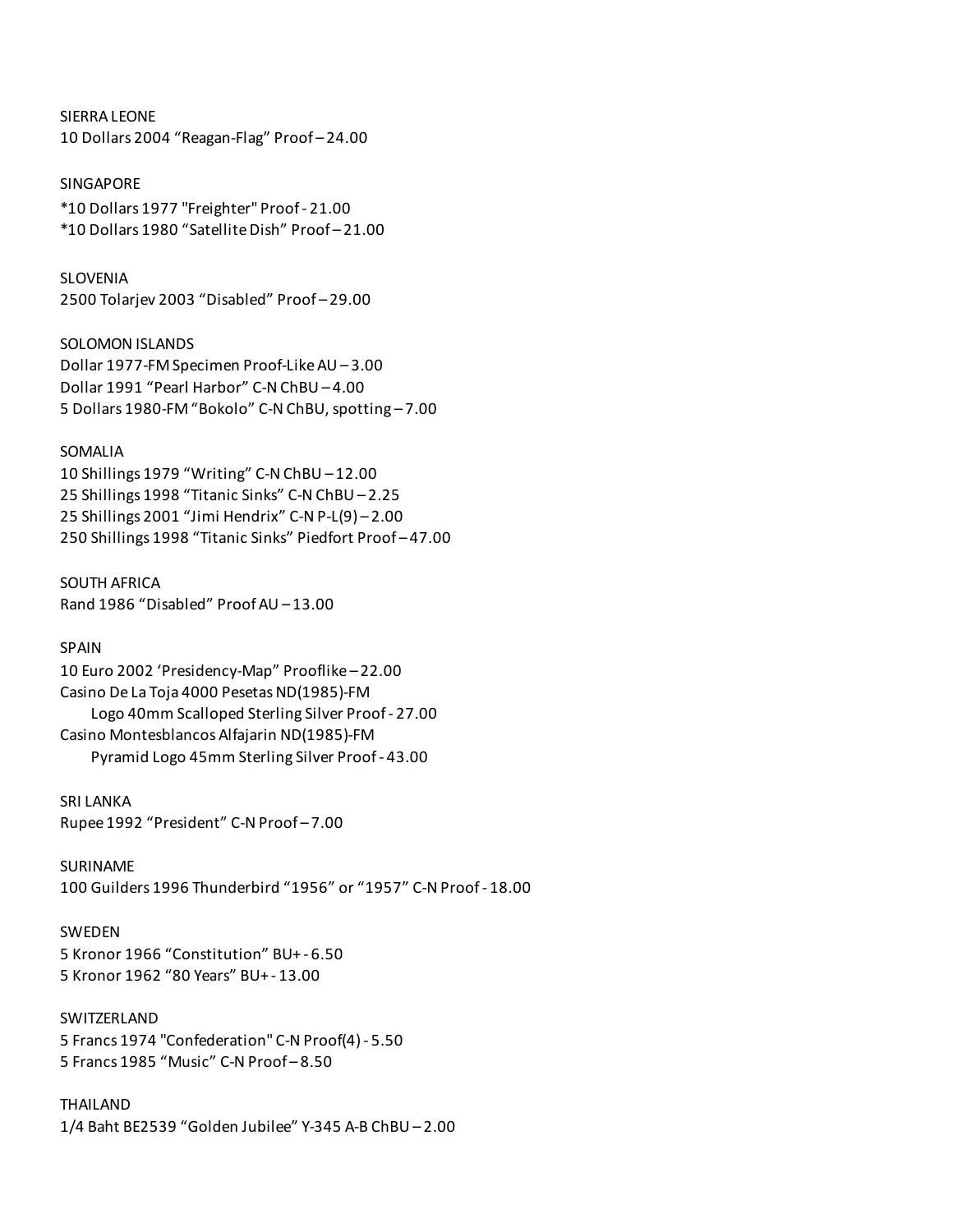\*Baht BE2504 (1961) "Royal Couple" Y-83 C-N Prooflike(3) – 8.00 Baht BE2505(1962) "King" Y-84 C-N ChBU(2) – 0.50 Baht BE2520 "Dragon Boat" Y-110 C-N BU – 0.75 20 Baht ND(1963) "King's Birthday" BU+(3) - 17.00

#### TOGO

2500 Francs 2007 "Schoelcher" Proof, Mtg: 50 - 24.00 5000 Francs 1977 "General" Proof, Mtg;150 – 171.00

#### TONGA

20 Seniti 1967 "Salote" C-N Proof – 6.00 50 Seniti 1967 "Salote - In Memoriam 1965-70" Gilt ChBU – 7.00 50 Seniti 1967 "Coronation" C-N ChBU – 4.00 50 Seniti 1968 "Tupou IV" C-N ChBU – 3.00 Pa'Anga 1967 "Salote" C-N ChBU – 5.00 Pa'Anga 1967 "Coronation" C-N ChBU – 7.00 Pa-Anga 1988 "Christmas" C-N Proof – 43.00 2 Pa'Anga 1967 "Coronation" C-N ChBU – 8.00 2 Pa'Anga 1968 "Tupou IV" C-N ChBU – 7.00

#### TRINIDAD & TOBAGO

50 Cents 1975-FM "Drums" C-N Matte – 2.75 50 Cents 1979 "Drums" C-N ChBU(3) – 2.50 10 Dollars 1972 "Map-Ship-10 Years" Proof(3) – 28.00 10 Dollars 1973 "Map-Ship" Proof(2) – 28.00 10 Dollars 1974 "Ship-Map" Proof – 28.00

#### TRISTAN DA CUNHA

25 Pence 1981 "Charles-Diana" C-N ChBU – 3.00 Crown 2015 "QEII – 4 Portraits" Gilt C-N Proof w/Color – 6.00

TURKMENISTAN Manet 2010 "Map" B-Metal ChVF – 0.50

TURKS & CAICOS ISLANDS Crown 1991 "Diana" C-N BU(9) - 2.00

#### TUVALU

Medal 2012 "Titanic-100 Years" 28.7 g Pure Silver ChBU(2) – 28.00 Dollar 2016 "Pearl Harbor-75 Years" Ounce GemBU – 32.00

#### UGANDA

1000 Shillings 2005 "John Paul II-Visits to France" Silver Plate Pattern Proof – 68.00

UKRAINE 2 Hryvni 1996 "Desiatynna Church" C-N Proof – 42.00

#### UNITED STATES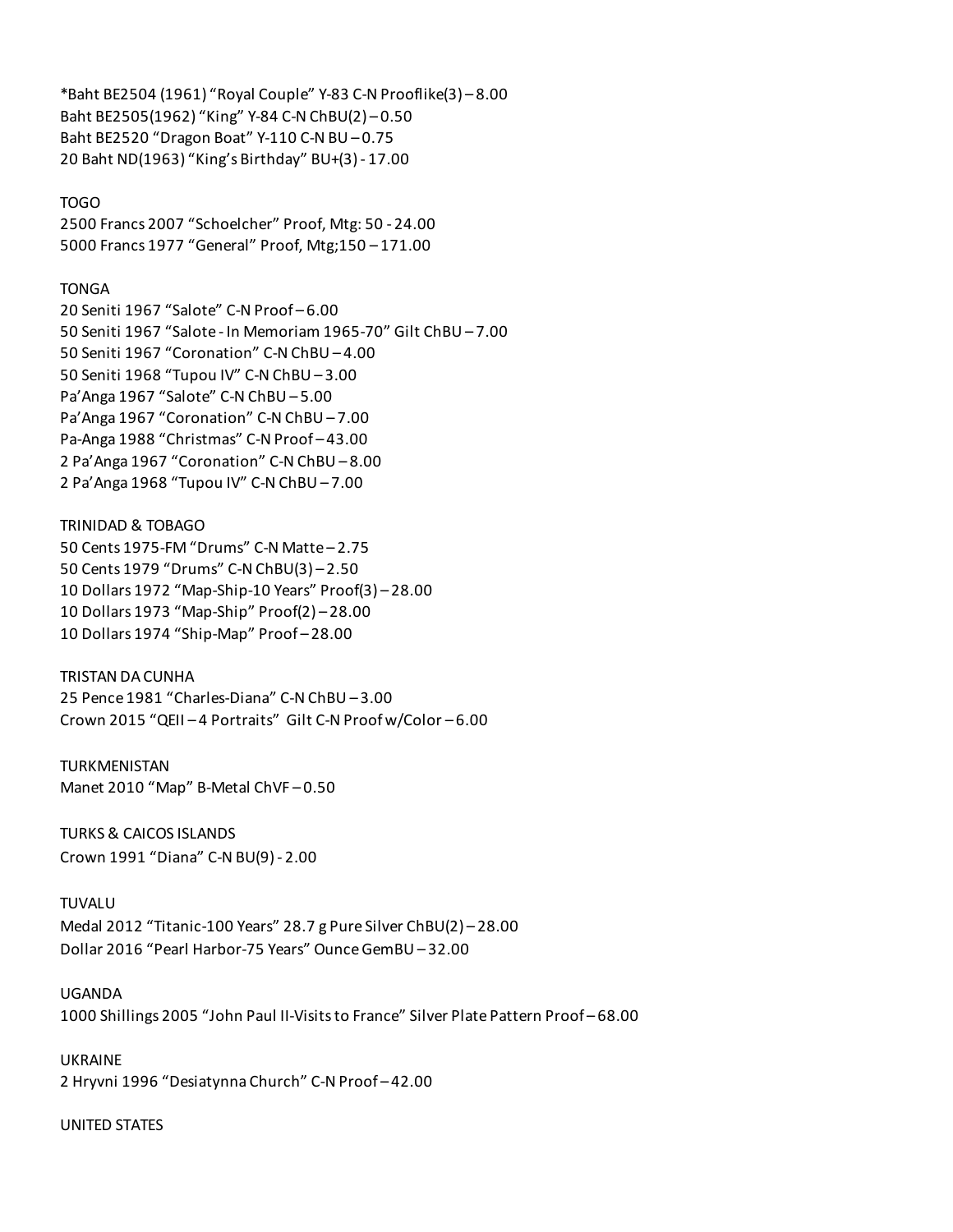Half Dollar 1995-S "Civil War" C-N ChBU - 17.00 \*Dollar 1987 "200yrs - Consitution" Proof(4) - 21.00 Dollar 1995-P "Civil War" ChBU - 40.00 \*Dollar 2009-P "Braille" ChBU - 27.00 5 Liberty Dollars 2006 "Torch" X#224 1/4oz. Proof(18) - 6.50

## URUGUAY

10 Pesos 1961 "Gaucho" BU+(3) – 10.00 2000 New Pesos 1983 "Royal Visit" Reeded Edge Copper Proof, Mtg: 200 – 88.00

# VENEZUELA

10 Bolivares 1973 "Bolivar" BU+ - 27.00 100 Bolivares 1980 "Bolivar-150 Years" ChBU+ - 29.00 100 Bolivares 1981 "Bello" Proof ChAU – 27.00 100 Bolivares 1983 "Bolivar-Bank" Proof AU – 27.00 100 Bolivares 1986 "Vargas" ChBU – 32.00

### ZAMBIA

500 Kwacha 1997 "Diana" Proof – 34.00 1000 Kwacha 1998 "Diana" KM-Pn4 Pattern C-N Proof - 29.00

# **ANIMALS!**

# **GOLD ETC.**

BAHAMAS 50 Dollars 1975 "Bird" Proof – 173.00

CANADA 2 Dollars 2006 "Polar Bear" Bi-Metal White & Yellow Gold Proof - 653.00 10 Dollars 2001 "Maple Leaves" 1/4 Ounce Hologram Matte - 538.00

## CHINA

5 Yuan 1991 Large Date GemBU, sealed – 115.00 10 Yuan 1985 GemBU, sealed – 220.00 10 Yuan 1986 GemBU, sealed – 220.00 10 Yuan 2017 "Panda" NGC Early Releases MS70 – 135.00

## GREAT BRITAIN

Half Sovereign 1989 "Tudor Rose" Proof - 572.00 Half Sovereign 1995 "St. George & Dragon" Proof - 284.00 Half Sovereign 2011 "St. George & Dragon" Proof - 261.00

## PANAMA

100 Balboas 1978 "Flowers" Proof – 486.00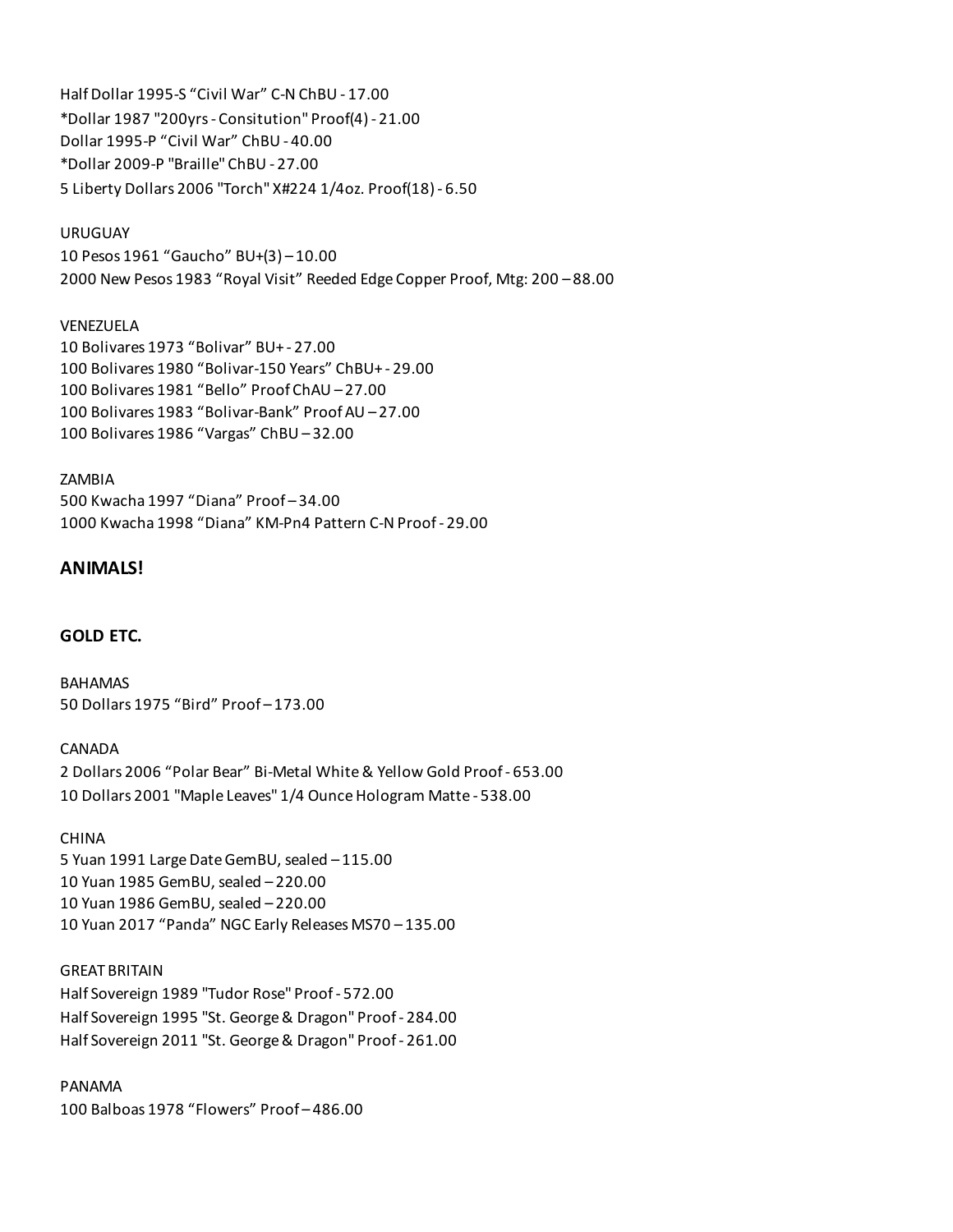**TURKEY** 50,000,000 Lira 2001 "Eagle's Head" 18K Proof w/Diamond, Mtg:690 - 486.00

TURKS & CAICOS 50 Crowns 1978 "Unicorn" Proof - 330.00

## **SILVER ETC.**

ALDERNEY 2 Pounds 1990 "Queen Mum-Roses" C-N ChBU – 8.00

ALGERIA

5 Centimes "FAO" 1970-73(2) or 1974-77 Aluminum ChBU – 0.50

ARUBA 25 Florin 1995 "Sea Turtles" Proof - 32.00

ASCENSION ISLAND 25 Pence 1981 "Wedding-Sea Turtle" C-N BU, small grease patch near reverse rim – 2.50 25 Pence 1981 "Wedding-Sea Turtle" Proof – 24.00

AUSTRALIA

Cent 1971 "Glider" Bronze Gem Proof – 4.00 Cent 1971 "Glider" Bronze ChBU – 0.50 2 Cents 1983 "Lizard" Bronze ChBU – 0.25 5 Cents 1971 "Echidna" C-N Proof - 3.25 5 Cents 1972 "Echidna" C-N Proof – 3.25 5 Cents 1987 "Echidna" C-N ChBU(7) – 0.25 10 Cents 1966 "Lyrebird" C-N ChBU(4) – 0.25 10 Cents 1983 "Lyre Bird" C-N ChBU(8) – 0.25 20 Cents 1966 "Platypus" C-N Proof(2) - 7.50 20 Cents 1966 "Platypus" C-N ChBU(6) - 3.75 20 Cents 1967 "Platypus" C-N AU – 2.50 20 Cents 1968 "Platypus" C-N BU+ - 2.75 20 Cents 1969 "Platypus" C-N ChBU - 3.50 20 Cents 1970 "Platypus" C-N Proof - 6.00 20 Cents 1971 "Platypus" C-N Proof(2) - 6.00 20 Cents 1974 "Platypus" C-N Proof - 6.00 20 Cents 1976 "Platypus" C-N ChBU – 0.25 20 Cents 2001 "Norfolk Is. – Pine Tree-100 Years" KM532 C-N ChEF – 0.75 20 Cents 2001 "New South Wales - Flower-100 Years" KM-550 C-N EF – 0.75 20 Cents 2001 "Capital Territory-Flowers-100 Years" KM-552 C-N AU – 1.00 20 Cents 2001 "Queensland-Lizard-100 Years" KM-554 C-N AU – 1.00 20 Cents 2001 "Northern Territory-Cranes-100 Yers" KM-558 C-N AU – 1.00 20 Cents 2001 "South Australia-Flower-100 Years" KM 560 C-N ChEF – 0.75 20 Cents 2001 "Western Australia- Bandicoot-100 Years" KM-562 EF – 0.75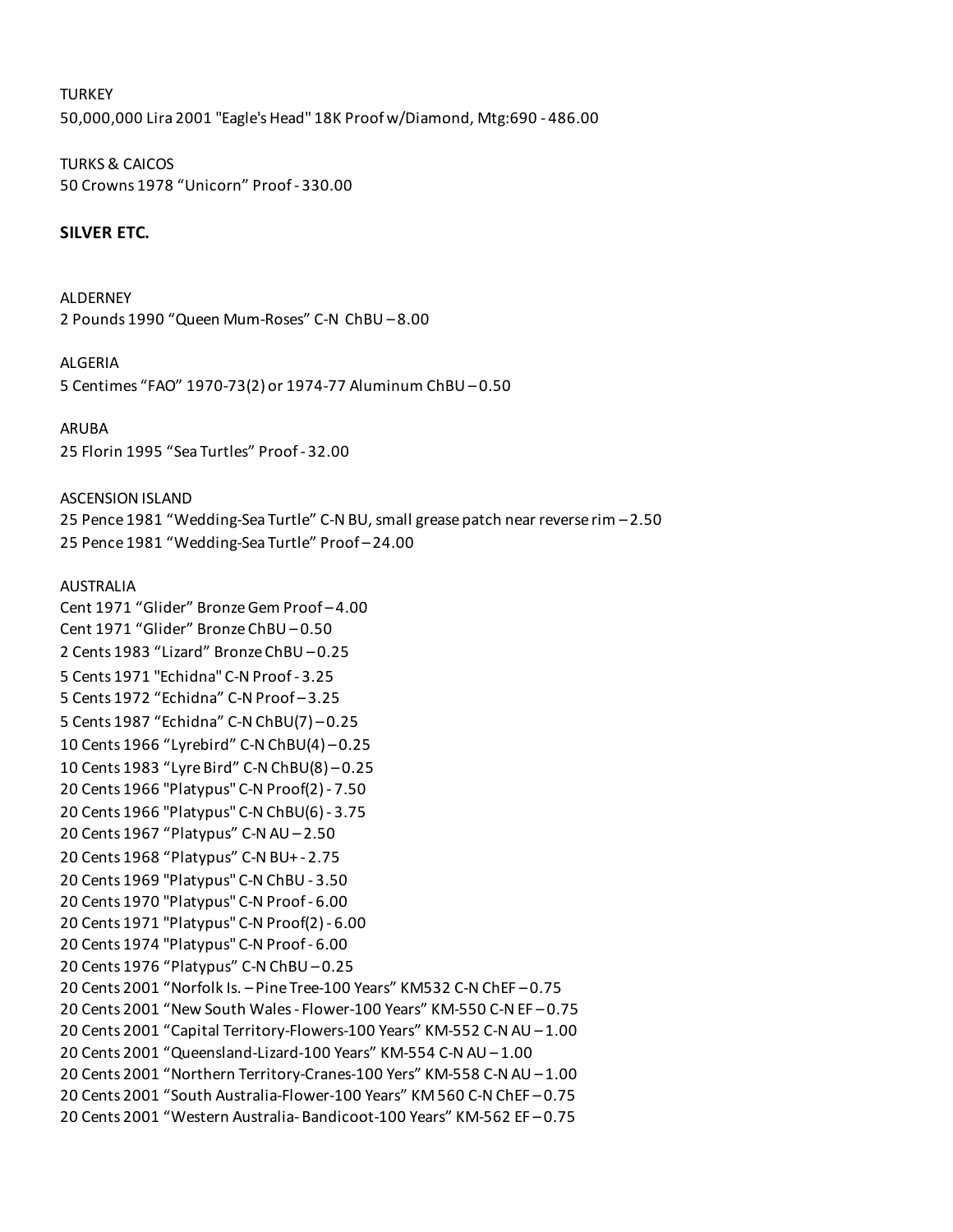20 Cents 2001 "Tasmanian Wolf-100 Years-Map" KM-564 C-N ChEF – 1.00 20 & 50 Cents 2007 "Platypus-Arms" C-N Gem Proof, 2 Pcs. – 7.50 50 Cents 1991 "Ram-25 Years" C-N BU+(2)- 4.00 50 Cents 2001 "Animal Arms" KM-491.1 C-N ChVF – 0.50 50 Cents 2001 "100 Years-New South Wales" KM-551 C-N VF+ - 0.50 50 Cents 2001 "100 Years-Capital Territory" KM-553 C-N ChVF+ - 0.75 50 Cents 2001 "100 Years-Queensland" KM-555 C-N EF- 1.00 50 Cents 2001 "100 Years-Northern Territory" KM-559 C-N EF – 1.00 50 Cents 2001 "100 Years-Western Territory" KM-563 C-N EF – 1.00 50 Cents 1966 "Animal Arms" BU+(5) – 10.00 50 Cents 1969 "Animals" C-N BU+(4) - 2.25 50 Cents 1969 "Animals" C-N AU, cleaned with abrasive - 0.50 50 Cents 1971 "Animals" C-N Unc(3) - 3.25 Holey Dollar 1988 "Aboriginal Snake" Ounce NGC PF 67 ULTRA CAMEO – 43.00 Holey Dollar 1989 "Crocodiles" Ounce Choice Proof – 4.00 Dollar 1986 "Peace Dove-Hands" A-B BU+ - 1.75 Dollar 1993 "Kangaroo" Ounce GemBU(2) - 40.00 Dollar 1994 "Kangaroos" A-B BU+ - 4.50 Dollar 1994-C "Kangaroo" Ounce ChBU+, reeded edge – 40.00 Dollar 1994 "Kookaburra" Ounce GemBU – 40.00 Dollar 1995-C "Kangaroo's Head" Ounce ChBU+, reeded edge – 40.00 Dollar 1996-C "Kangaroo & Joey" Ounce ChBU+ - 40.00 Dollar 1996 "Kookaburra" Ounce ChBU+ – 47.00 \*Dollar 1997-C "Kangaroo Drinking" Ounce GemBU – 49.00 Dollar 1999-P "Kookaburras w/Georgia privy mark" Ounce GemBU – 43.00 Dollar 2000 "Kangaroos" A-B ChBU – 21.00 Dollar 2000-B "Air Force-Eagle" IRB joined A-B ChBU - 7.50 Dollar 2000 "Kangaroo-Map" Ounce GemBU – 54.00 Dollar 2000 "Year of Dragon" Ounce GemBU – 68.00 Dollar 2001 "Kangaroo" Ounce GemBU – 49.00 Dollar 2001 "Kookaburras" Ounce ChBU – 40.00 Dollar 2002 "QEII on Horseback - 50yrs" Colorized Flag Ounce Proof - 33.00 Dollar 2002 "Kookaburra-Map" Ounce GemBU – 68.00 Dollar 2003 "Kangaroo" Ounce ChBU+ – 40.00 Dollar 2004 "Last Kangaroo Penny" Silver Proof – 63.00 \*Dollar 2006 "Bottlenose Dolphin" A-B GemBU(2) – 11.00 \*Dollar 2006 "Clown Fish" A-B GemBU – 9.00 \*Dollar 2006 "Kangaroo w/Joey" Silver GemBU – 52.00 \*Dollar 2007 "Biscuit Starfish" A-N GemBU – 7.00 \*Dollar 2007 "Longfin Bannerfish" A-B GemBU – 7.00 \*Dollar 2007 "Dove-Globe-Peacekeeping" A-B GemBU(3) - 4.50 \*Dollar 2008 "Koala" A-B GemBU – 7.00 \*Dollar 2008 "Wombat" A-B GemBU – 7.00 Dollar 2009-P "Koala" Ounce ChBU+ – 36.00 \*Dollar 2010-P "ANDA-Koala-NSW" Ounce Proof – 56.00 \*Dollar 2010-P "ANDA-Sea Turtle-Queensland" Ounce Proof – 56.00 Dollar 2010-P "Koala" Ounce GemBU(2) – 36.00 \*Dollar 2011 "Crimson Rosella Parrot" A-B GemBU – 7.50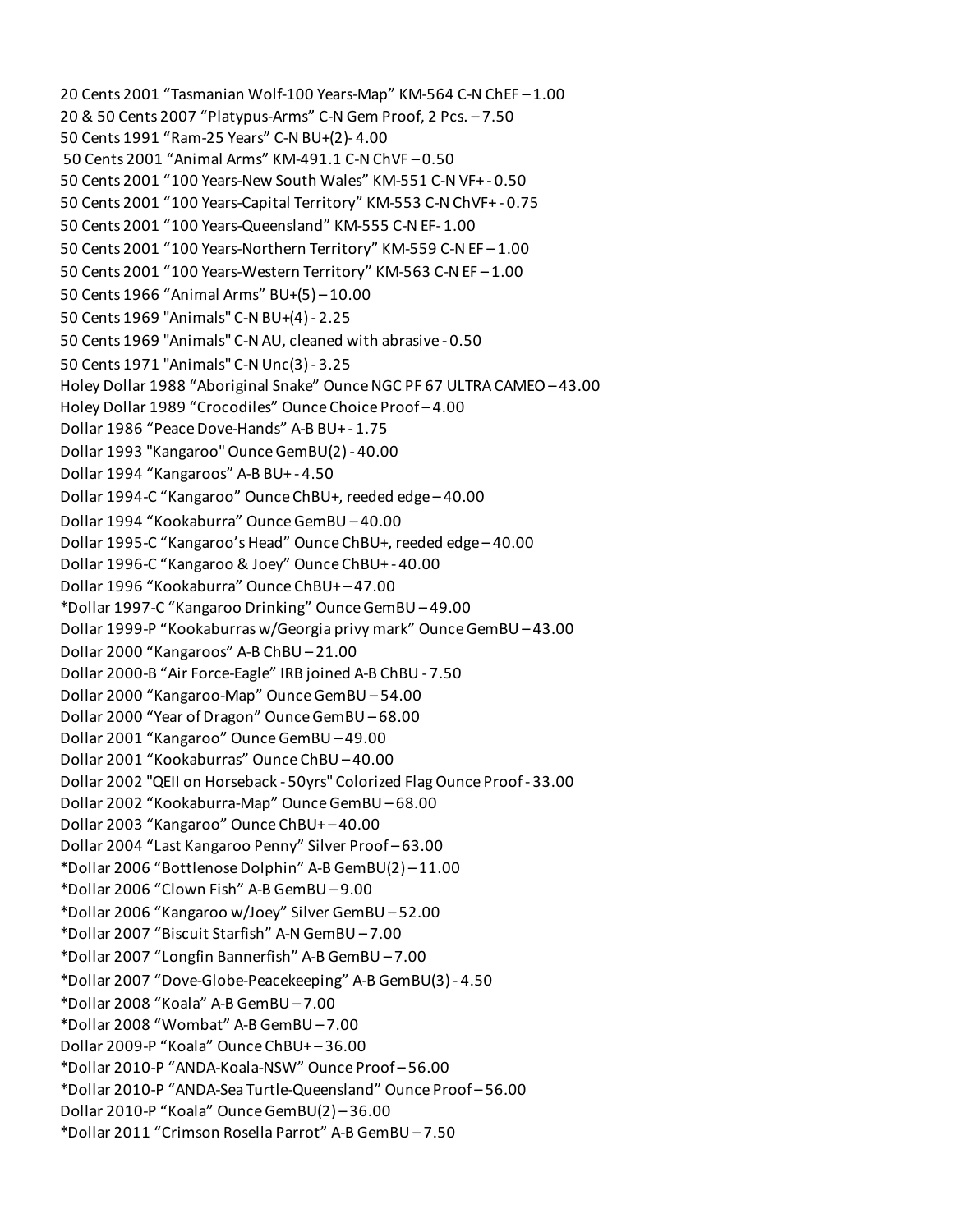\*Dollar 2011 "Kookaburra" A-B GemBU – 7.50 Dollar 2011-P "Koalas" Ounce ChBU – 31.00 Dollar 2011-P "Kookaburra" Ounce GemBU – 34.00 \*Dollar 2012-P "Goanna Lizard" discover Ounce Proof, Mtg:7500 – 54.00 \*Dollar 2012-P "Green & Gold Bell Frog" discover Ounce Proof, Mtg:7500 – 54.00 \*Dollar 2012-P "Red Kangaroo" discover Ounce Proof, Mtg:7500 – 54.00 \*Dollar 2012-P "Kookaburra" discover Ounce Proof, Mtg:7500 – 54.00 Dollar 2012-P "Whaleshark" discover Ounce Proof – 43.00 Dollar 2012-P "Kookaburra" Ounce GemBU – 40.00 \*Dollar 2013 "Kangaroo" road sign Ounce GemBU, Mtg:40,000 – 40.00 \*Dollar 2013-P "Platypus" map shaped Ounce GemBU, Mtg: 6000 – 68.00 \*Dollar 2013-P "Procoptodon" Ounce Proof, Mtg:6500 – 63.00 \*Dollar 2013 "Year of Snake" Ounce Proof-like, Mtg:10,000 – 47.00 \*Dollar 2013-P "Wedge-tailed Eagle" ANDA Sydney coin Show Ounce Proof, Mtg:2500 – 1016.00 Dollar 2013 "Kangaroo on Rock" Ounce GemBU – 40.00 Dollar 2013-P "Kookaburras" Ounce GemBU – 34.00 Dollar 2013-P "Koala" Ounce GemBU(2) – 32.00 \*Dollar 2014 "Year of Horse" Ounce Proof-like, Mtg:10,000 – 47.00 \*Dollar 2014-P "Saltwater Croc" blackout Ounce GemBU, Mtg:1000 – 56.00 \*Dollar 2014-P "Koala" map shaped Ounce GemBU, Mtg:6000 – 68.00 Dollar 2014-P "Crocodile" Ounce GemBU – 38.00 Dollar 2014-P "Saltwater Crocodile" Ounce ChBU – 32.00 Dollar 2015-P "Saltwater Crocodile" Ounce Proof – 32.00 Dollar 2014-P "Koala's Head" Ounce GemBU(2) - 32.00 Dollar 2014-P "Kookaburra" Ounce GemBU – 31.00 Dollar 2014 "Orangutan-Zoo" Ounce ChBU – 43.00 \*Dollar 2015-P "Redback Spider" map shaped Ounce GemBU, Mtg:6000 – 63.00 Dollar 2015-P "Koala" Ounce GemBU(2) – 32.00 Dollar 2015 "Funnel-Web Spider" Ounce GemBU – 32.00 Dollar 2015-P "Kookaburra-25 Years" Ounce GemBU – 31.00 Dollar 2015-P "Wedge-Tailed Eagle" Ounce GemBU – 40.00 Dollar 2015-P "Year of Goat" Ounce GemBU(2) – 34.00 \*Dollar 2016 "Funnel-Web Spider" blackout Ounce, Mtg:1000 – 56.00 \*Dollar 2016-P "Great White Shark" map shaped Ounce, GemBU, Mtg:6000 – 74.00 Dollar 2016-P "Kangaroo" Ounce ChBU – 31.00 Dollar 2016-P "Kookaburra" Ounce PCGS MS70 First Strike – 40.00 Dollar 2016-P "Kookaburra" Ounce GemBU – 32.00 Dollar 2016-P "Wedge-Tailed Eagle" Ounce GemBU – 40.00 Dollar 2016 "Year of Monkey" Ounce ChBU+ - 34.00 Dollar 2016-P "Year of Monkey" Ounce GemBU – 36.00 Dollar 2017 "Kangaroo" Ounce ChBU – 34.00 Dollar 2017-P "Koala w/ Rooster privy mark" Ounce GemBU – 33.00 Dollar 2017-P "Kookaburras" Ounce GemBU – 33.00 Dollar 2017-P "Swan" Ounce GemBU(2) – 65.00 Dollar 2017-P "Wedge-Tailed Eagle" Ounce GemBU – 40.00 Dollar 2017 "Year of Rooster" Ounce ChBU – 33.00 Dollar 2017-P "Year of Rooster" Ounce GemBU – 33.00 \*Dollar 2018 "Year of Dog" Proof, Mtg:10,000 – 47.00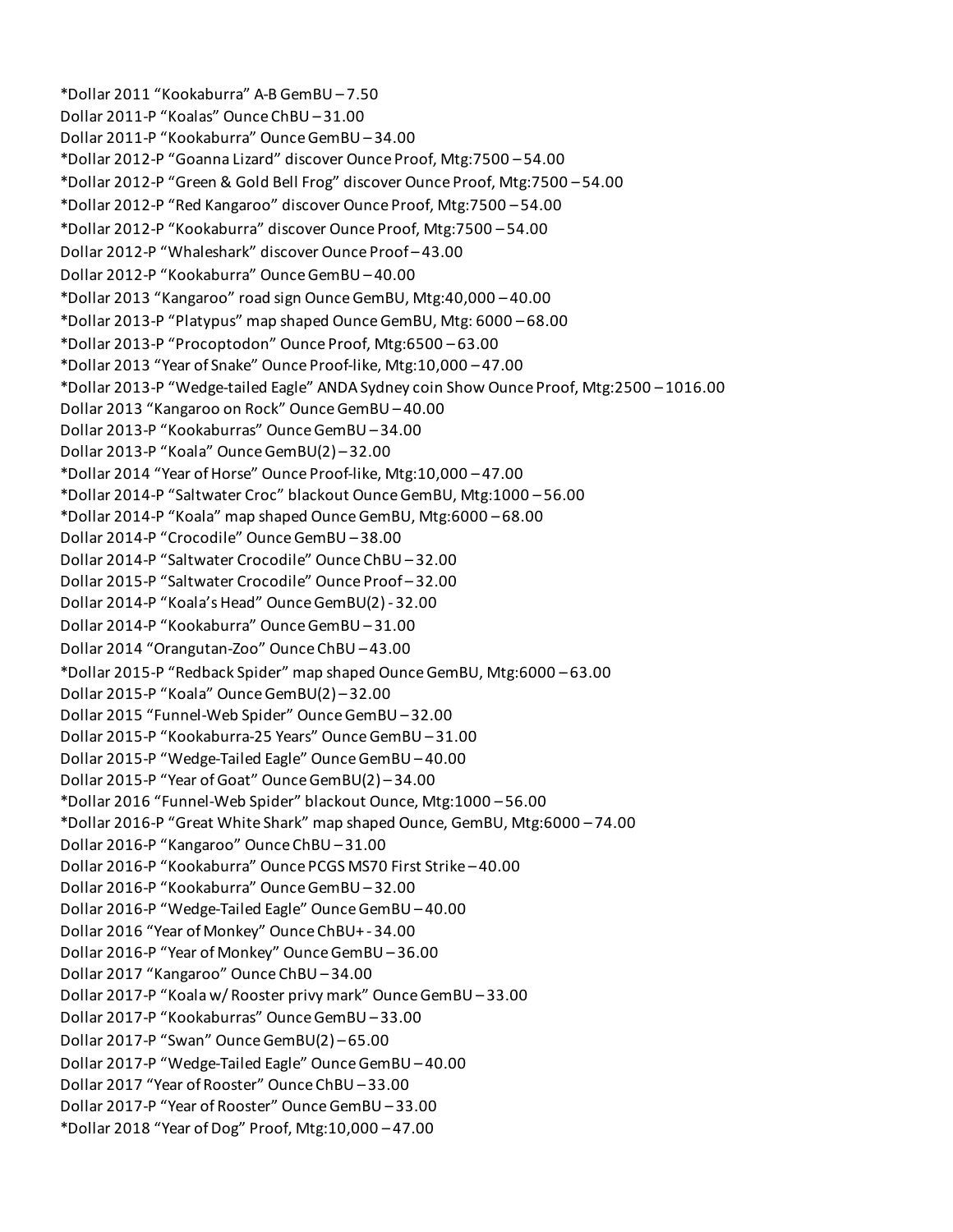Dollar 2018-P "Year of Dog" Ounce GemBU(2) – 33.00 Dollar 2018-P "Kookaburra" Ounce GemBU(3) – 31.00 Dollar 2018-P "Koala" Ounce GemBU – 33.00 Dollar 2018-P "Kookaburra-Moon" Ounce GemBU(2) – 33.00 Dollar 2018-P "Swan" Ounce GemBU – 54.00 Dollar 2018-P "Wedge-Tailed Eagle" Ounce GemBU – 40.00 2 Dollars 1988 "Aboriginal Man" A-B BU+ – 1.50 5 Dollars 1990 "Kookaburra" Ounce ChBU+ – 33.00 5 Dollars 1991 "Kookaburra" Ounce ChBU(2) - 42.00 5 Dollars 2000-P "Frilled-Neck Lizard" KM-379 Proof – 43.00 5 Dollars 2000-P "Ring of Animals-Dream Circle" KM-381 Proof – 40.00 5 Dollars 2000-P "Kangaroo" KM-382 Proof – 47.00 5 Dollars 2000-P "Koala" KM-439 Proof – 47.00 5 Dollars 2000-C "Kookaburra" KM-516 Proof – 47.00 5 Dollars 2000-C "Platypus" KM-816 Proof(2) – 47.00 5 Dollars 2000-C "Harbor Birds" KM-818 Proof(2) – 38.00 8 Dollars 2011-P "Koala" NGC PF69 Ultra Cameo First Year Of Issue(2) - 220.00 \*8 Dollars 2015-P "Kangaroo" High Relief 5 Ounce NGC PF70 ULTRA CAMEO – 227.00 10 Dollars 1985 "Kangaroo - State of Victoria" Proof - 17.00 10 Dollars 1985 "Victoria" ChBU+ - 16.00 10 Dollars 1987 "New South Wales" Proof – 18.00 \*10 Dollars 1989 "Kookaburra" Proof – 31.00 \*10 Dollars 1999 "The Past-Map-Plant" Bi-Metal Proof – 63.00 10 Dollars 2000 "The Present-Plant-Map" Bi-Metal Proof - 54.00

### AUSTRIA

Silver 1963 Restrike of 1642 Gold 2 Ducat "Horseman" GemBU – 11.00 Schilling 1962 "Edelwiess Flowers" A-B Unc - 4.50 5 Schilling 1963 "Horseman" Proof – 70.00 5 Schilling 1964 "Horseman" Proof(5) – 3.25 5 Schilling 1965 "Horseman" Proof(4) - 2.75 5 Schilling 1966 "Horseman" Proof(2) – 4.50

### BAHAMAS

2 Cents ND(1967) Mule with New Zealand KM-33 Unc, some red – 49.00 50 Cents 1966 "Marlin" BU+(3) – 7.00 50 Cents 1971 "Marlin" Proof – 8.00 50 Cents "Marlin" 1974 Proof – 8.00 Dollar 1966 "Conch" BU+ - 13.00 Dollar "Conch" 1972, 1973 or 1974 Proof – 14.00 2 Dollars 1970 "Flamingoes" Proof – 24.00 2 Dollars 1970 "Flamingoes" ChBU – 22.00 10 Dollars 1975-FM "Flowers" C-N Specimen ChBU – 14.00

### BARBADOS

Dollar 1983 "Flying Fish" C-N Proof, spotting – 5.00 4 Dollars 1970 "FAO-Bank" C-N ChBU(2) – 11.00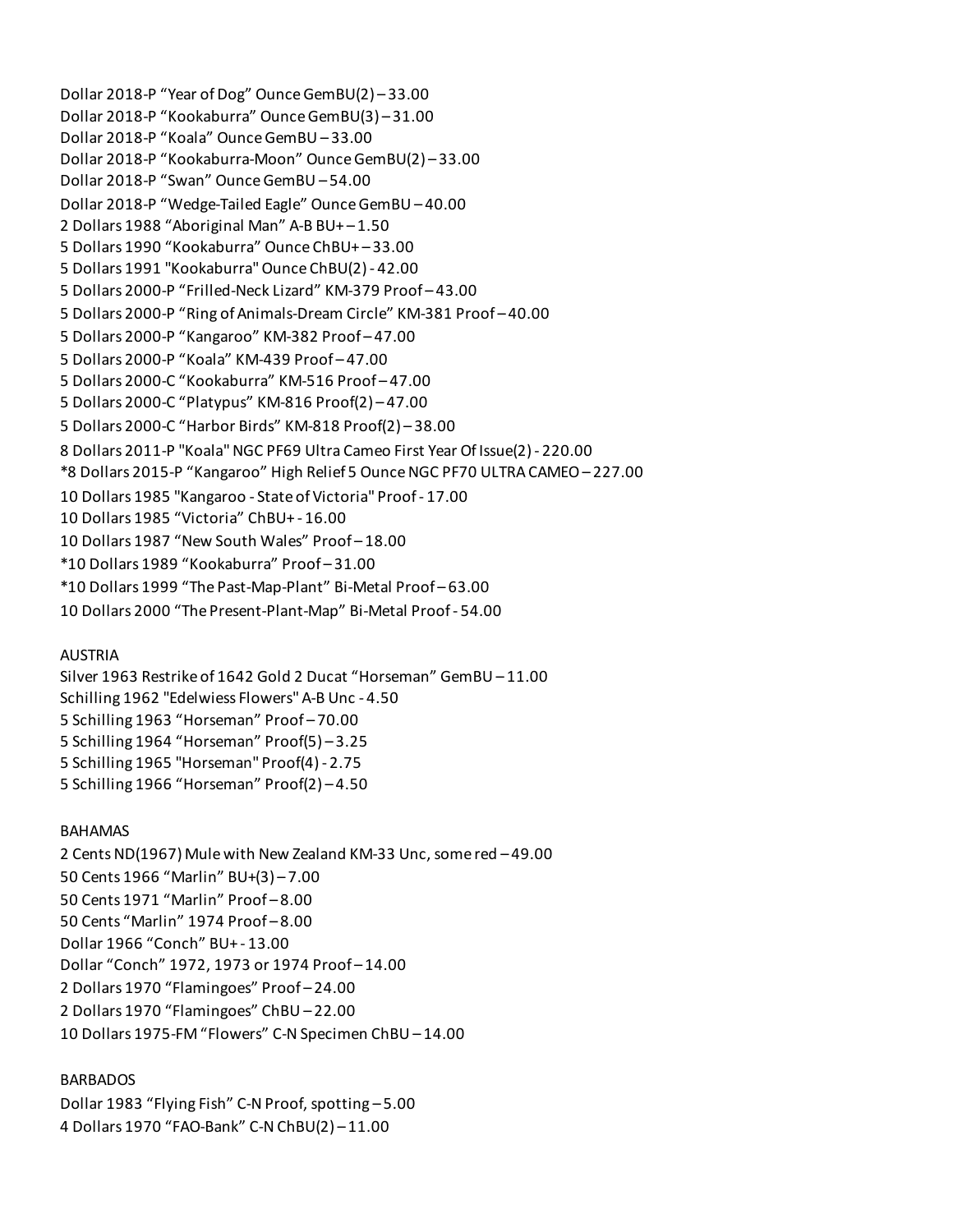### BELIZE

5 Cents 1981 "World Food Day" Aluminum BU+ - 1.00 20 Dollars 1985 "Decade For Women-Palms" Proof – 28.00

#### BERMUDA

Crown 1964 "Lion" Proof - 12.00 Crown 1964 "Lion" BU+(4) – 10.00 Dollar 1985 "Palms-Ship" Proof – 24.00

#### BOTSWANA

50 Cents 1966-B "Animal Arms" BU+ - 13.00

BRITISH ANTARCTIC TERRITORY 2 Pounds 2009 "Map-Wildlife" C-N P-L – 5.50

### BRITISH VIRGIN ISLANDS

5 Cents 1977 "Jubilee-Birds" Proof(3) – 3.75 25 Cents 1977 "Jubilee-Birds" Proof(2) – 8.50 50 Cents 1976 "Pelicans" C-N Matte – 3.00 Dollar 1973 "Frigate Birds" Silver Matte Specimen(3) – 24.00 Dollar 1983 "Frigate Birds" Proof – 24.00

BULGARIA 5 Leva 1981 "Stag Skull" C-N ChAU – 1.75

### CANADA

Cent "Maple Leaves" 2000, 04, 05 or 06 Proof – 0.50 Cent "Maple Leaves" 2007, 09 or 10 Proof – 1.00 5 Cents 2003 "Beaver-50 Years" Silver Proof – 13.00 \*5 Cents 2005-P "Beaver" First Day ChBU - 2.75 25 Cents 1967 "Lynx" Proof-Like(2) – 4.00 25 Cents 1967 "Lynx" ChBU(4) – 3.75 25 Cents 1997 "Animal Arms" Silver Proof – 4.00 \*25 Cents 2000 "Pride-Millennium" ChBU(5) - 2.00 25 Cents 2004-P "Red Poppy" BU, Group of 6pcs. - 1.25 \*25 Cents 2005-P "Caribou" First Day ChBU - 2.75 \*25 Cents 2007 "Hummingbird" Plated Steel GemBU – 22.00 50 Cents 1967 "Wolf" Proof-Like(4) - 8.50 50 Cents 1992 "Animal Arms-25 Years" C-N Prooflike – 0.50 50 Cents 1999 "Cymric Cat" Proof – 13.00 50 Cents 2000 "Arms" Silver Proof – 9.00 50 Cents 2002-P "Golden Jubilee-Arms" C-N ChBU(25) – 0.50 \*50 Cents 2004 "Easter Lily" Proof w/Gold – 20.00 \*50 Cents 2006 "Golden Daisy" Proof – 25.00 Dollar 1967 "Goose" Gem Prooflike(2) – 18.00 Dollar 1967 "Goose" Attractively Toned ChBU(2) – 19.00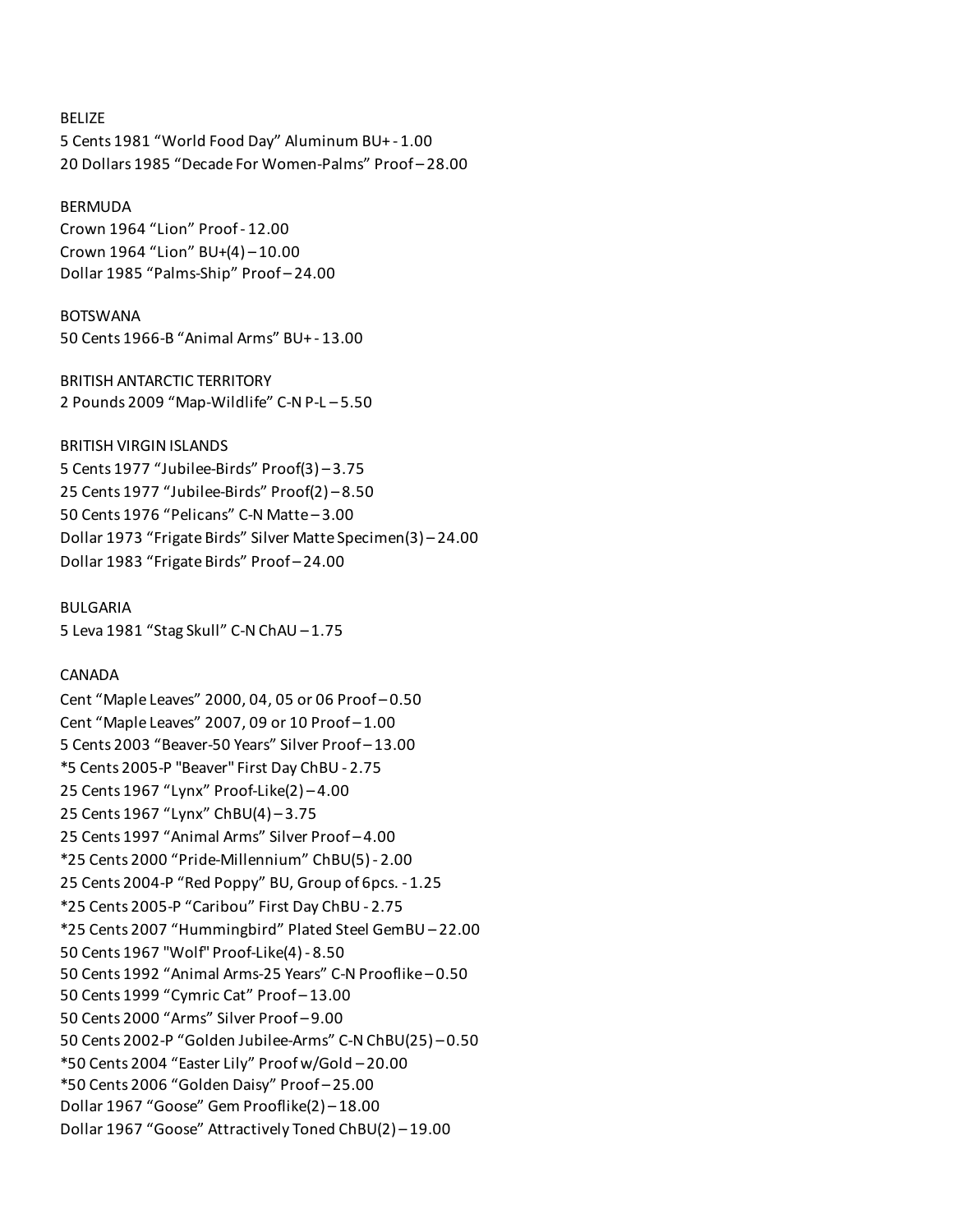Dollar 1967 "Goose" BU+(3) - 16.00 \*Dollar 1970 "Manitoba-Flowers" Nickel Specimen in Expo '70 Case(7) – 2.75 Dollar 1970 "Manitoba - Pasque Flower" Nickel Specimen(16) - 1.00 Dollar 1971 "British Columbia" Specimen(4) – 9.00 Dollar 1971 "British Columbia - Flowers" Nickel Specimen(22) - 1.00 Dollar 1973 "RCMP on Horse" Specimen(3) – 9.00 Dollar 1975 "Calgary" Specimen(3) – 9.00 Dollar 1980 "Polar Bear" Specimen(2) - 11.00 Dollar 1982 "Bison Skull" Specimen ChBU – 9.00 Dollar 1982 "Bison Skull" Proof(3) – 9.00 Dollar 1985 "Moose" Specimen ChBU(2) – 10.00 Dollar 1985 Moose" Proof – 10.00 \*Dollars 1987 "Loon" Bronze Plated Nickel Proof(7) - 1.75 Dollar 1987 "Loon" Bronze Plated Nickel BU+(28) - 1.00 Dollar 1988 "Loon" Plated Nickel Prooflike – 1.00 Dollar 1988 "Loon" Plated Nickel Proof – 1.50 Dollar "Loon" 1988 or 1989(2) Plated Nickel, cloudy Proof – 1.00 Dollar 1989 "Loon" Plated Nickel Prooflike – 1.00 Dollar 1989 "Loon" Plated Nickel Proof(2) – 1.50 Dollar 1989 "Loon" Plated Nickel BU – 1.00 Dollar 1990 "Loon" Plated Nickel Proof – 1.50 Dollar 1990 "Loon" Bronze Plated Nickel BU+(20) – 1.00 Dollar 1990 "Loon" Plated Nickel Specimen – 2.00 Dollar 1991 "Loon" Plated Nickel BU+ -1.00 Dollar 1992 "Loon-125 Years" Plated Nickel ChBU(26) – 1.00 Dollar 1994 "Loon" Plated Nickel Prooflike – 1.50 Dollar 1995 "Loon" Plated Nickel Prooflike(2) – 1.25 Dollar 1995 "Loon" Plated Nickel BU+(19) – 1.00 Dollar 1996 "McIntosh Apple" Proof – 21.00 Dollar 1996 "McIntosh Apple" ChBU(2) - 20.00 Dollar 1997 "Loon" Plated Nickel Proof – 2.00 Dollar 1998 "RCMP on Horseback" Proof – 22.00 Dollar 1998 "RCMP on Horseback" ChBU - 21.00 Dollar 1998 "Loon" Plated Nickel Prooflike – 3.00 Dollar 1999 or 2000 "Loon" Bronze Plated Nickel Proof – 1.75 Dollar 2002 "Family of Loons" Matte Specimen – 14.00 Dollar 2003 "Fox" Proof(2) - 21.00 Dollar 2003 "Fox" ChBU – 20.00 \*Dollar 2004 "Loon" Bronze Plated Nickel Proof w/Postage Stamps in wood box - 27.00 Dollar 2006 "Wolf" Half Ounce Silver ChBU(3) - 16.00 Dollar 2006 "Loon" Plated Nickel Proof – 2.75 Dollar 2007 "Loon" Bronze Plated Nickel Proof – 2.75 Dollar 2008 "Loon" Bronze Plated Nickel Proof – 2.75 Dollar 2009 "Loon" Bronze Plated Nickel Proof – 2.75 Dollar 2010 "Loon" Bronze Plated Nickel Proof – 2.75 Dollar 2012 "Lion-Eagle-War of 1812" ChBU, cloudy white stain(8) - 20.00 \*2 Dollars 1996 "Polar Bear" C-N Gem Matte plus Uncirculated Banknote(2) – 6.00 \*2 Dollars 1996 "Polar Bear" Bi-Metal Proof(2) – 4.00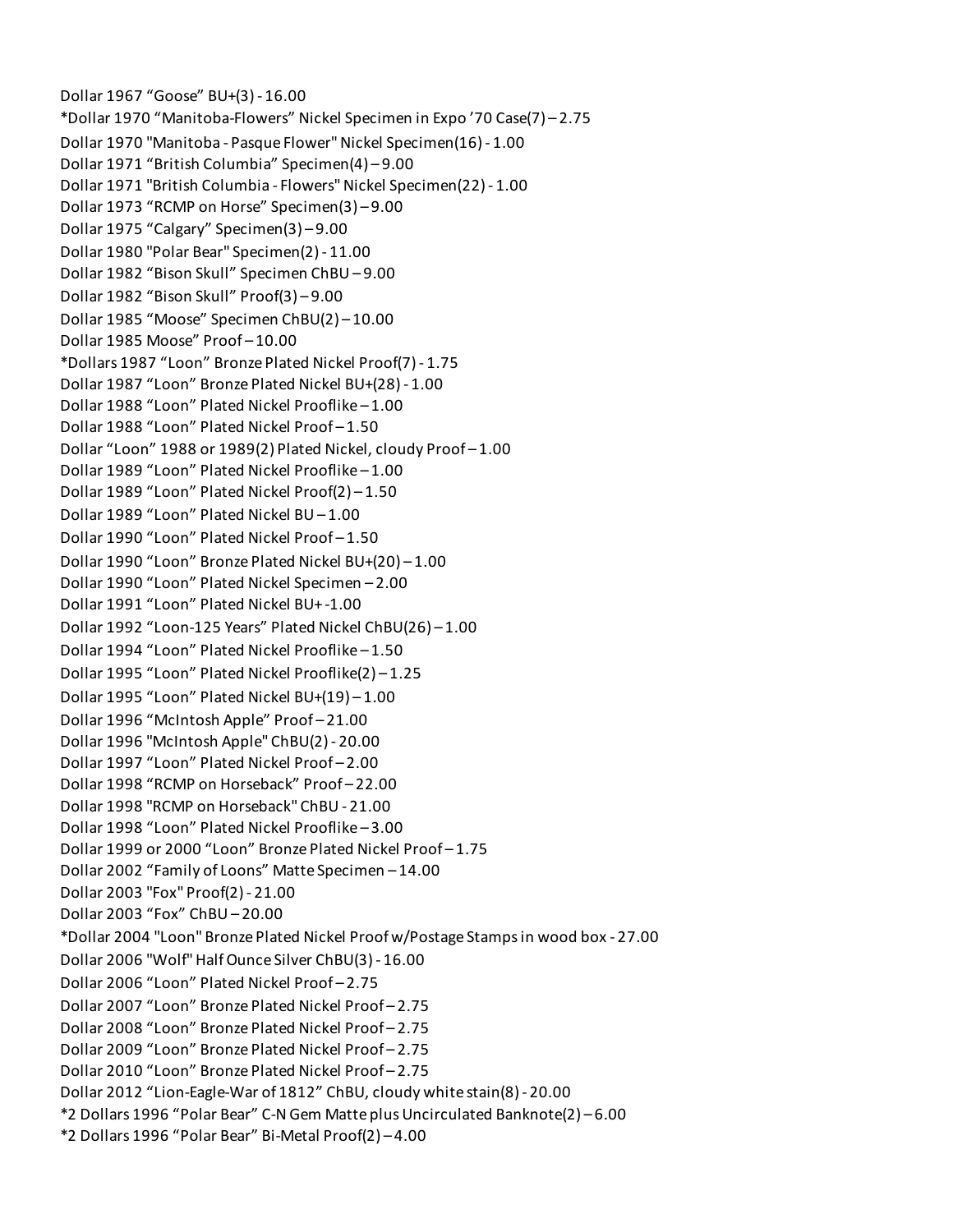2 Dollars 1996 "Polar Bear" C-N BU+ plus Uncirculated Banknote in display(2) – 4.00 2 Dollars 1997 "Polar Bear" Silver Proof w/Gold – 8.00 2 Dollars 1998-W "Polar Bear" Bi-Metal Prooflike – 4.00 2 Dollars 2000 "Knowledge-Bears" Bi-Metal BU+ - 2.00 2 Dollars 2002 "Polar Bear-50 Years" Bi-Metal ChBU – 2.00 2 Dollars 2003 "Polar Bear" Bi-Metal Prooflike – 3.50 2 Dollars 2004 "Polar Bear" Bi-Metal Prooflike – 3.50 2 Dollars 2005 "Polar Bear" Silver Proof w/ Gold – 9.00 5 Dollars 2000 Maple Leaf w/ Expo Hannover Privy Mark Matte, Minor Handling - 34.00 5 Dollars 2002 Hologram "Loon" Ounce ChBU - 34.00 \*5 Dollars 2005 "Maple Leaves-Hope" Matte - 33.00 5 Dollars 2005 "60 Years-WWII" KM-556.2 Ounce Matte w/Privy MLs added(2) - 38.00 5 Dollars 2009 "Maple Leaf" Ounce BU - 29.00 8 dollars 2015 "Bison" GemBU(5) – 36.00 10 Dollars 2013 "Beaver" Proof – 29.00 \*10 Dollars 2013 "Wood Duck" Proof, Mtg:10,000 – 40.00 \*10 Dollars 2014 "Northern Pintail Duck" Proof, Mtg:10,000 – 40.00 5 Dollars 2014 "Eagle" Ounce ChBU – 31.00 5 Dollars 2014 "Hawk" Ounce GemBU, slight white stain – 29.00 5 Dollars 2015 "Owl" Ounce ChBU, some white staining – 29.00 5 Dollars 2018 "Maple Leaf w/Rays" Ounce ChBU – 31.00 8 Dollars 2016 "Hawk" 1.5 Ounces ChAU – 40.00 \*10 Dollars 2015 "Cinnamon Teal Duck" Proof, Mtg:10,000 – 40.00 \*10 Dollars 2016 "Canvasback Duck" Proof, Mtg:10,000 – 40.00 \*15 Dollars 2002 "Year of Horse" Proof – 36.00 15 Dollars 2012 "Dragon" Scallop NGC PF 69 Ultra Cameo – 45.00 15 Dollars 2013 "Snake" Scalloped Proof w/Box & Certificate, capsule cracked - 52.00 20 Dollars 2012 "Polar Bear" Proof(9) – 14.00 \*20 Dollars 2017 "Barn Owl" Pure Silver Ounce Proof, Mtg:7000 – 74.00 \*20 Dollars 2017 "Little Brown Bat" Silver Ounce Proof, Mtg:7000 – 74.00 Medal 2014 "Owl's Head" 29.3 g Silver ChBU – 24.00

CAYMAN ISLANDS 10 Cents 1977 "Sea Turtle" C-N ChBU – 0.50

CENTRAL AFRICAN STATES 50 Francs 1980-A (Chad) "Eland" C-N ChBU – 7.00

CEYLON 4 Rixdollar 1808(2007) "Elephant" Copper Proof-Like, Mtg:600 - 5.50 As Above, Aluminum(2) - 4.50 As Above, Dark Toned Bronzed Copper(2) - 5.50 Another, Nickel-Silver(2) - 5.00 Another, Goldine(2) - 6.00 4 Rixdollar 1830(2008) "Elephant" Copper Proof-Like(3), Mtg:600 - 5.50 As Above, Pewter(3) - 5.50 As Above, Goldine(3) - 5.50 2 Rupees 1968 "FAO-Grow More Food" C-N ChBU – 4.50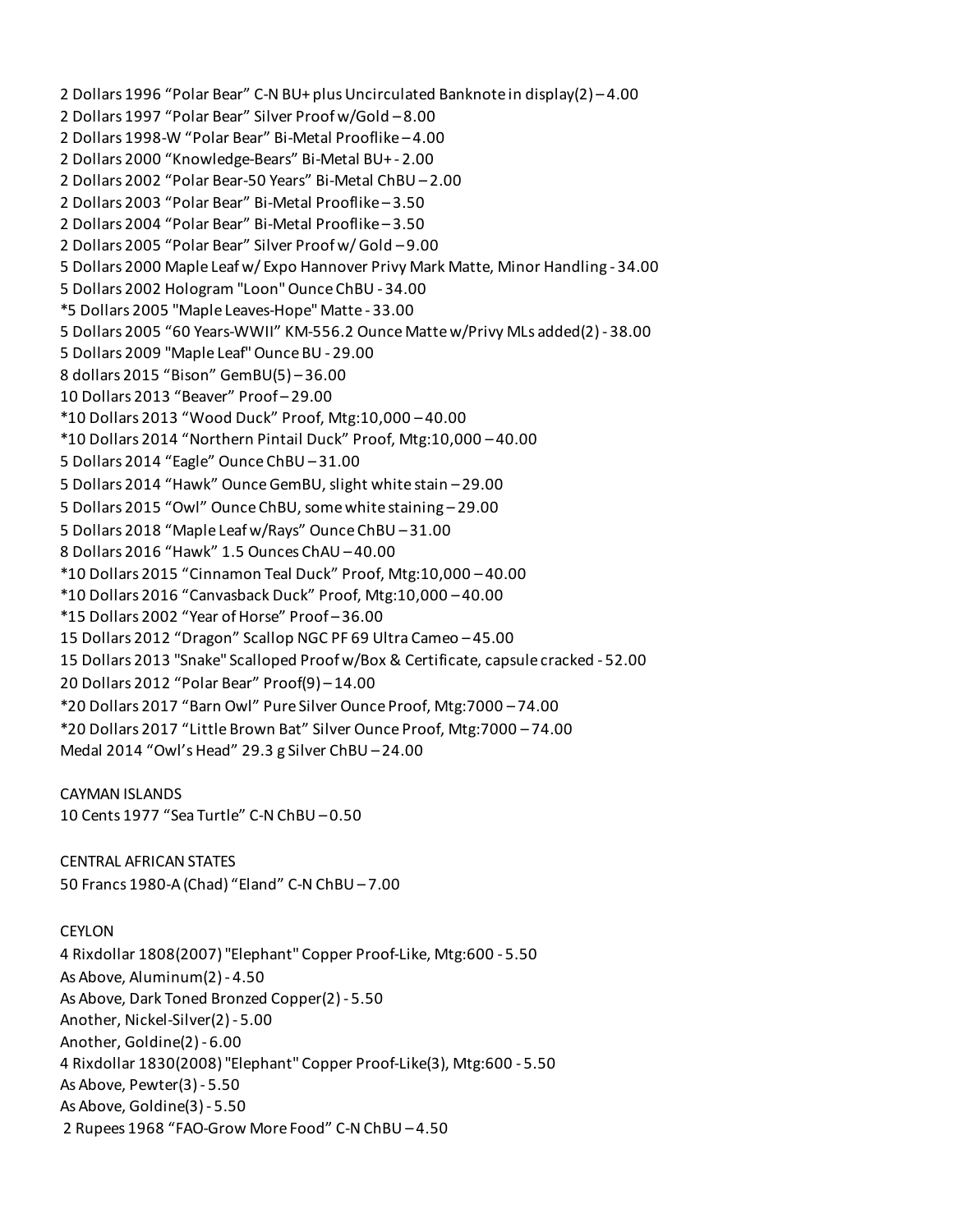5 Rupees 1957 "2500 Years-Animals" ChBU – 70.00

### CHINA

5 Yuan 1993 "Pandas" Copper ChBU in folder – 12.00 10 Yuan 1989 "Panda" Ounce ChBU – 54.00 10 Yuan 1992 "Snow Leopard" NGC PF 68 Cameo – 115.00 10 Yuan 1996 Large Date "Panda" Ounce GemBU in capsule – 52.00 10 Yuan 1998 "WWF-Clouded Leopard" NGC PF 68 Ultra Cameo – 88.00 10 Yuan 2000 "Panda" Ounce Frosted GemBU in capsule – 210.00 10 Yuan 2002 "Panda" Ounce BU+ in capsule - 45.00 10 Yuan 2009 "Pandas-30 years" Ounce GemBU in capsule – 38.00 10 Yuan 2013 "Pandas" Ounce GemBU in capsule – 34.00 10 Yuan 2015 "Panda" Ounce Fine Silver PCGS MS70 FIRST STRIKE - 45.00 10 Yuan 2017 "Panda" 30 g GemBU in capsule – 29.00

### COCOS (KEELING) ISLANDS

5 Cents 2004 "Sea Horse" C-N Plated Brass BU(2) – 1.00 Dollar 2004 "Night Heron" Brass BU+ - 2.75 Dollar 2004 "Night Heron" Brass ChAU, spotting – 1.25 2 Dollars 2004 "Shearwater Bird" Brass BU+(3) – 3.75 5 Dollars 2004 "Great White Shark" Bi-Metal BU+ - 7.50

### COLOMBIA

500 Pesos 1978 "Crocodile" Gem Proof – 47.00 750 Pesos 1978 "Hummingbird" Proof – 52.00

COOK ISLANDS 50 Dollars 1990 "Bison" KM-58 Matte Mtg:600 – 36.00 50 Dollars 1990 "Elephant" Matte, Mtg:1000, minor rub and spotting - 28.00

## **CYPRUS**

36 Piastres 1901 "Victoria-Lion" Copper Proof, Mtg:450 - 8.50 Another, Bronze Proof, Mtg:450 - 8.50 45 Piastres 1937 "Lions-Edward VIII" Copper Proof, Mtg:550 - 8.50 Another, Bronze Proof, Mtg:550 - 8.50

EGYPT Pound 1968 "Power Station-Wheat" ChBU – 18.00

FALKLAND ISLANDS 10 Pence 1980 "Seals" C-N Proof – 3.75

# FINLAND

100 Markkaa 1989 "Horse's Head" ChBU(6) - 21.00 100 Markkaa 1990 "Owl" ChBU(2) – 21.00 100 Markkaa 1995 "Virtanene-Flowers" Proof – 33.00 100 Markkaa 1995 "Virtanene-Flowers" ChBU(4) – 21.00 100 Markkaa 1998 "Alto-Rye Plants" Proof – 31.00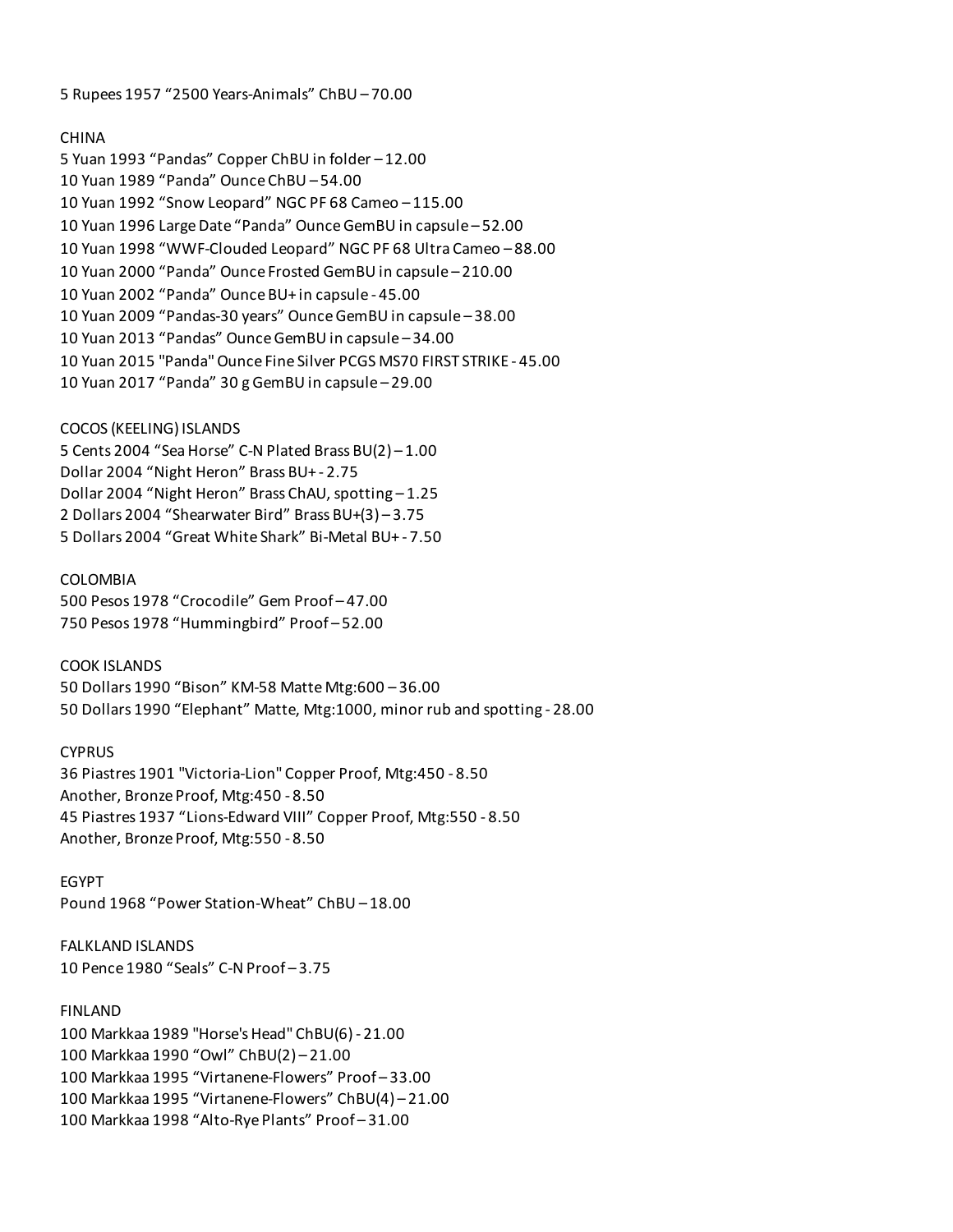100 markkaa 1998 "Aalto-Rye Plants" ChBU – 22.00 100 Markkaa 2000 "Vault Ceiling-Leaf" ChBU – 74.00 5 Euro 2006 "Dove-Boat - Tree" Brass ChBU(3) - 5.50 10 Euro 2004 "Hippo's - Child" Proof(2) - 33.00 10 Euro 2005 "Plant-Dove-60 Years" Proof(3) - 29.00 10 Euro 2008 "Waltari-Pharaoh Hound" Proof - 31.00 10 Euro 2008 "Waltari-Pharaoh Hound" ChBU - 29.00 10 Euro 2011 "Pehr Kalm - Mountain Laurel" Proof - 33.00 10 Euro 2011 "Pehr Kalm - Mountain Laurel" ChBU - 28.00 10 Euro 2011 "Tree-Wuolijoki" Proof - 33.00 10 Euro 2012 "Swan-Wigstrom" ChBU - 33.00 20 Euro 2009 "Peace Doves" Proof - 47.00 20 Euro 2009 "Peace Doves" ChBU - 40.00 20 Euro 2011 "Boat-Fish-Seal" ChBU(2) - 38.00

#### FRANCE

10 Francs 1965 "Wreath" ChBU – 20.00 10 Francs 1966 "Wreath" ChBU – 20.00 Casino de Deauville 250 Francs ND(1985)-FM "Horsemen" 39mm Proof(2) – 25.00 Casino Palm Beach Cannes 250 Francs ND(1985)-FM "Palms" 38mm Octagon Proof – 25.00

#### GAMBIA

Butut 1971 "Peanuts-FAO" Bronze BU+ - 0.75 Butut 1974 "FAO-Peanuts" Bronze R&B Unc – 0.75 20 Dalasis 1977 "Goose" Proof – 28.00

GERMANY 5 Mark 1979-J "Archeology-Winged Lion" BU+(5) - 6.50

GIBRALTAR 25 Pence 1977 "QEII-Ring of Apes" C-N ChBU – 2.75

GREAT BRITAIN Crown 1911 "St. George & Dragon" X#94a Bronze Proof, Mtg: 750 - 10.00 Another, Copper Proof, Mtg: 750 - 10.00 Another, Sterling Silver Proof - 34.00 \*5 Pence 1990 "Thistle" Silver Piedfort Proof – 14.00 10 Pence 1992 "Crowned Lion" Silver Piedfort Proof(2) - 19.00 25 Pence 1977 "QEII on Horse" C-N BU+(6) - 0.75 25 Pence 1977 "QEII on Horse" C-N BU, spotting(2) – 0.50 \*Pound 1983 "Arms" Silver Proof – 11.00 Pound 1986 "Flax" Piedfort Proof ChAU – 18.00 \*2 Pounds 1995 "WWII-Peace Dove" Nickel-Brass ChBU+ - 4.00 \*5 Pounds 1993 "QEII-40 Years" Proof - 24.00 5 Pounds 2016 "Lion of England" 2 Ounce BU+ – 56.00 5 Pounds 2016 "Lion of England" 2 Ounce BU+ with gold plating – 68.00 5 Pounds 2017 "Griffin of Edward" 2 Ounce ChBU+ – 77.00 5 Pounds 2017 "Griffin of Edward" 2 Ounce ChBU+ with gold plating – 99.00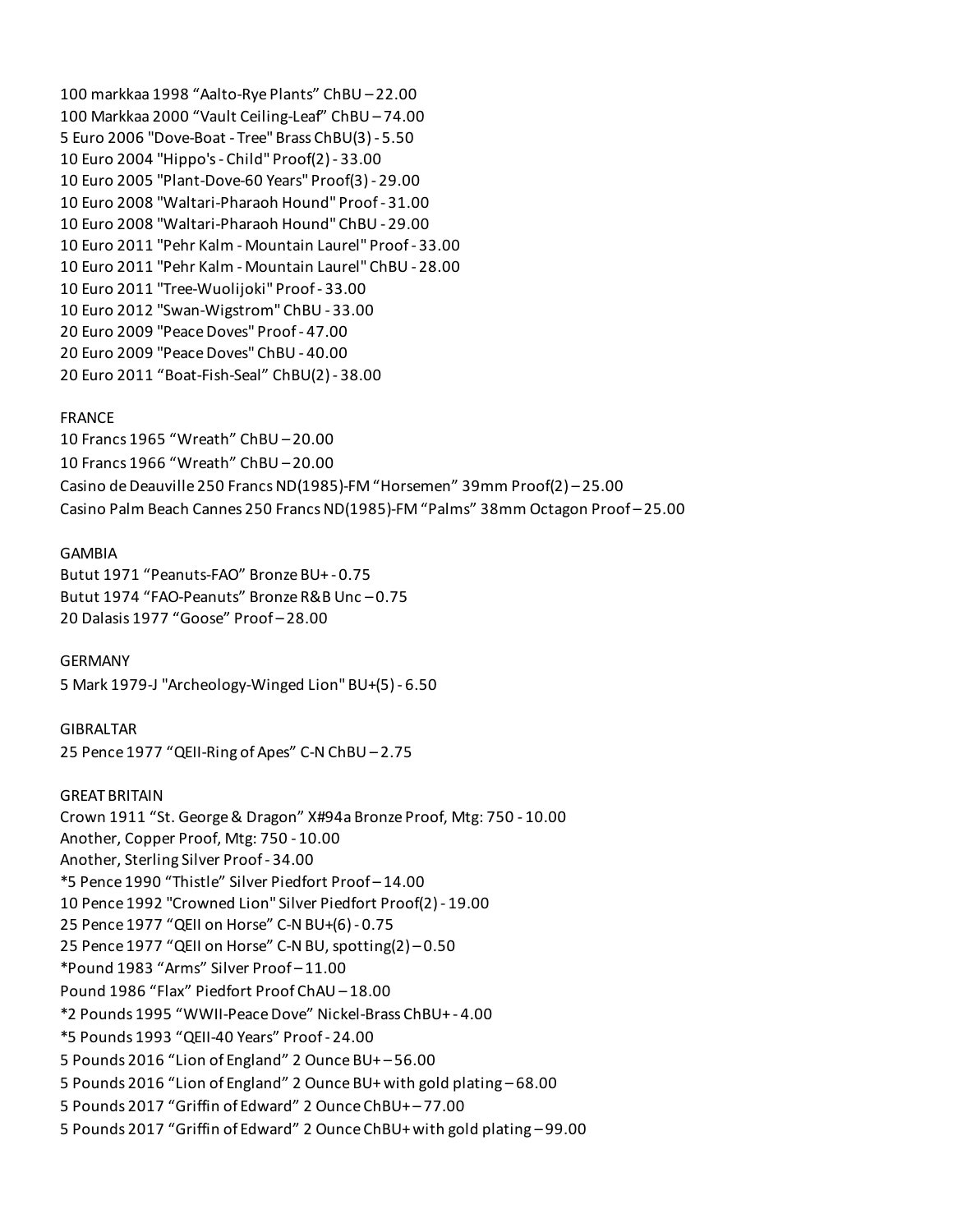5 Pounds 2018 "Black Bull of Clarence" 2 Ounce GemBU – 68.00 5 Pounds 2018 "Unicorn of Scotland" 2 Ounce ChBU+ – 68.00

**GREECE** 

Drachma 1973 "Owl" N-B BU – 0.75 5 Ecu 1994 "Alexander on Horseback" Br-X#38 C-N ChBU(3) – 2.75 20 Drachmai 1973 "Animals-Revoltion" C-N ChBU – 3.00

### GUATEMALA

The following crown size Patterns, with a mintage of 150 Each, may be available in Plain Edge or Reeded Edge.

Quetzal 1995 "Hummingbird" Brass, Copper, or C-N - 18.00 10 Quetzels 1995 "Quetzel" Brass, Copper or C-N - 18.00 50 Quetzels 1995 "Parrot" Brass, Gold Plate, or C-N - 20.00

GUYANA Cent 1977 "Manatee" Nickel-Brass Proof(2) – 1.00

ICELAND Krone 1984 "Cod" C-N BU – 0.50 5 Kronur 1981 "Dolphins" C-N ChBU – 0.75

INDIA

(East India Company) Crown 1830(c.2008) "Lion-Palm" Copper Proof-Like(2) - 5.50 As Above, Pewter(2) - 5.50 As Above, Goldine(2) - 5.50

20 Paise 1970(B) "FAO-Lotus" A-B Proof-Like – 3.75 20 Paise 1971(b) "FAO-Lotus" BU+ - 2.00 50 Paise 1973(b) "FAO-Wheat" C-N BU+(2) – 0.25 50 Paise 1985 "Tiger-Bank-50 Years" C-N ChBU – 4.00 Rupee 1993-N "Wheat" Steel BU – 0.25 10 Rupees 1975 "FAO-Woman's Year" C-N ChBU(2) – 14.00

IRAQ 5 Fils 1975 "FAO-Date Palms" Stainless Steel BU+(2) - 0.75

### IRELAND

10 Pence 1973 "Salmon" C-N BU+ - 1.00 10 Pence 1980 "Salmon" C-N BU+ - 0.50 50 Pence 1977 "Bird" C-N ChBU – 2.00 50 Pence 1977 "Bird" C-N BU – 1.00 50 Pence 1979 "Bird" C-N BU+ - 1.50 50 Pence 1983 "Bird" C-N ChAU – 0.75 Punt (Pound) 1990 "Irish Red Deer" C-N ChBU – 3.75 Punt (Pound) 1995 "Peace Dove- UN 50 Years" Proof – 133.00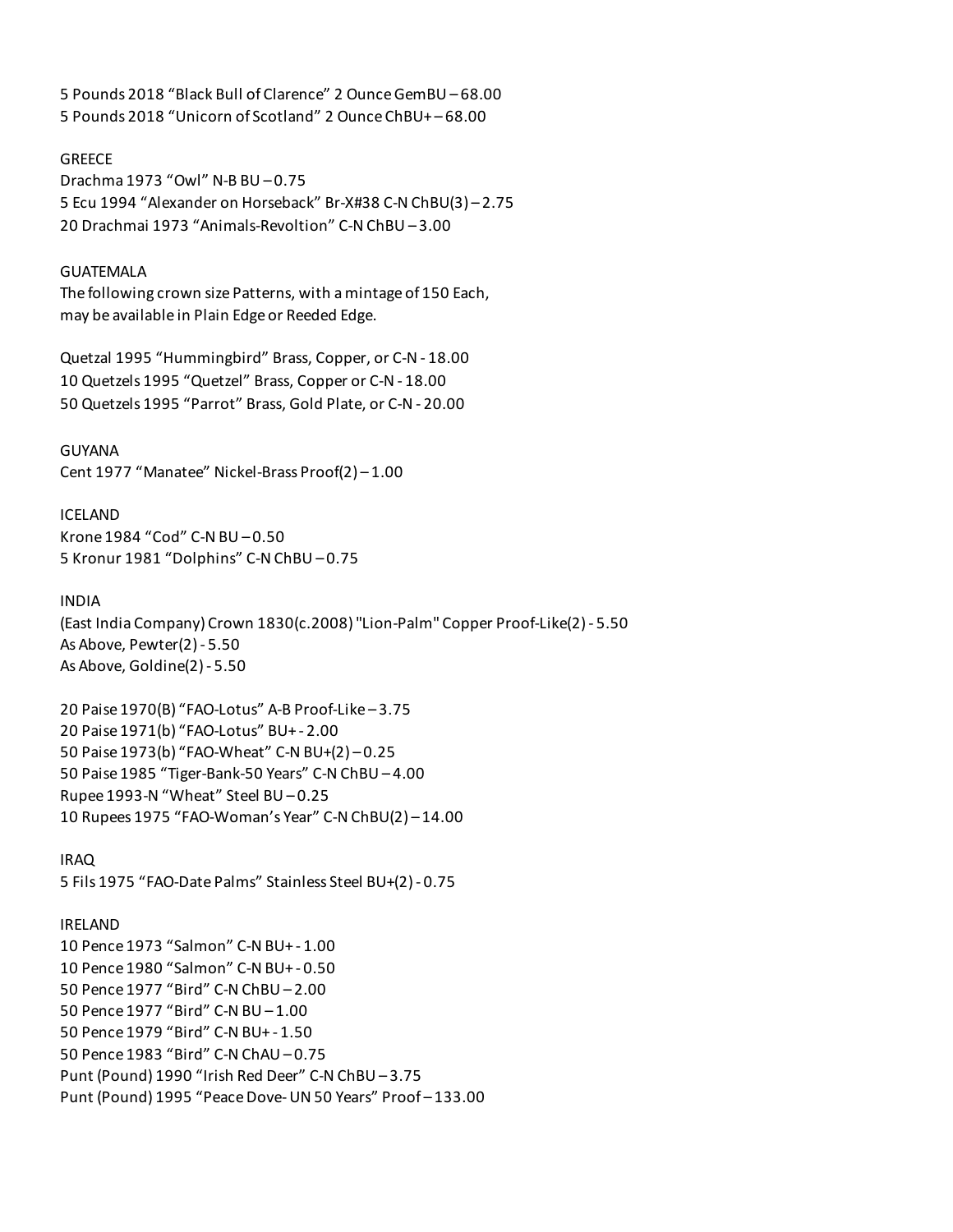ISLE OF MAN

Crown 1970 "Manx Cat" C-N BU+(6) – 4.50 Crown 1980 "Horse Derby" C-N Diamond Finish – 12.00 Crown 1988 "Manx Cat" Ounce Proof(3) - 38.00 Crown 1988 "Platypus-Gold Rush" KM-244a Proof – 77.00 Crown 1989 "Persian Cat" Ounce Proof – 40.00 Crown 1991 "Norwegian Cat" Ounce Proof – 42.00 50 Pence 1980 "Christmas-Carriage-Steamship" C-N Proof – 32.00 50 Pence 1986-AA "Christmas-Horse Tram" C-N BU+ - 16.00 5 Pounds 1984-AA "Knight on Horseback" Virenium Proof – 34.00 5 Pounds 1984-AA "Knight on Horseback" Virenium Proof AU – 21.00 Angel 1995 "Dragon" Proof, reverse gold plated – 54.00

## ISRAEL

Lira 1961 "Elephant" C-N Proof(3) – 8.00 Lira 1961 "Elephant" C-N BU, spot in field – 3.00 Sheqel 1991 "Dove-Cedar Trees" ChBU – 15.00 Sheqel 2005 "Tree" Proof-Like – 32.00 2 Sheqalim 1994 "Environment" Proof - 27.00 2 Sheqalim 2001 "Education-Pomegranate" Proof – 34.00 2 Sheqalim 2005 "Tree" Proof – 59.00 2 Sheqalim 2011 "Elijah on Chariot" Proof – 59.00

### ITALY

100 Lire 1979 "FAO-Cow with Calf" Stainless Steel BU+(2) - 0.75 Casino Municipale San Remo 25,000 Lire ND(1978)-FM "Palms" 38mm Octagon Silver Proof(2) – 16.00

### JAPAN

500 Yen Yr.4 (1992) Y-106 "Dragons-Okinawa" C-N BU+ - 7.00

KIRIBATI Cent 1979 "Frigate Bird" Bronze ChBU(4) – 0.75 2 Cents 1979 "Plant" Bronze ChBU(2) – 1.75

#### KOREA

500 Won 1995 "Tiger" Ounce Proof – 54.00 10,000 Won 1988 "Equestrian" Proof - 27.00

#### KURDISTAN

10 Dinar 2003 "Deer" Br-X#2.2 C-N BU(5) - 4.00 10,000 Dinar 2006 "Falcon" Proof – 16.00

MACAO 100 Patacas 1987 "Rabbit" Proof – 63.00

MADAGASCAR 10 Francs 1970 "FAO-Cattle" BU+ - 1.00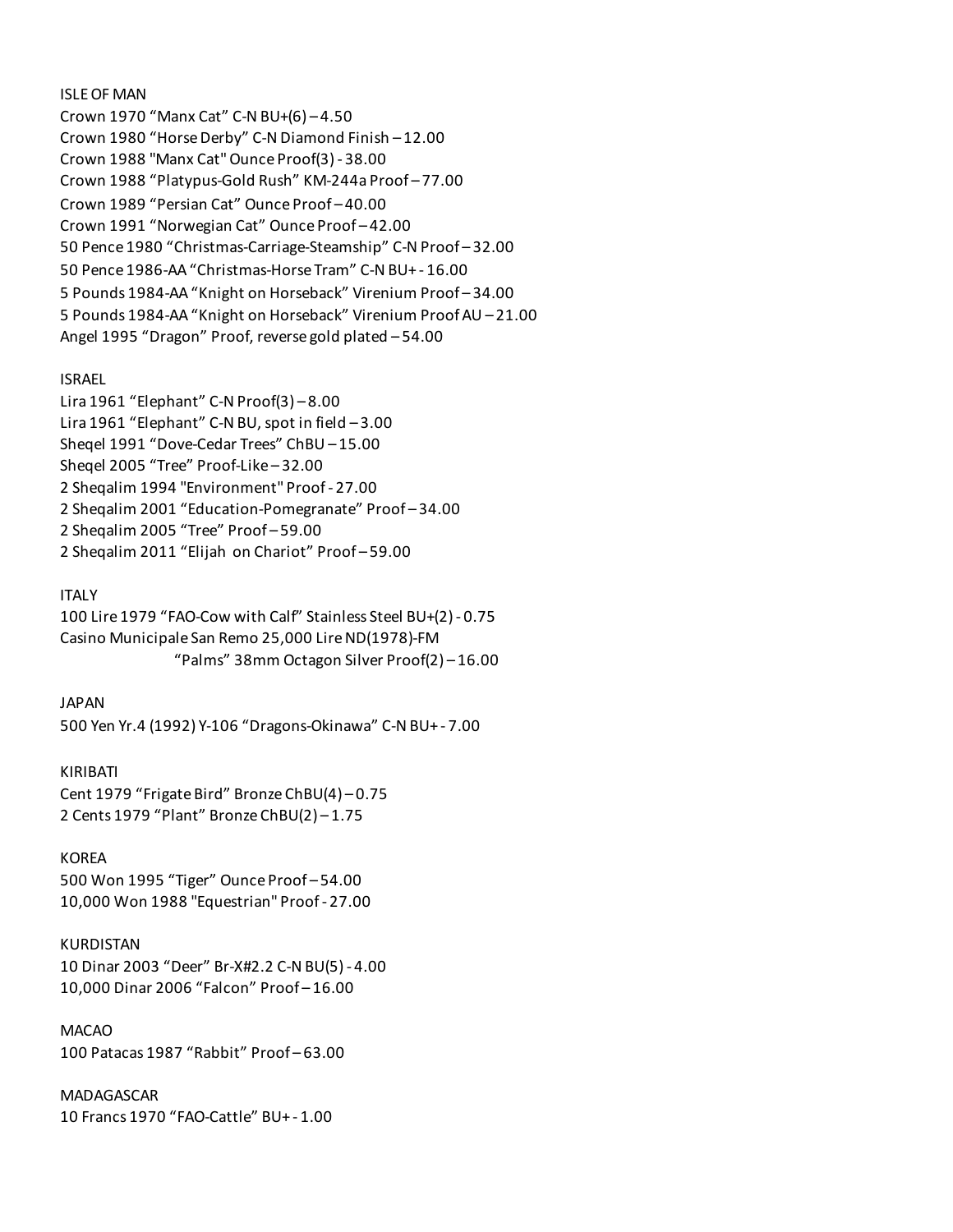MALAWI Crown 1966 "Animal Arms" C-N Toned Proof – 5.00 5 Kwacha 1978 "Zebra" Proof – 32.00 10 Kwacha 2004 Mother Nature of Africa: "Birds"(2) or "Deer"(5) Silver Plated C-N Proof - 3.75 10 Kwacha 2004 "Lion" Silver Plated C-N Proof, obverse spot – 3.75

MALDIVES

The following crown size Patterns have a mintage of 100 Each in Plain Edge and Reeded Edge. The design is Obv: Coat of Arms, Rev: Sailing Ship-Fish.

250 Rufiyaa 1996 Silver Proof - 42.00 250 Rufiyaa1996 Brass, Copper or C-N - 18.00

MALTA 3 Mils 1982 "10 Years-Bee" Aluminum Specimen GemBU – 14.00 Pound 1977 "Dog" Proof – 68.00

MALTA/Order of 2 Scudi 1970 "Mojana-Lamb" Proof- 45.00 2 Scudi 1971 "Mojana-Lamb" Proof - 43.00

MARSHALL ISLANDS \*5 Dollars 1996 "Year of Rat" C-N Prooflike – 13.00

MONGOLIA 25 Tugrik 1987 "Snow Leopard" Matte GemBU – 52.00

MONTSERRAT 4 Dollars 1970 "FAO" ChBU – 32.00

MOROCCO Casino Marrakech 100 Dirhams ND(1978)-FM "Palm Frons" 39mm Silver Proof – 20.00

NAMIBIA 5 Cents 1993 "Aloe Plant" Nickel Plated Steel ChBU – 0.75

NETHERLANDS Casino Zandvoort 100 Gulden ND(1985)-FM 39mm Sterling Silver Proof – 27.00

NEW ZEALAND 20 Cents 1969 "Kiwi" C-N Specimen(2) – 0.25 Dollar 1972 "Fern" C-N Proof – 3.75 Dollar 1973 "Fern" C-N ChBU – 1.50 Dollar 1974 "Great Egret" C-N Proof(6) – 9.00 Dollar 1974 "Great Egret" C-N ChBU(4) – 3.00 Dollar 1973(5), 1975(18) or 1976(13) "Fern" C-N Proof - 2.75 Dollar 1975 "Fern" C-N ChBU(16) - 1.25 Dollar 1976 "Fern" C-N ChBU(3) – 1.50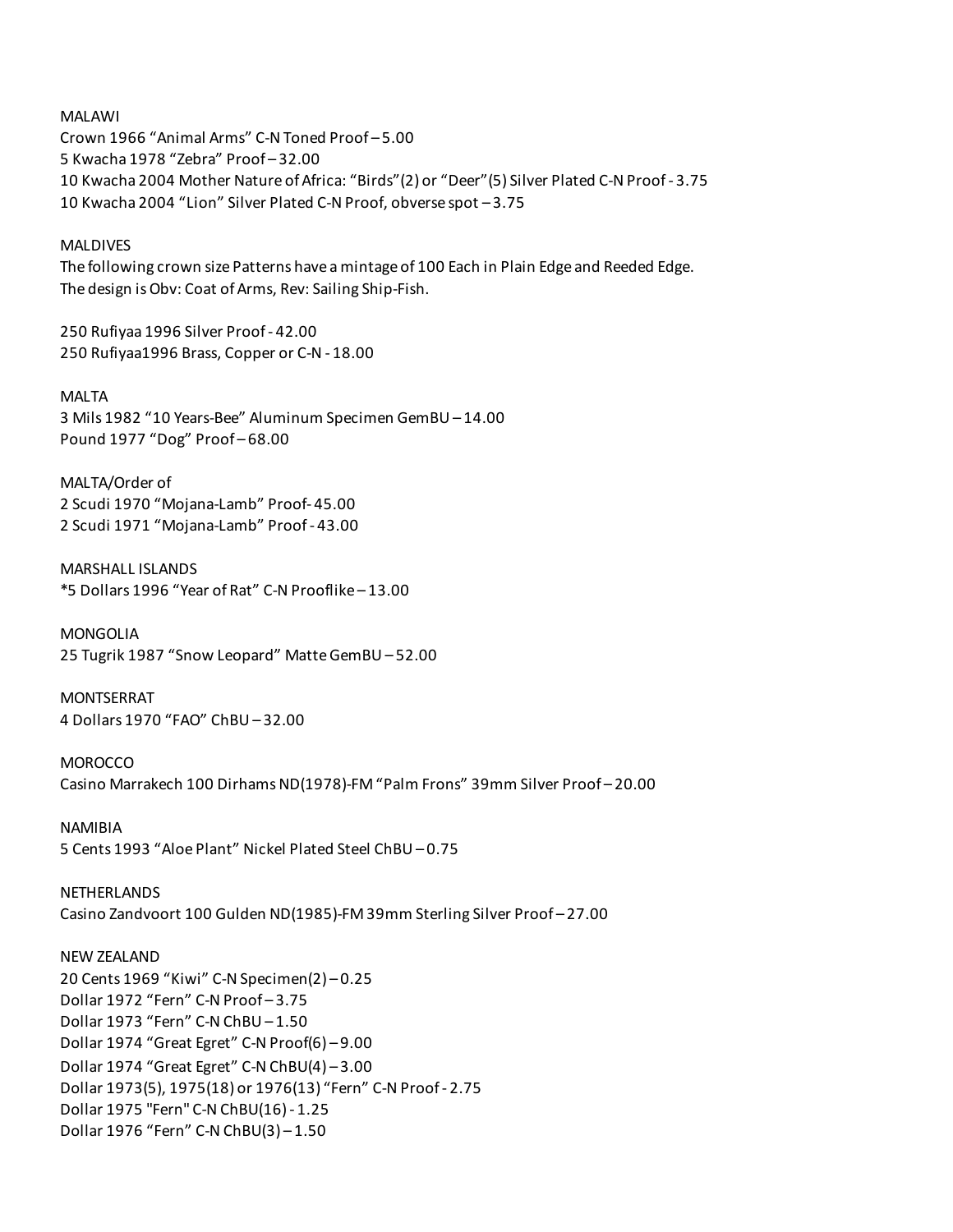Dollar 1980 "Fantail Bird" C-N ChBU – 3.00 Dollar 1984 "Black Robin" Proof - 22.00 Dollar 1986 "Kakapo" Proof – 24.00 Dollar 1986 "Royal Visit-Flowers" Proof - 22.00 2 Dollars 1993 "Kingfisher" A-B ChBU – 4.00 5 Dollars 1992 "Decimal Currency-25 Years" C-N GemBU – 6.50

### NIUE

Dollar 2000 "Peanuts 50 Years- Snoopy" C-N ChBU – 9.00 \*2 Dollars 2012 "Koi" Proof - 95.00

OMAN 1/2 Omani Rial 1978 "FAO-Date" C-N ChBU – 11.00

### PALAU

Dollar 1992 "Mermaid-Boat-Marine Life" C-N Proof(2) - 17.00 Dollar 2008 "Mermaid-Neptune-Shark" C-N Proof - 12.00 Dollar 2008 Endangered Wildlife: "Grey Fish" or "Yellow Fish" C-N Proof - 12.00 5 Dollars 1994 "Marine Life - Neptune" Silver Proof - 34.00 5 Dollars 2001 "Neptune-Mermaid-Fish" KM-115 Proof – 43.00 5 Dollars 2011 "Clownfish - Mermaids" Colorized Proof - 38.00

#### PANAMA

\*20 Balboas 1981 "Horseman-Flags" Proof – 198.00 \*20 Balboas 1985 "Balboa-Eagle" Proof – 394.00

PAPUA NEW GUINEA 5 Kina 1975 "Eagle" Proof – 18.00

PERU Sol 1968-75 "Llama" A-B ChBU(9) – 0.50 100 Soles 1973 "Flower – 100 Years" BU+ - 21.00

POLAND 2 Zlote 2002 "Pond Turtles" Brass BU+ - 3.75 2 Zlote 2004 "Harbor Porpoises" Brass BU+ - 3.75 10 Zlotych 1971 "FAO-Turbot-Grain" C-N BU+ - 2.00

### PORTUGAL

2 & Half Escudos 1983 "Corn-FAO" C-N BU+ - 0.75 10 Escudos 1987 "Hand-Plant" Nickel Brass BU – 0.75 250 Escudos 1983-84 "FAO-School of Fish" C-N ChBU – 27.00 Casino Estoril 1000 Escudos ND(1978)-FM "Rooster" 40mm Scalloped Proof – 10.00 Casino Estoril 3500 Escudos ND(1985)-FM "Rooster" 40mm Scalloped Proof – 27.00

RUSSIA/USSR Rouble 1986 "Hands-Dove" C-N Unc – 1.75 5 roubles 1988 "Peter the Great on Horseback" C-N BU+ - 3.75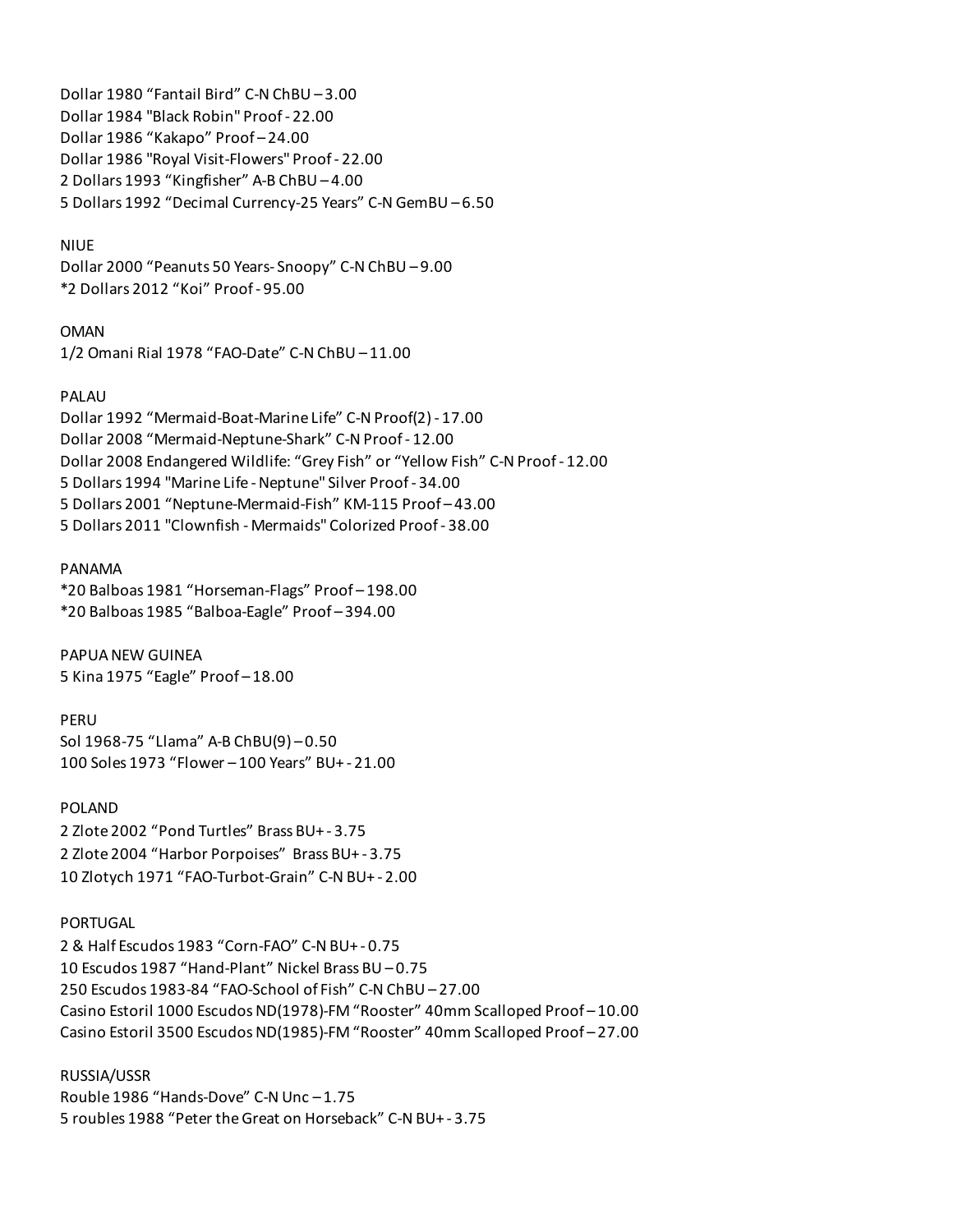5 Roubles 1991-L "Mountain Goat" Bi-Metal BU+ - 10.00 10 Roubles 1992-L "Tiger" Bi-Metal BU+ - 13.0 50 Roubles 1994-L "Blind Mole Rat" Bi-Metal ChBU – 17.00 50 Roubles 1994-L "Bison" Bi-Metal ChBU – 17.00 50 Roubles 1994-L "Flacon" Bi-Metal ChBU – 17.00 50 Roubles 1994-L "Flamingoes" Bi-Metal ChBU – 17.00 50 Roubles 1994-L "Gazelle" Bi-Metal ChBU - 59.00 50 Roubles 1994-L "Gazelle" Bi-Metal BU+ - 40.00

### ST. BARTHELEMY

50 Francs/Riksdaler 1988 "Animal Arms" KM-X#1 Nickel BU – 14.00

#### SAN MARINO

Lire 1977 "FAO" Aluminum ChBU – 0.50 100 Lire 1978 "FAO-Farmer" Steel ChBU – 1.00

#### SCOTLAND

Crown 1808(2007) "Thistles" Copper Proof-Like Mtg:1000 - 5.50 Another, Aluminum - 5.50 Another, Dark Toned Bronzed Copper - 6.00 Another, Pewter - 6.00 Another, Goldine - 6.00

SEALAND 2 & Half Dollars 1994 "Orca" X#11b, Plain Edge Bronze, Gem Proof, Mtg: 100 – 70.00

### **SEYCHELLES**

5 Rupees 1972 "Tortoise-Palm-Boat" C-N ChBU(2) – 2.00 10 Rupees 1974 "Sea Turtle" C-N Proof-Like – 4.00

### SIERRA LEONE

Dollar 2008 "Duiker" C-N Proof, toned dark at mint - 3.75 2 Dollars 1808(2007) "Lion" Copper Proof-Like(2) Mtg:500 - 5.50 Another, Nickel-Silver - 5.50 Another, Goldine - 5.50

### SINGAPORE

Cent, 5 Cents & 20 Cents 1967 "Animals" Proof, 3 Pcs. – 27.00 5 Cents 1967 "Heron" C-N ChBU(2) – 0.25 10 Cents 1972 "Seahorse" C-N ChBU – 1.00 20 Cents "Swordfish" 1972 or 1977 C-N ChBU – 0.50 50 Cents 1967 "Lionfish" C-N ChBU – 1.50 50 Cents 1974 "Lionfish" C-N ChBU – 0.50 Dollar 1973 "Lion" C-N ChBU+, spot on jaw – 3.25 \*10 Dollars 1981 "Year of Rooster" Proof – 61.00 \*10 Dollars 1983 "Pig" C-N ChBU – 9.00 \*10 Dollars 1984 "Year of Rat" Proof – 36.00

### SOMALIA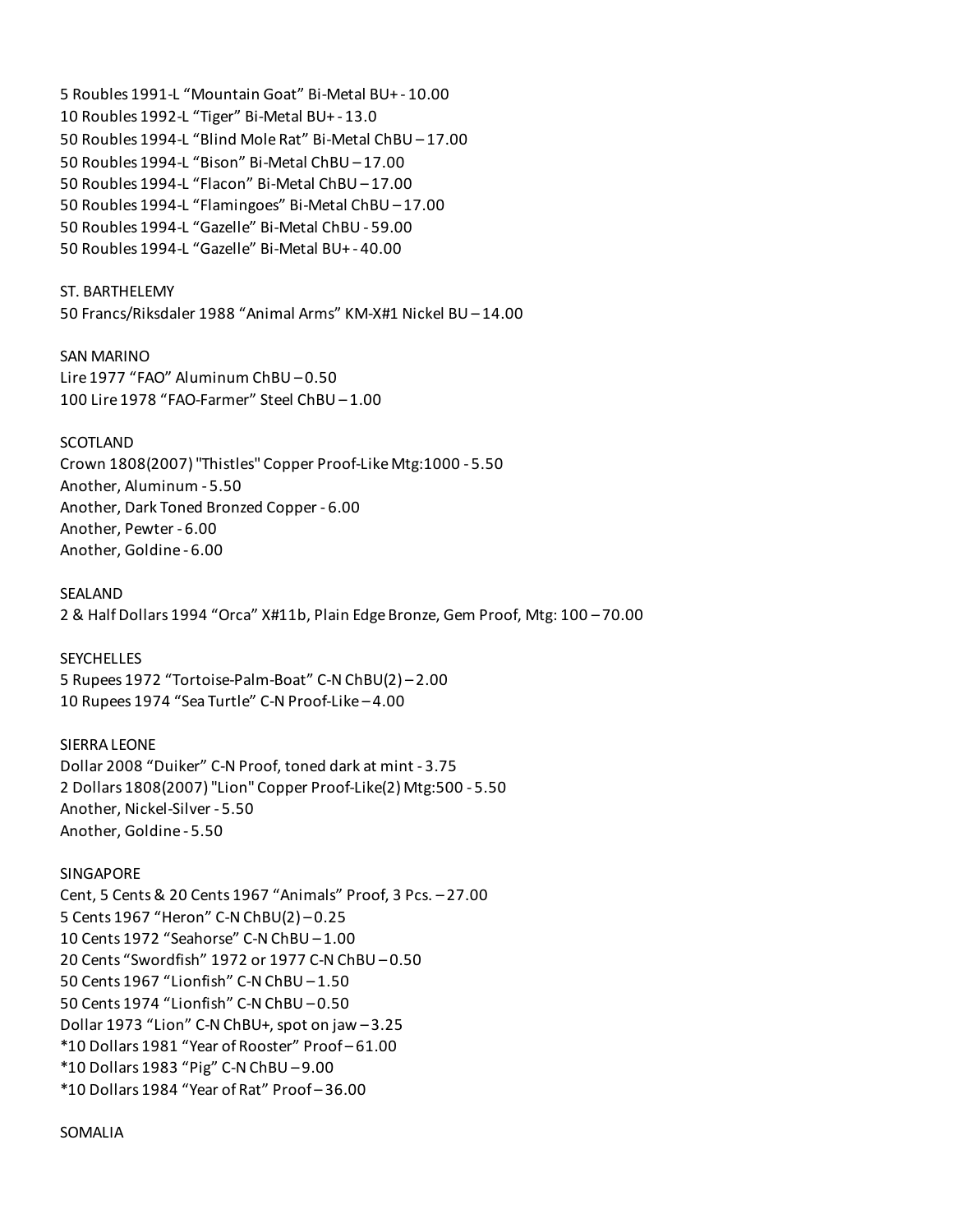25 Shillings 2001 "Year of Snake" C-N ChBU – 3.00 250 Shillings 1998 "Maine Coon Cat" Piedfort Proof – 47.00

SOUTH AFRICA 50 Cents 1962 "Springbok" ChBU – 18.00 Rand 1965 "Springbok" Km-71.1 Proof(7) – 15.00 Rand 1983 "Springbok" KM-88 Silver Proof – 17.00 \*2 Rand 1989 "Springbok" Nickel Proof(2) – 7.00 2 Rand 1998 "Penguin" Proof – 43.00

SPAIN Casino Monte Picayo 4000 Pesetas ND(1985)-FM "Mascot" 32mm Proof – 21.00

SUDAN 5 Millim 1972 'FAO" Bronze ChBU, spotting – 0.75 25 Ghirsh 1968 "Camel-FAO" C-N Gem Prooflike(3) – 6.50

SYRIA Pound 1968 "Hands-FAO" Nickel GemBU – 2.00

TRINIDAD & TOBAGO Dollar 1983 "Cocrico" C-N Proof(2) – 8.50 5 Dollars 1974 "Scarlet ibis" Proof – 25.00 \*5 Dollars 1976 "Scarlet Ibis" Proof – 25.00

TRISTAN DA CUNHA Crown 1978 "Queen's Beasts" C-N ChBU – 3.75

TURKS & CAICOS Crown 1969 "Bird Arms" C-N Proof – 10.00 Crown 1969 "Bird Arms" C-N ChBU+ - 6.50 Crown 1969 "Bird Arms" C-N BU+(3 ) – 4.50

UKRAINE 2 Hryvni 1999 "Tawny Eagle" C-N Unc – 22.00

UNITED STATES Dollar 2008 "Shawnee Horseman" Ounce ChBU – 28.00 Ounce 1994 "Del Frisco's Double Eagle (no city)" Choice Proof – 45.00 Shawnee Tribe: Ounce 2008 "Warrior on Horseback" Gem Matte Unc – 32.00

VATICAN CITY \*500 Lire 1963 "Sede Vacante-Dove" GemBU – 17.00 50 Lire 1974 "Plant" ChBU – 0.75

VIET NAM/South 10 Dong 1986 "Elephant Head" Gem Matte Unc – 27.00 20 Dong 1968 "FAO-Rice" KM-10 C-N BU+ - 3.75 20 Dong 1968 "Rice Farmer" KM-11 Nickel Clad Steel BU(7) – 3.75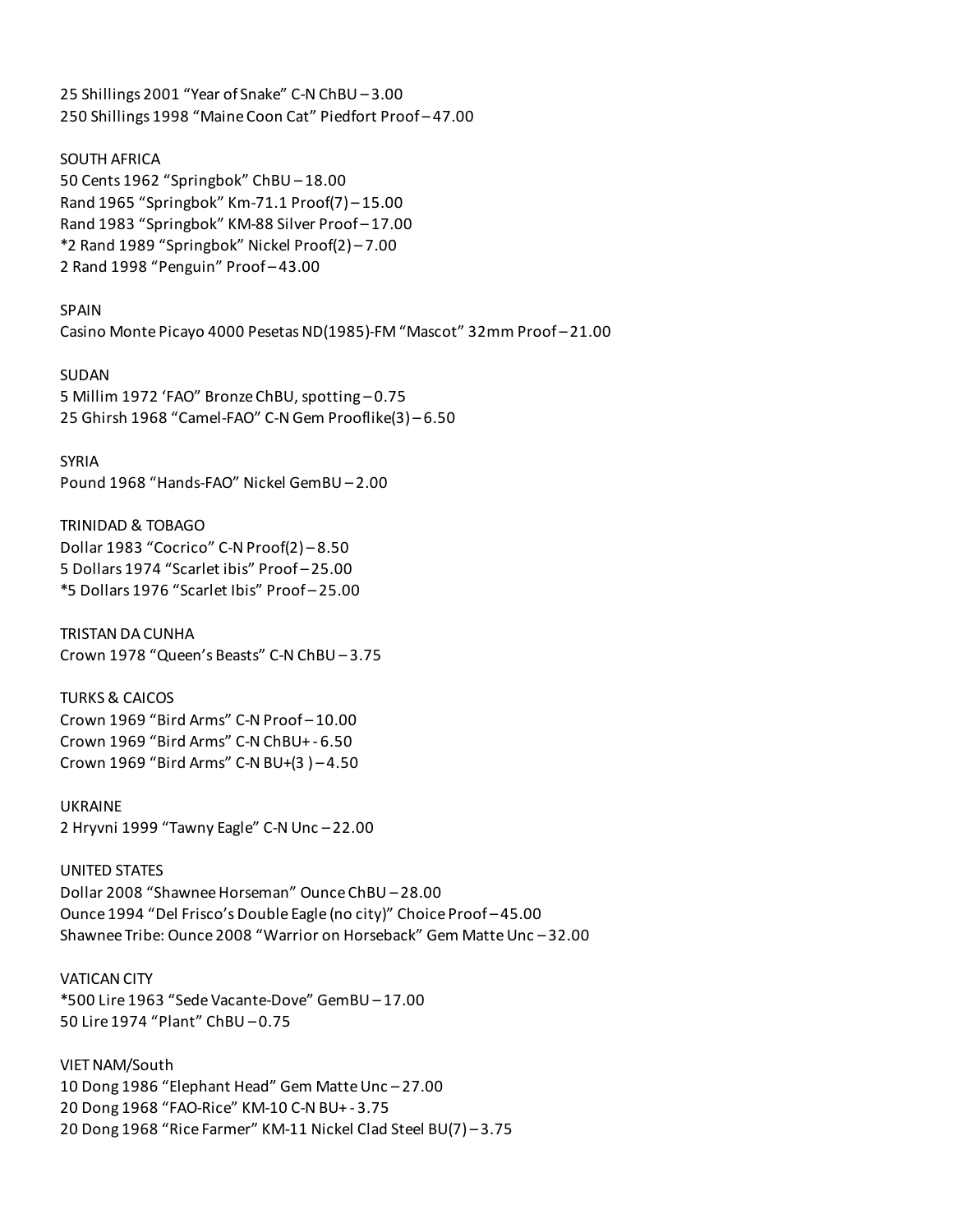### WALES

5 Shillings 1808(2007) "Feathers" Copper Proof-Like Mtg:700 - 6.50 Another, Aluminum - 6.00 Another, Dark Toned Bronzed Copper - 6.00 5 Shillings 1830(c.2008) "Dragon" Nickel-Silver Proof-Like(2) - 6.00 5 Shillings 1840(c.2009) "Dragon" Platinum Color Proof-Like(2) - 6.00 5 Shillings 1887(c.2009) "Dragon" Pewter(2) - 6.00

**WESTARTICA** 5 Dollars 2005 "Penguin-Map" C-N Proof – 18.00

WEST AFRICAN STATES 50 Francs 1972 "FAO-Fruit & Nuts" C-N ChBU(3) – 1.00

ZAIRE 2 & Half Zaires 1975 "Gorillas" Proof – 40.00

### ZAMBIA

Kwacha 1989 "Falcons" Nickel-Brass BU(7) – 1.75 10 Kwacha 1979 "Taita Falcon" ChBU – 32.00 50 Ngwee 1969 "Grow More Food – Corn" C-N ChBU – 6.00

# **SPORTS!**

## **GOLD, ETC.**

### CANADA

The following are NGC PF69 ULTRA CAMEO: 75 Dollars 2007 "Flying Geese" Proof w/Color - 518.00 75 Dollars 2007 "Pride-Flag" Proof w/Color - 518.00 75 Dollars 2007 "RCMP-Horses" Proof w/Color - 518.00

## CHINA

The following are in NGC ULTRA CAMEO: 150 Yuan 2008-Z "Olympic Equestrian" PF 69 - 752.00

SAMOA 100 Tala 1980 "Hurdlers" KM-37 NGC PF 69 ULTRA CAMEO - 475.00

## **SILVER, ETC.**

# **OLYMPIC GAMES**

AUSTRALIA \*Dollar 1992 "Javelin" ChBU – 25.00 \*Dollar 2000-C "Rings" A-B ChBU – 5.00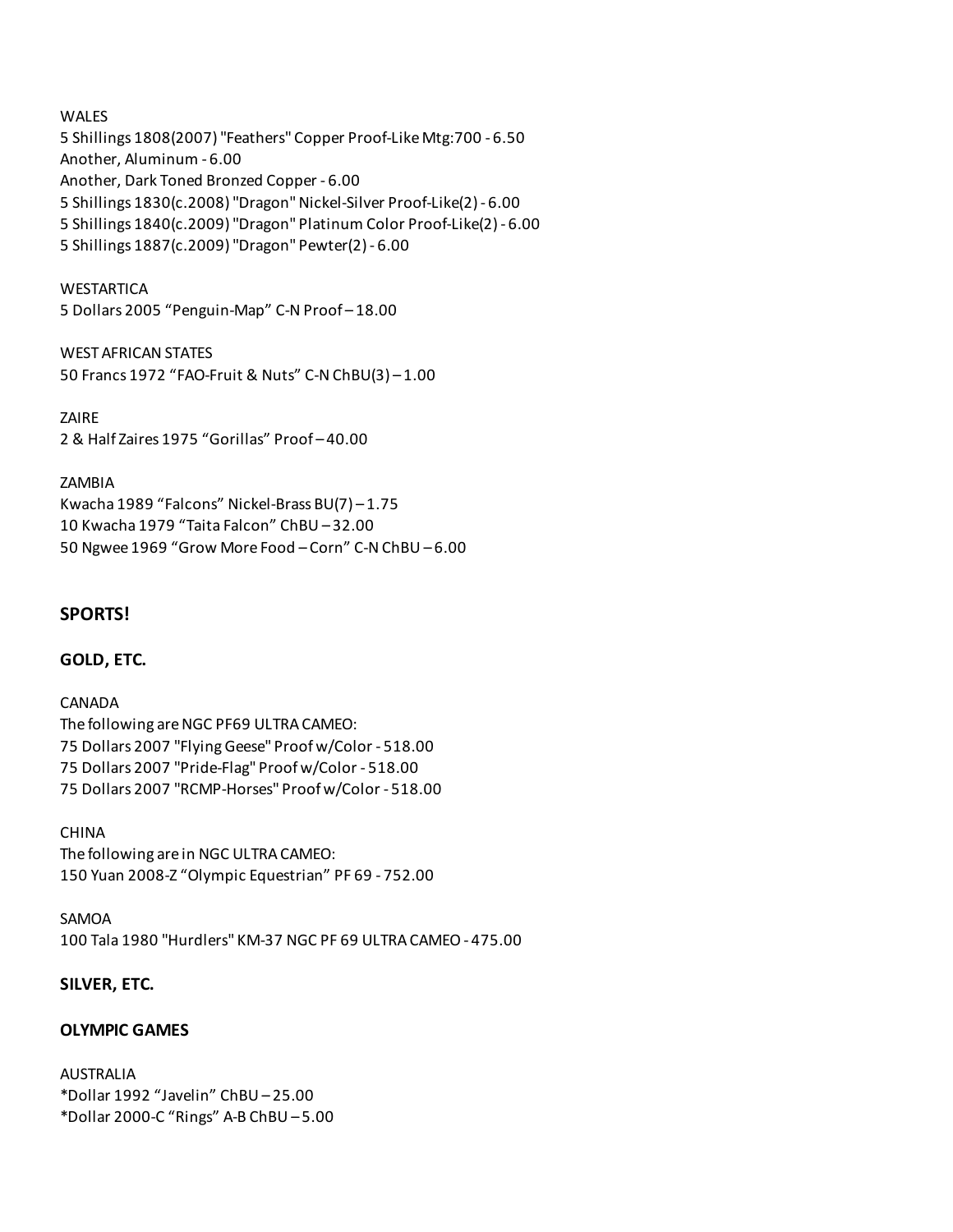\*Dollar 2000-S "Rings" A-B ChBU – 6.00 5 Dollars 2000 "Athletics" A-B ChBU(6) – 3.75 \*5 Dollars 2000 "Athletics"(5) A-B GemBU - 3.75

#### AUSTRIA

100 Schilling 1976 "Logo" Proof - 12.00 100 Schilling 1976 "Tower" w/Shield BU(2) - 11.00

BELIZE 10 Dollars 1996 "Softball" Proof – 27.00 25 Dollars 1992 "Women's Hurdles" Proof – 27.00

### CANADA

Dollar 2004 "Loon-Olympic Rings" Nickel Plated BU+ - 1.50 Dollar 2006 "Flying Loon-Olympic Rings" Nickel Plated ChBU – 2.00 Dollar 2008 "Loon-Olympic Rings" Nickel Plated ChBU – 2 .00 Dollar 2010 "Vancouver-Olympic Rings" Nickel Plated ChBU – 2.00

### CHINA

\*2005 "1000 Day Countdown to Beijing" 50mm Bronze Medallion, Mtg: 10,000 - 16.00 5 Yuan 1988 "Fencer" Proof – 40.00 10 Yuan 2008-Z "Peking Opera" Proof - 38.00 10 Yuan 2008-Z "Lion Dancer" Proof - 38.00 10 Yuan 2008-Z "Yangtze Folk Dancer" Proof - 38.00

COOK ISLANDS 50 Dollars 1989 "Runner-Skier" Proof – 24.00

EQUATORIAL GUINEA 1000 Francos 1998 "Sailing-Netherlands '28" C-N Proof – 40.00

#### FINLAND

100 Markkaa 1997 "Paavo Nurmi - 100yrs" ChBU - 21.00 10 Euro 2002 "50yrs Helsinki Games - Globe-Flame" Proof(3) - 24.00 10 Euro 2002 "50yrs Helsinki Games - Globe-Flame" ChBU(2) – 22.00

GAMBIA 20 Dalasis 1994 "Runners" Proof – 28.00

GERMANY 10 Mark "Flame" 1972-J BU+ PNC - 7.00

GUINEA 200 Syli 1984 "International Games - Speed Walkers" X#1 C-N Proof - 6.50

HUNGARY 200 Forint 1980 "Pair Skaters" Proof – 14.00

ISLE OF MAN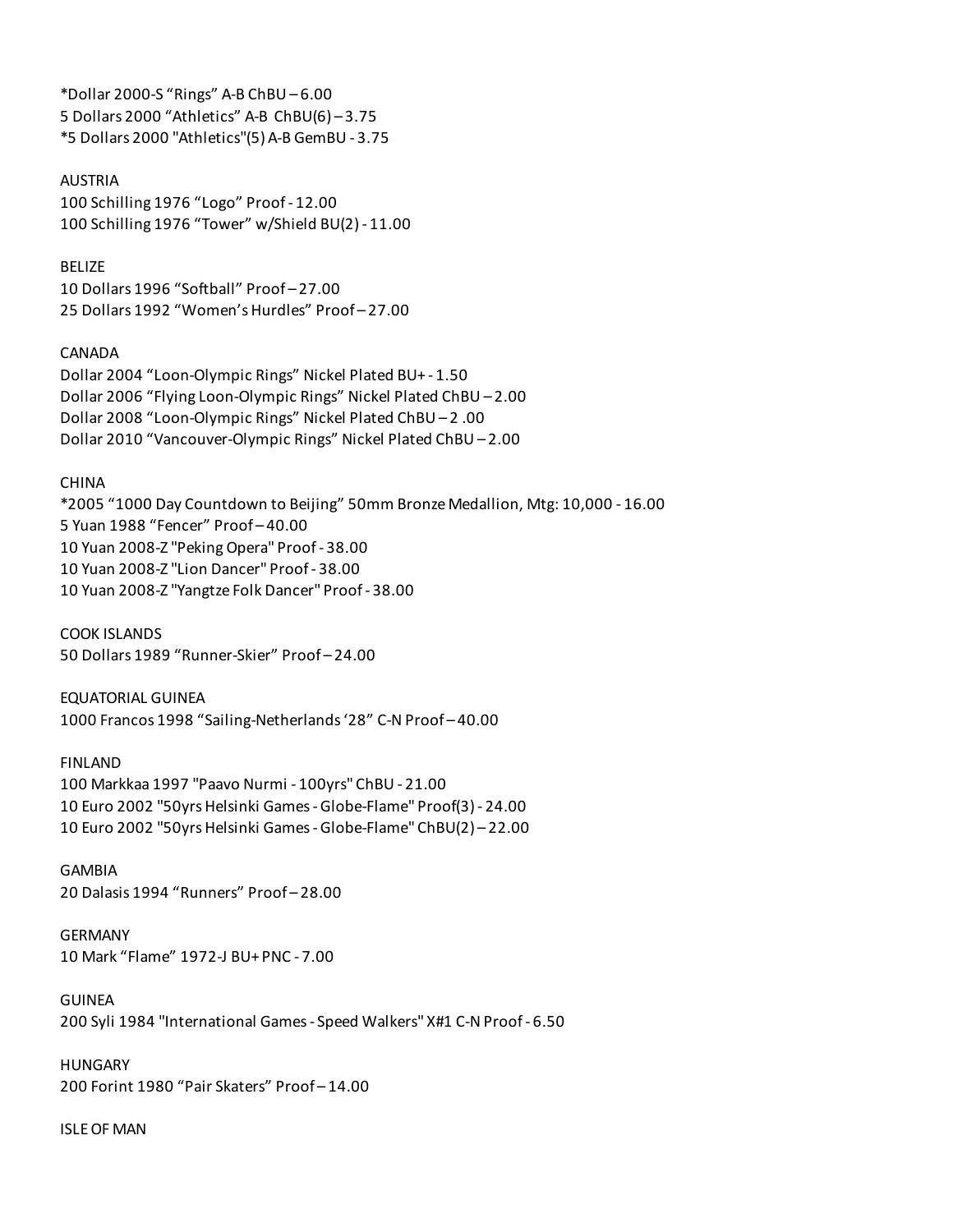Crown 1980 "Moscow" KM-65, no dots reverse C-N ChBU(2) - 2.00 Crown 1995 "Discus" Proof - 22.00 Crown 1996 "Woman Hurdler" Proof - 22.00

ISRAEL 2 Sheqalim 1992 "Paralympic Games" Proof - 27.00

### JAPAN

100 Yen 1964 "Flame-Rings" BU(5) - 2.50 100 Yen 1972 "Rings-Flame" C-N BU+(3) - 1.75 1000 Yen 1964 "Rings-Mt. Fuji" BU+(6) - 21.00

### KOREA

500 Won 1988 "Ice Hockey" Proof - 27.00 \*10,000 Won 1988 "Archery" ChBU, error date – 140.00

LESOTHO

10 Maloti 1984 "Field Hockey" C-N Proof(2) – 6.50 10 Maloti 1984 "Hurdling" C-N Proof – 7.00

#### LIBERIA

10 Dollars 1984 "International Games - Basketball" X#2 C-N Proof(2) - 6.50 10 Dollars 1984 "Weight Lifter" C-N Proof – 6.50 10 Dollars 1999 "Sailing" C-N Pattern for Silver Ounce – 42.00 10 Dollars 2000 "Sailing-Map" KM-704 Proof – 27.00 20 Dollars 2000 "Baseball" Proof - 25.00

**MEXICO** 25 Pesos 1968 "Rings" ChBU(2) - 14.00 25 Pesos 1968 "Rings" BU+(6) – 13.00

PERU

20 Soles 1996 Olympic Proof Patterns may or may not be available as follows:

Obverse 1 (Coat of Arms) has amintage of 25 Each in Plain Edge and 25 Each in Reeded Edge. Designs are Athens 1896 Discus, London 1908 Boxer, Los Angeles 1932 Javelin, Berlin 1936 Torch Run, Mexico City 1968 Sprinter, and Seoul 1988 Pole Vault.

Silver Piefort - 65.00 Silver - 45.00

Obverse 2(large Seated Liberty marked "Preuba") has a mintage of 100 Each in Plain Edge and 100 Each in Reeded Edge. The only two designs are Athens 1896 and Berlin 1936.

Silver Piefort - 47.00 Silver or Tri-Metal - 29.00 Brass, Copper, Gold Plate or C-N - 13.00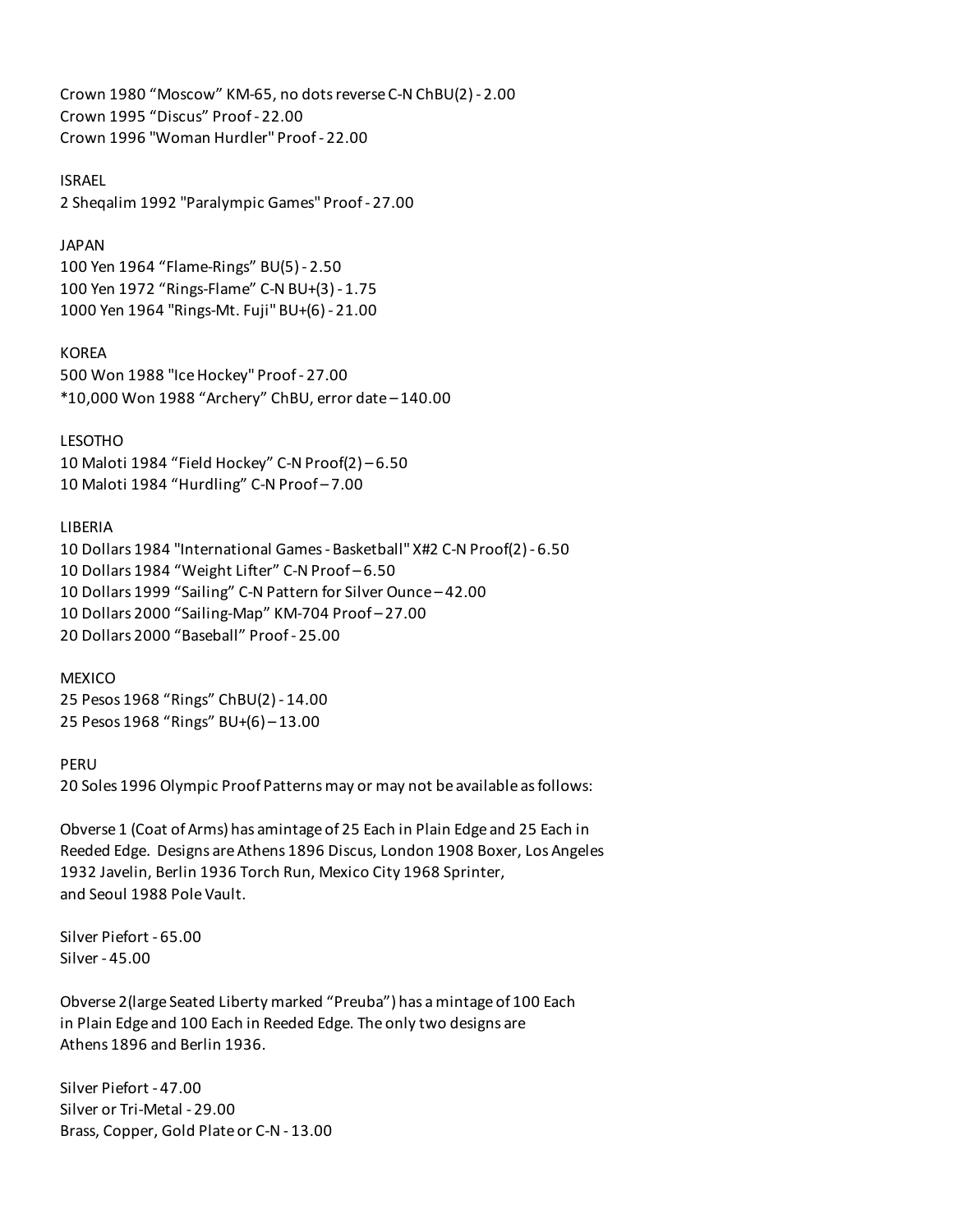Aluminum - 12.00

Obverse 3(smaller Seated Liberty) has a mintage of 100 Each in Plain Edge and 100 Each in Reeded Edge, except as noted. All 6 designs listed under Obverse 1 were produced.

Silver Piefort( 18 Pieces each edge) - 83.00 Silver - 29.00 Tri-Metal( 25 Pieces each edge) - 40.00 Brass, Copper, Gold Plate or C-N - 13.00 Aluminum - 12.00

### POLAND

2 Zlote 1998 "Snow Boarder" Brass ChBU – 12.00 20 Zlotych 1980 "Runner-Rings" C-N BU+ - 0.50 100 Zlotych 1980 "Runner-Rings" Cloudy Proof – 24.00 200 Zlotych 1976 "Head-Rings" KM-Pr287 Proba Proof – 38.00 200 Zlotych 1976 "Torch-Rings" BU – 8.50 200 Zlotych 1980 "Ski Jumper" Y-110.2 Proof, minor spotting – 12.00 \*200 Zlotych 1980 "Ski Jumper" Y#110.2 Proof(3) - 13.00

PORTUGAL 200 Escudos 1992 "Runner" BU+(12) - 1.50 250 Escudos 1988 "Runners" Proof – 24.00

### ROMANIA

The following patterns were struck at the Romanian Mint with a mintage of 125 Each. They are crown size and commemorate the Atlanta Games. All are dated 1996. The denomination 100 Lei is punched into the plain edge. Designs are Basketball, Equestrian, Gymnastics, Shooting and Tennis. Each design may or may not be available in the following metals:

Bi-Metal Nickel & Brass - 42.00 Bi-Metal Nickel & Brass Piefort - 59.00 Copper - 22.00 Copper Piefort - 35.00 Brass - 22.00 Brass Piefort - 33.00 Aluminum - 20.00 Aluminum Piefort - 28.00

## RUSSIA/USSR

Rouble 1979 "Spacecraft" C-N EF – 1.00 \*1991 "Balcelona Games" 6 Pc. C-N Proof Set – 100.00 Rouble 1991 "Weight Lifter" C-N Proof(9) – 13.00 Rouble 1991 "Wrestlers" C-N Proof (6) – 13.00 Rouble 1991 "Cycling" C-N Proof(9) – 18.00 Rouble 1991 "Runners" C-N Proof(9) – 12.00 Rouble 1991 "Javelin" C-N Proof, small obv. patch – 18.00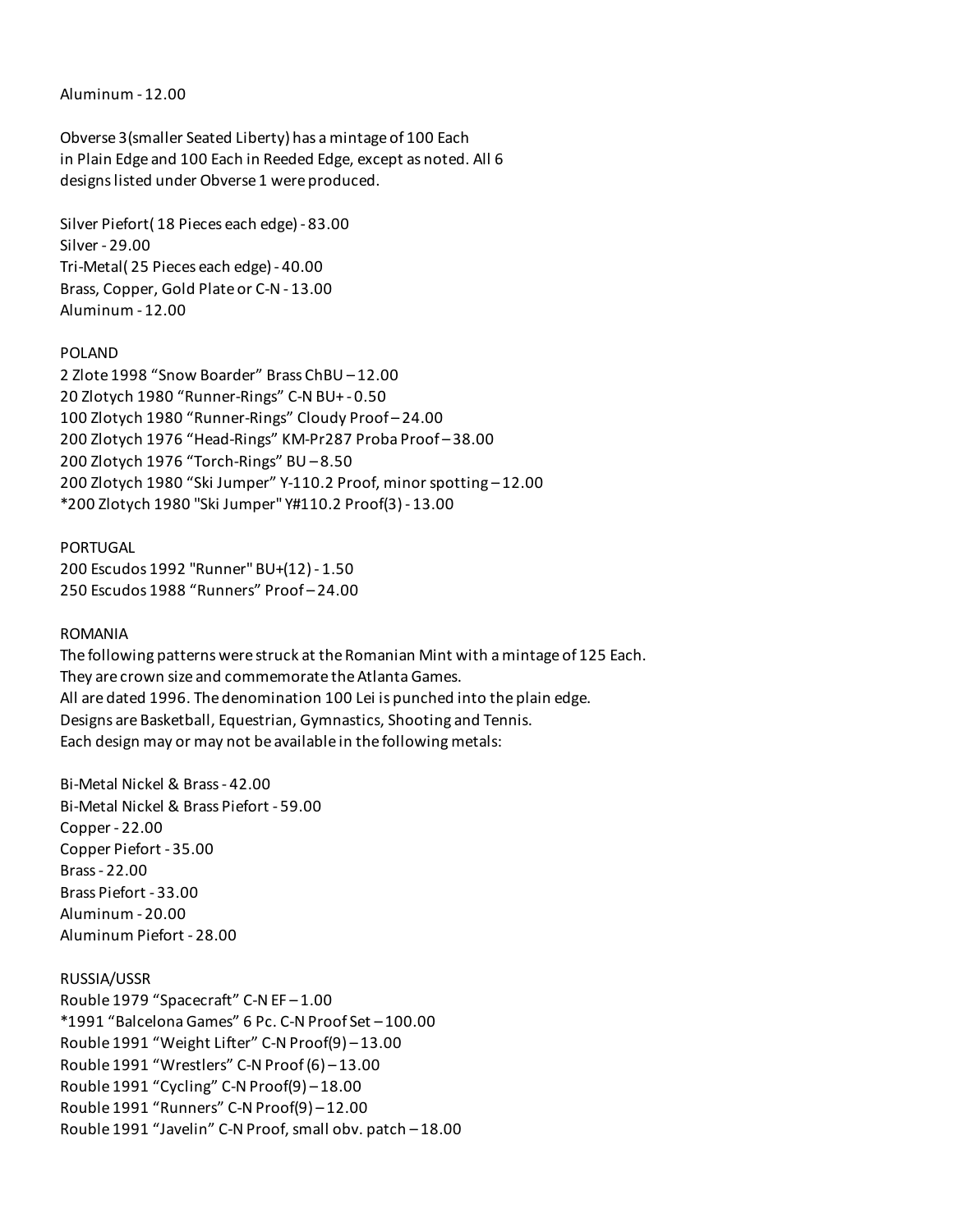Rouble 1991 "Long Jump" C-N Proof(9) – 17.00 3 Roubles 1993 "Olympic Soccer" Proof – 34.00 5 Roubles 1980-M "Women's Archery" Proof – 13.00 10 Roubles 1978-M "Pole Vault" Proof – 27.00 10 Roubles 1978-M "Canoeing" Proof – 27.00 10 Roubles 1978-M "Equestrian" Proof – 27.00 10 Roubles 1979-L "Basketball" Proof – 27.00

# ST. THOMAS & PRINCE 20 Dobras 1984 "Cavalo De Pau" C-N Proof – 7.50 1000 Dobras ND Atlanta 1996: "Wrestlers", "Cycling", "Tae Kwon Do", "Sprinter", "Field Hockey", "Decathlon", "Boxing", "Swimming" or "Tennis" C-N Proof AU+ - 5.00

SAN MARINO \*1992 "Ancient Games" 2 Pc. ChBU – 21.00

SLOVENIA 5 Tolarjev 1996 "Gymnast" Nickel-Brass Unc – 1.25

## SPAIN

50 Pesetas 1992 "Gaudi Cathedral" C-N ChBU+ – 2.50 2000 Pesetas 1991 "Bowling" FDC – 31.00 2000 Pesetas 1991 "Equestrian" FDC – 29.00 2000 Pesetas 1991 "Tennis" FDC – 29.00 2000 Pesetas 1991 "Equestrian" Proof - 29.00 2000 Pesetas 1992 "Tug-O-War" Proof - 32.00 2000 Pesetas 1992 "Wheelchair Basketball" Proof - 33.00 2000 Pesetas 1992 "Chariot" Proof - 33.00

### TANZANIA

2000 Shilingi 1996 Olympic Proof Patterns may or may not be available in Boxing, Discus, Women's Hurdles, Decathlon, Tae Kwon Do and Runner designs as follows:

Obverse 1(Large Coat of Arms with error spelling "Shillingi") has a mintage of 25 Each in Plain Edge and 25 Each in Reeded Edge.

Silver Piefort - 68.00 Silver or Tri-Metal - 45.00 Copper, Brass, Gold Plate or C-N - 20.00 Aluminum - 19.00

Obverse 2(Small Coat of Arms) has a mintage of 100 Each in Plain Edge and 100 Each in Reeded Edge, except as noted:

Silver Piefort(18 Pieces each edge) - 83.00 Silver - 31.00 Tri-Metal(25 Pieces each edge) - 40.00 Copper, Brass, Gold Plate or C-N - 13.00 Aluminum - 12.00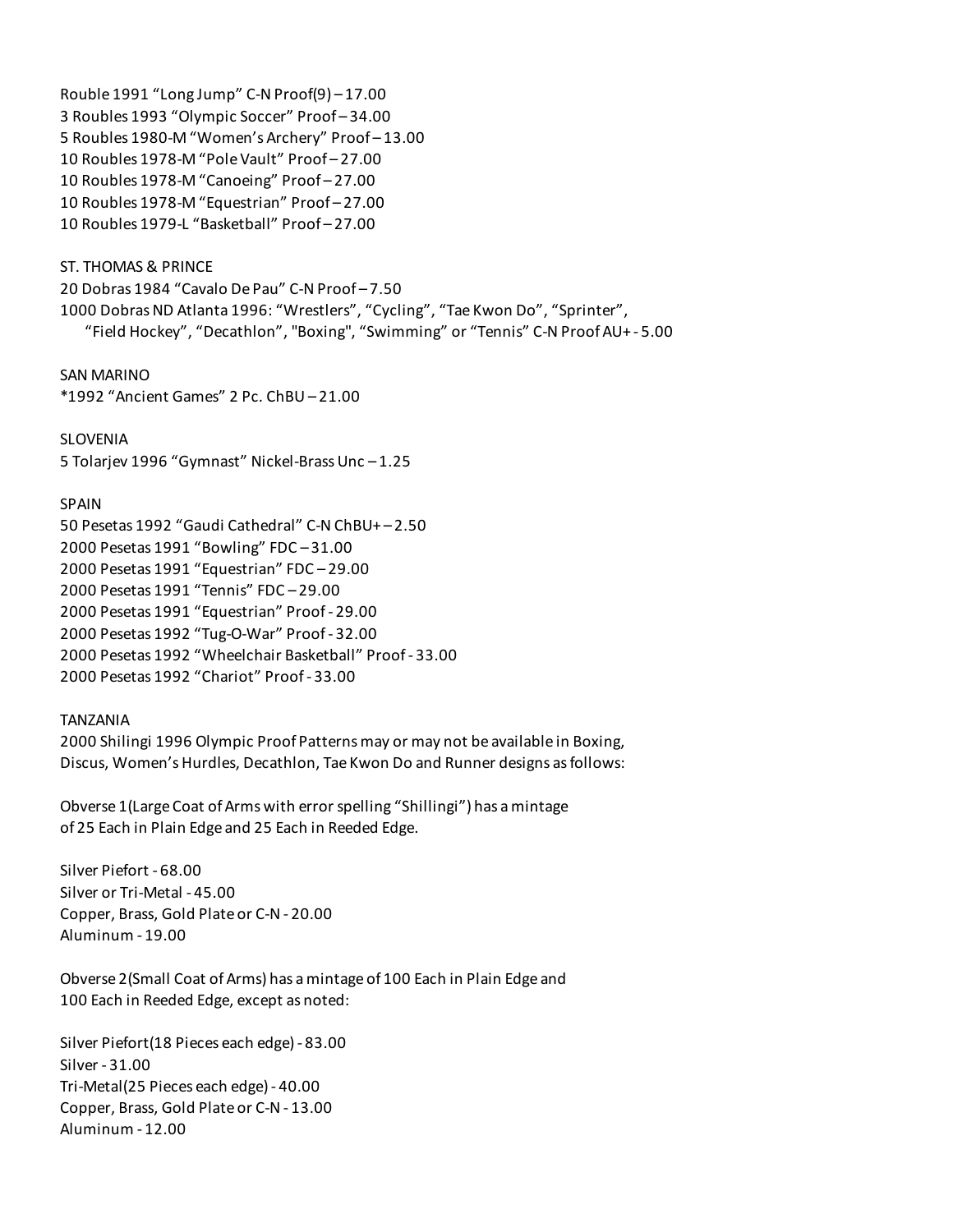UKRAINE

10 Hryven 1999 "Gymnast" Proof(2) – 36.00 200,000 Karbovantsiv 1996 "Atlanta-Rings" KM-23 C-N Proof-Like – 3.75

UNITED STATES Half Dollar 1995-S "Basketball" C-N Proof – 8.50 Half Dollar 1996-S "Women's Soccer" C-N Proof - 40.00 Dollar 1976-D C-N ChBU with 1980 "Ice Hockey Gold Medal" C/M – 17.00 Dollar 1983-1984 "Discuss-Stadium" 6 Pc. P-D-S ChBU Set in capsules - 135.00 Dollar 1983-S "Discus" Proof(6) - 21.00 Dollar 1984-S "Olympic Stadium" Proof(2) - 22.00 Dollar 1992-D "Baseball - Pitcher" ChBU - 27.00 Dollar 1995-P "Blind Runner" Proof – 34.00 Dollar 1995-P "Cycling" Proof – 36.00 Dollar 1995-P "Gymnasts" Proof – 29.00 Dollar 1995-P "Track & Field" Proof – 33.00 Dollar 1996-P "High Jump" Proof – 36.00 Dollar 1996-P "Rowing" Proof – 36.00 Dollar 1996-P "Tennis" Proof – 47.00 Dollar 1996-P "Wheelchair" Proof – 45.00 \*1992 "Baseball - Gymnastics" 2pc. ChBU - 33.00

VIET NAM 1OO Dong 1986 "Skier" GemBU, Rare Variety with Large Obverse Lettering – 79.00

ZAMBIA 100 Kwacha 1992 "Boxers" Proof - 27.00

## **FOOTBALL WORLD CUP**

ARGENTINA \*1978 A-B 3 Pc. BU Set (9) – 1.75 1000 Pesos 1977 "Logo-Sunface" ChBU – 8.50 3000 Pesos 1977 "Logo-Map" ChBU – 20.00

BELIZE 10 Dollars 1994 "Ball in Net" Proof – 27.00

BENIN 500 Francs 1992 "USA '94 - Goalie Saving Ball" ChBU - 19.00

BULGARIA \*1980 "Spain '82" 3 Pc. C-N Proof(2) – 10.00 2 Leva 1980 "Ball" C-N Proof – 3.25 2 Leva 1980 "Ball" C-N ChBU+ - 2.00 2 Leva 1986 "Goalie Save" C-N Proof(2) – 2.75 5 Leva 1980 "2 Players" C-N Proof – 4.50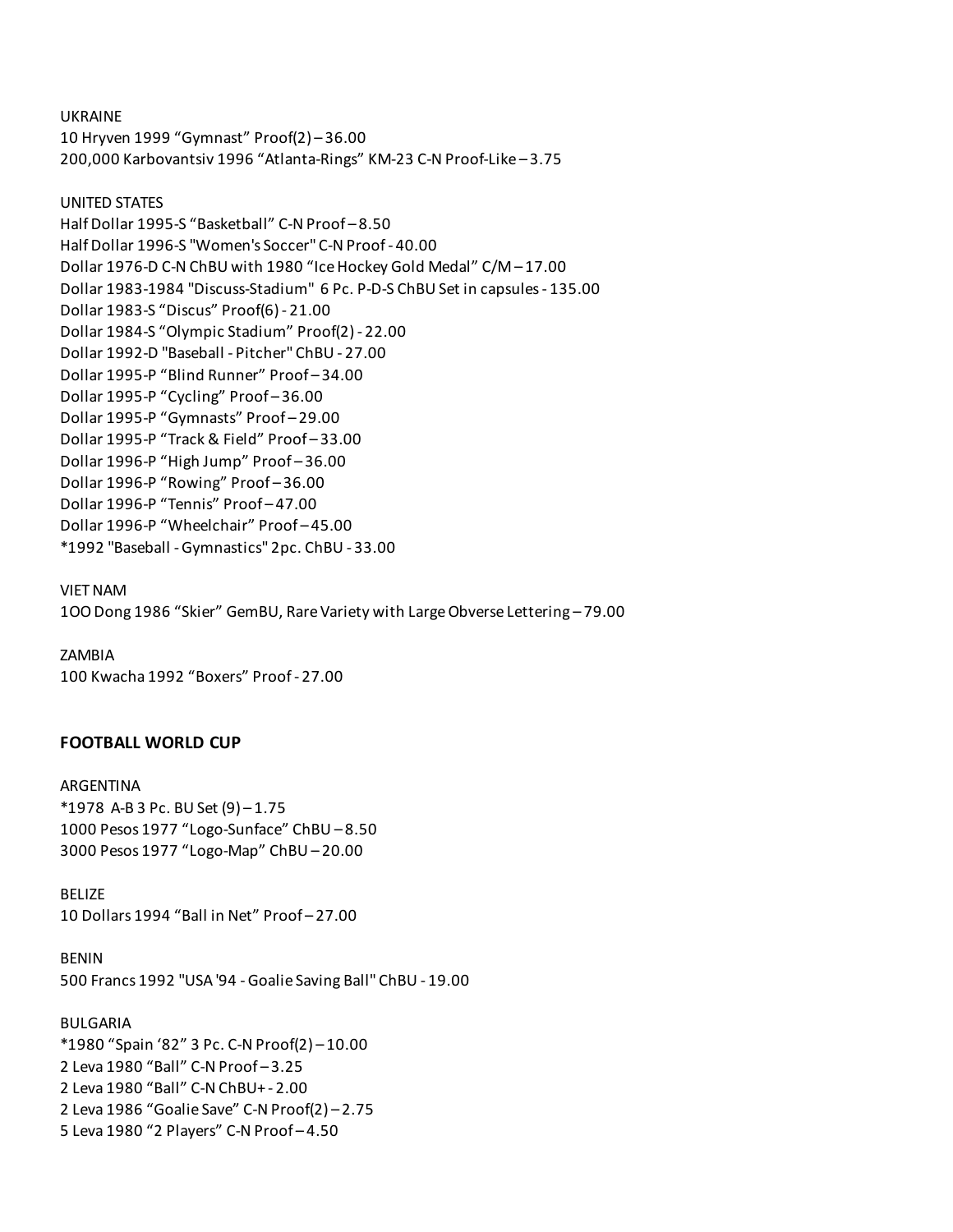5 Leva 2003 "Germany 2006" Proof, white stain – 27.00

### HAITI

25 Gourdes 1973 "Mascots" Frosted Proof – 10.00 25 Gourdes 1973 "Mascots" Prooflike ChBU – 8.00

ISLE OF MAN Crown 1994 "2 Players" C-N Gem Proof-Like – 5.50

MALTA 5 Liri 1993 "Goalie Save" Proof – 29.00

**MEXICO** 100 Pesos 1986 "Header" Proof – 27.00

SOMALIA 100 Shillings 2001 "Player-Germany 2006" Proof – 15.00

SPAIN Peseta 1980 (80) "Espana '82" A-B ChBU – 0.25 1000 Pesetas 1998 "Player-Goalie" Proof - 13.00

# **OTHER SPORTS**

### AUSTRALIA

50 Cents 1982 "Commonwealth Games" C-N ChBU – 1.50 50 Cents 1982 "Commonwealth Games" C-N BU - 1.00 50 Cents 2005 "Commonwealth Games" C-N AU – 1.00 \*Dollar 2006 "Commonwealth Games" A-B ChBU(5) – 2.25 \*Dollar 2007 "The Ashes-Cricket-125 Years" A-B GemBU - 9.00 \*5 Dollars 1996 "Bradman-Cricket" Bi-Metal ChBU – 6.50 5 Dollars 1997 "Bradman-Cricket" Bi-Metal ChBU in PNC – 7.50 \*5 Dollars 2007 "Surf Lifesaving" Proof - 38.00 10 Dollars 1982 "Commonwealth Games" ChBU(2) - 18.00

## CANADA

Dollar 1978 "Commonwealth Games" Specimen(10) - 9.00 \*Dollar 1983 "University games" ChBU(2) – 9.00 Dollar 1983 "University Games - Edmonton" Proof(4) - 9.00 Dollar 1993 "Stanley Cup" Proof(6) - 20.00 Dollar 1993 "Stanley Cup" ChBU - 20.00 Dollar 1997 "Ice Hockey" ChBU(6) - 20.00 Dollar 1997 "Ice Hockey" Proof(4) – 21.00

## CHINA

Yuan 1990 "Archer-Games" C-N ChBU – 7.00

## EGYPT